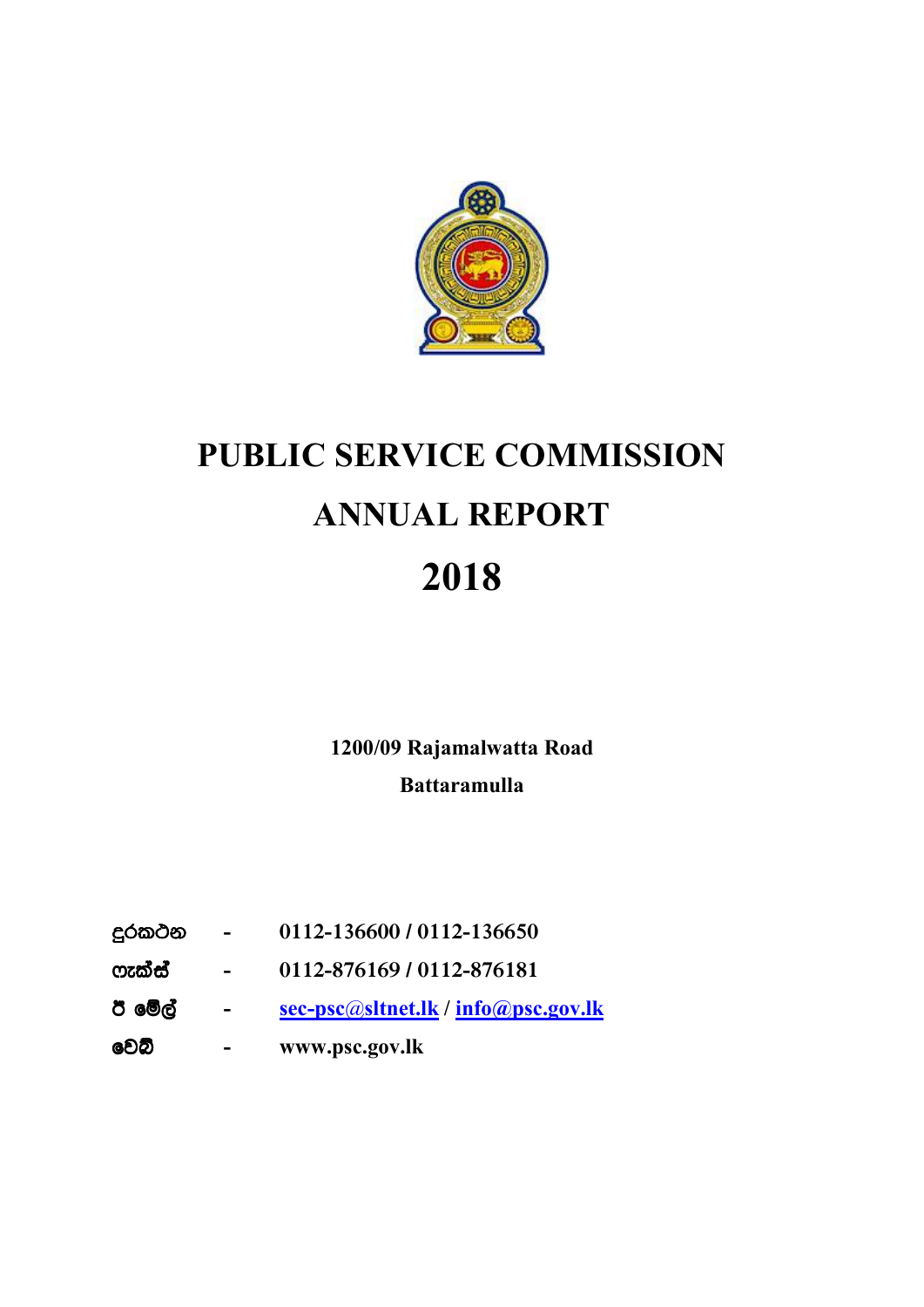My No: PSC/ADM/07/02/2019 Office of the Public Service Commission 1200/9, Rajamalwatta Road, Battaramulla.

 $20^{th}$  June 2019

The Secretary General, Parliament of the Democratic Socialist Republic of Sri Lanka.

Sir,

## **ANNUAL REPORT OF THE PUBLIC SERVICE COMMISSION FOR THE PERIOD 1 JANUARY TO 31 DECEMBER 2018**

I, by order of the Public Service Commission herewith kindly forward to you the Commission's Report of its activities for the period 1 January 2018 to 31 December 2018 for submission before the Parliament in terms of Article 55(5) of the Constitution of the Democratic Socialist Republic of Sri Lanka.

Yours faithfully,

Bunning /

M.A.B. Daya Senarath Secretary Public Service Commission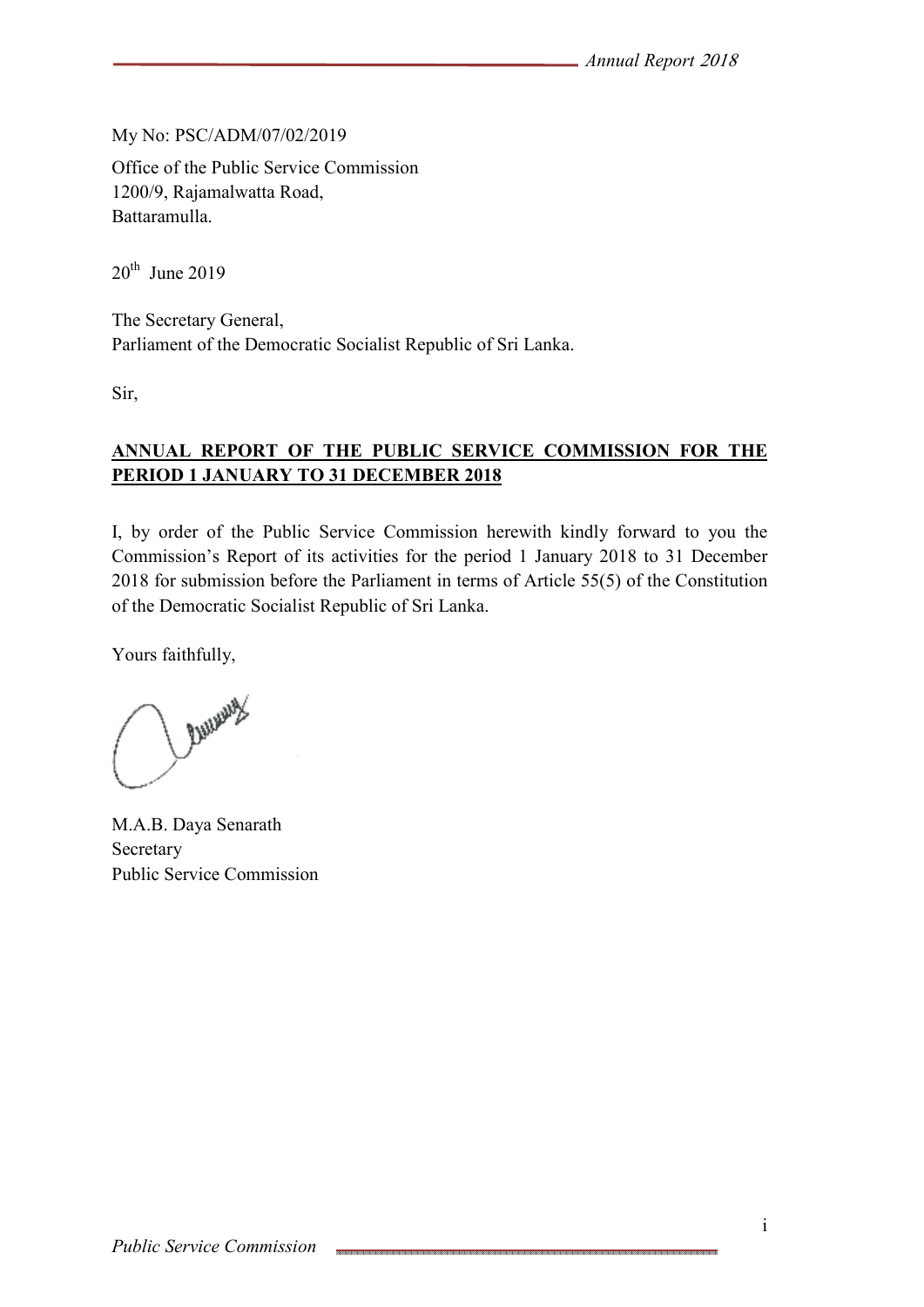## **Vision**

Dedicated public service for the nation's excellence.

# **Mission**

To establish and promote an efficient, disciplined and contented public service to serve the public with fairness, transparency and consistency.

.<br>2006. 2006. 2006. 2006. 2006. 2006. 2006. 2006. 2006. 2006. 2006. 2006. 2006. 2006. 2006. 2006. 2006. 2006. 2006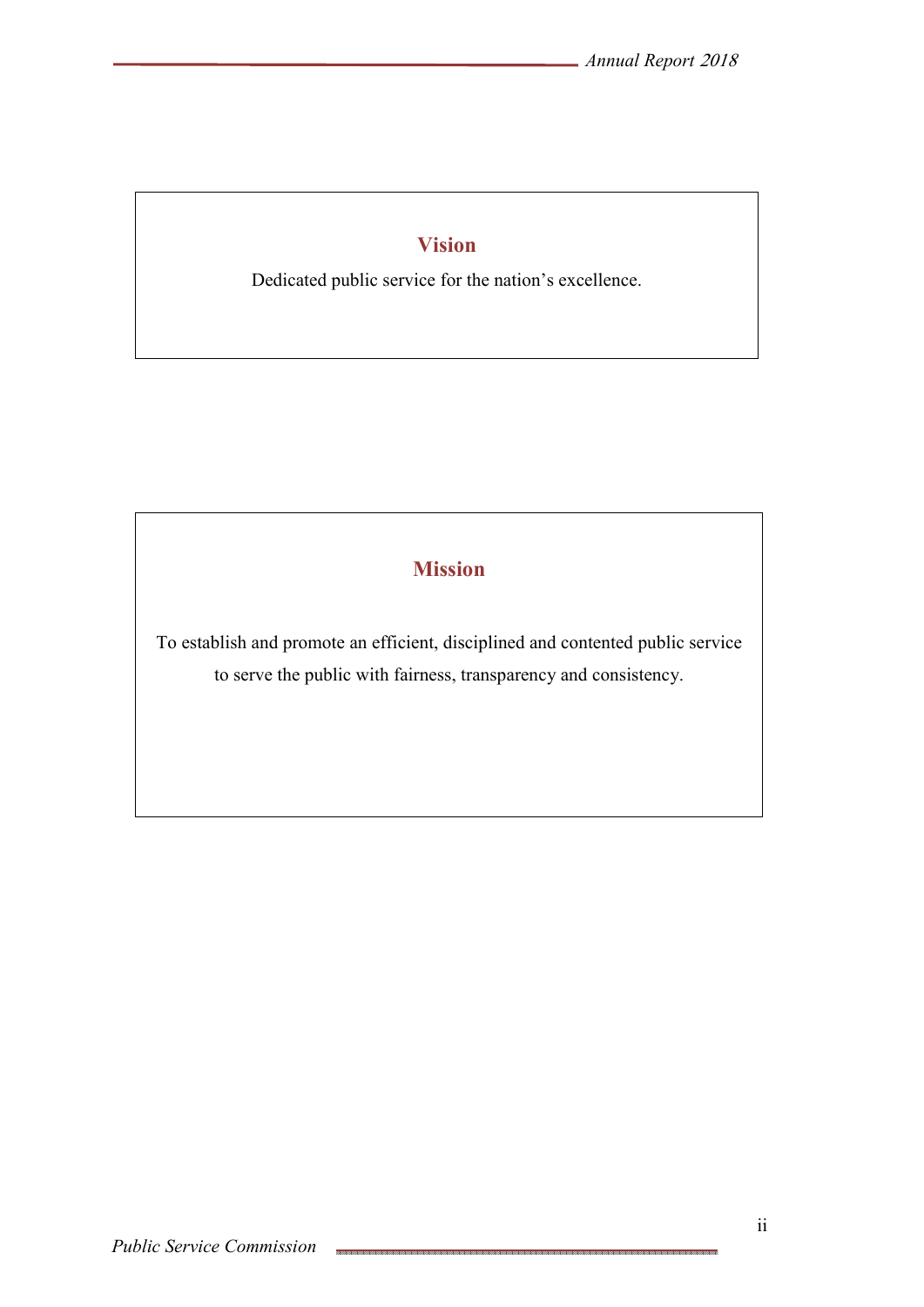## **Members of the Public Service Commission for the period 01.01.2018 – 31.12.2018**

#### **Chairman**

D. Dissanayake

#### **Members**

Mrs. D.S. Wijayatilake

#### Dr. P. Ramanujam

Mrs. V. Jegarasasingam

#### Mr. S.N. Seneviratne

Mr. S. Ranugge

Mr. D.L. Mendis

Mr. S.A.C.S.W. Jayatilake

Prof. Hussain Ismail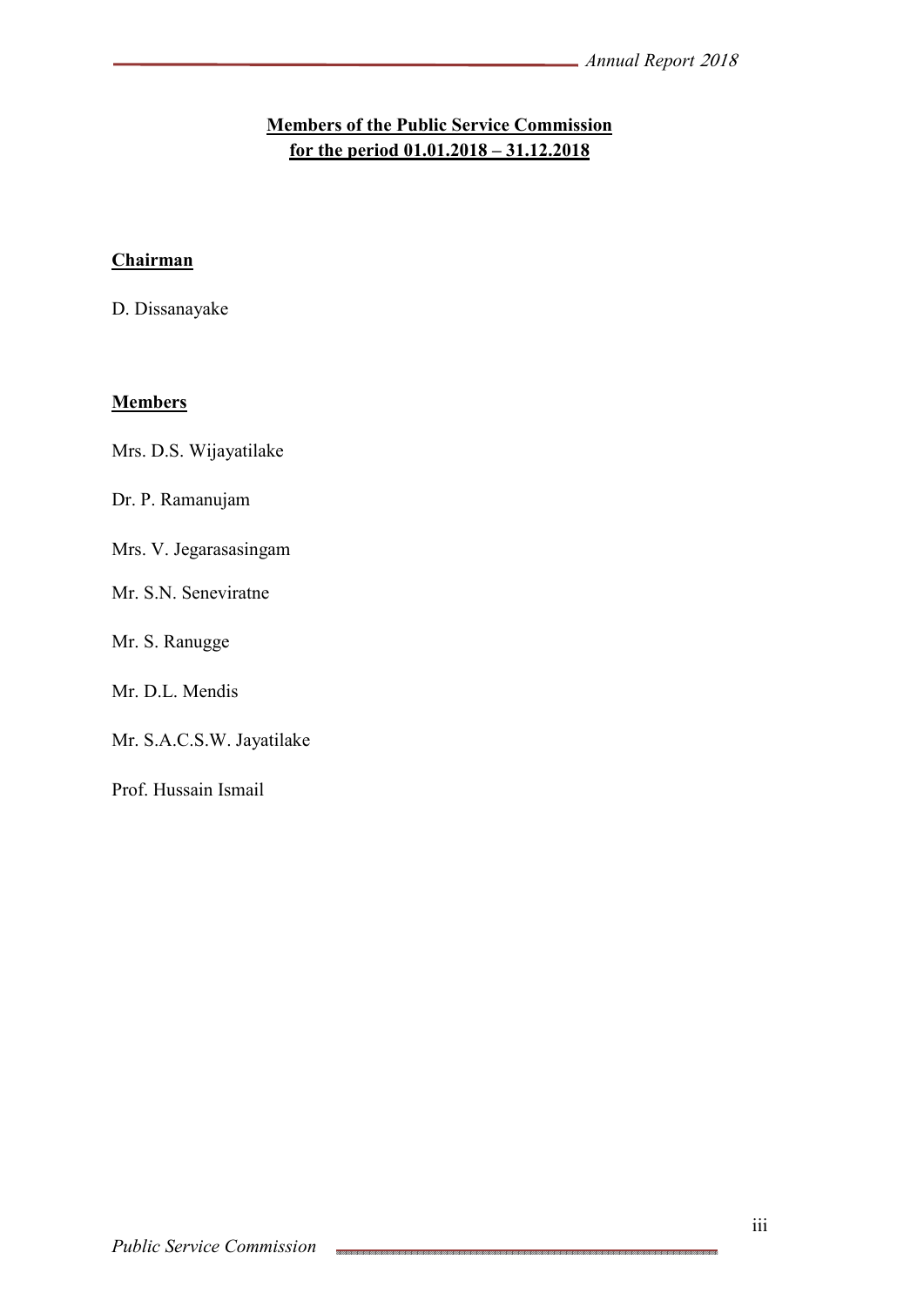|              | Srl. no.                                         | <b>Description</b>                                                                                                | Page      |
|--------------|--------------------------------------------------|-------------------------------------------------------------------------------------------------------------------|-----------|
| $\mathbf{1}$ | Introduction                                     |                                                                                                                   | 01        |
| 2            | Historical path of the Public Service Commission |                                                                                                                   | 01        |
| 3            |                                                  | Powers of the Public Service Commission                                                                           | 03        |
|              | 3.1                                              | Instances where the decisions of the Public Service Commission can be canvassed                                   | 05        |
| 4            |                                                  | General review of the work of the Public Service Commission                                                       | 05        |
|              | 4.1                                              | Solutions to challenges and problems faced by the Public Service Commission in the execution of its<br>activities | 07        |
| 5            |                                                  | Tasks assigned to the Divisions following the delegation of powers of the Public Service Commission.              | 08        |
|              | 5.1                                              | <b>Establishments Division</b>                                                                                    | 09        |
|              | 5.1.1                                            | Role of the Establishments Division                                                                               | 09        |
|              | 5.1.2                                            | Progress Review of the Establishments Division (2018.01.01 - 2018.12.31)                                          | 10        |
|              | 5.2                                              | Appointments Division                                                                                             | 14        |
|              | 5.2.1                                            | Role of the Appointments Division                                                                                 | 14        |
|              | 5.2.2                                            | Progress Review of the Appointments Division (2018.01.01 - 2018.12.31)                                            | 15        |
|              | 5.3                                              | Promotions Division                                                                                               | 23        |
|              | 5.3.1                                            | Role of the Promotions Division                                                                                   | 23        |
|              | 5.3.2                                            | Progress Review of the Promotions Division (2018.01.01 - 2018.12.31)                                              | 24        |
|              | 5.4                                              | <b>Disciplinary Division</b>                                                                                      | 26        |
|              | 5.4.1                                            | Role of the Disciplinary Division                                                                                 | 27        |
|              | 5.4.2                                            | Progress Review of the Disciplinary Division $(2018.01.01 - 2018.12.31)$                                          | 29        |
|              | 5.5                                              | Appeals Division                                                                                                  | 30        |
|              | 5.5.1                                            | Role of the Appeals Division                                                                                      | 31        |
|              | 5.5.2                                            | Progress Review of the Appeals Division (2018.01.01 - 2018.12.31)                                                 | 32        |
|              | 5.6                                              | <b>Administration Division</b>                                                                                    | 33        |
|              | 5.7                                              | Finance Division                                                                                                  | 33        |
|              | 5.8                                              | <b>Internal Audit Division</b>                                                                                    | 34        |
| 6            |                                                  | <b>Education Service Committee</b>                                                                                | 34        |
|              | 6.1                                              | Role of the Education Service Committee                                                                           | 34        |
|              | 6.2                                              | Progress Review of the Education Service Committee (2018.01.01 - 2018.12.31)                                      | 35        |
|              |                                                  | Health Service Committee                                                                                          | 36        |
|              | 7.1                                              | Role of the Health Service Committee                                                                              | 37        |
|              | 7.2                                              | Progress Review of the Health Service Committee (2018.01.01 - 2018.12.31)                                         | 37        |
| 8            | <b>Financial Provision</b>                       |                                                                                                                   | 39        |
| 9            | Staff                                            |                                                                                                                   | 39        |
|              | 9.1                                              | Organization Chart                                                                                                | 39        |
|              | 9.2                                              | Composition of Staff                                                                                              | 39        |
|              | 9.3                                              | <b>Staff Training</b>                                                                                             | 40        |
| 10           |                                                  | Number of Cases to which submission have been made by each Division during 2018                                   | 40        |
| 11           | <b>Commission Meetings</b>                       |                                                                                                                   | 40        |
| 12           |                                                  | Ministerial and Departmental Meetings                                                                             | 41        |
| 13           | Acknowledgement                                  |                                                                                                                   | 49        |
|              | Annexes                                          |                                                                                                                   | $50 - 52$ |
|              |                                                  |                                                                                                                   |           |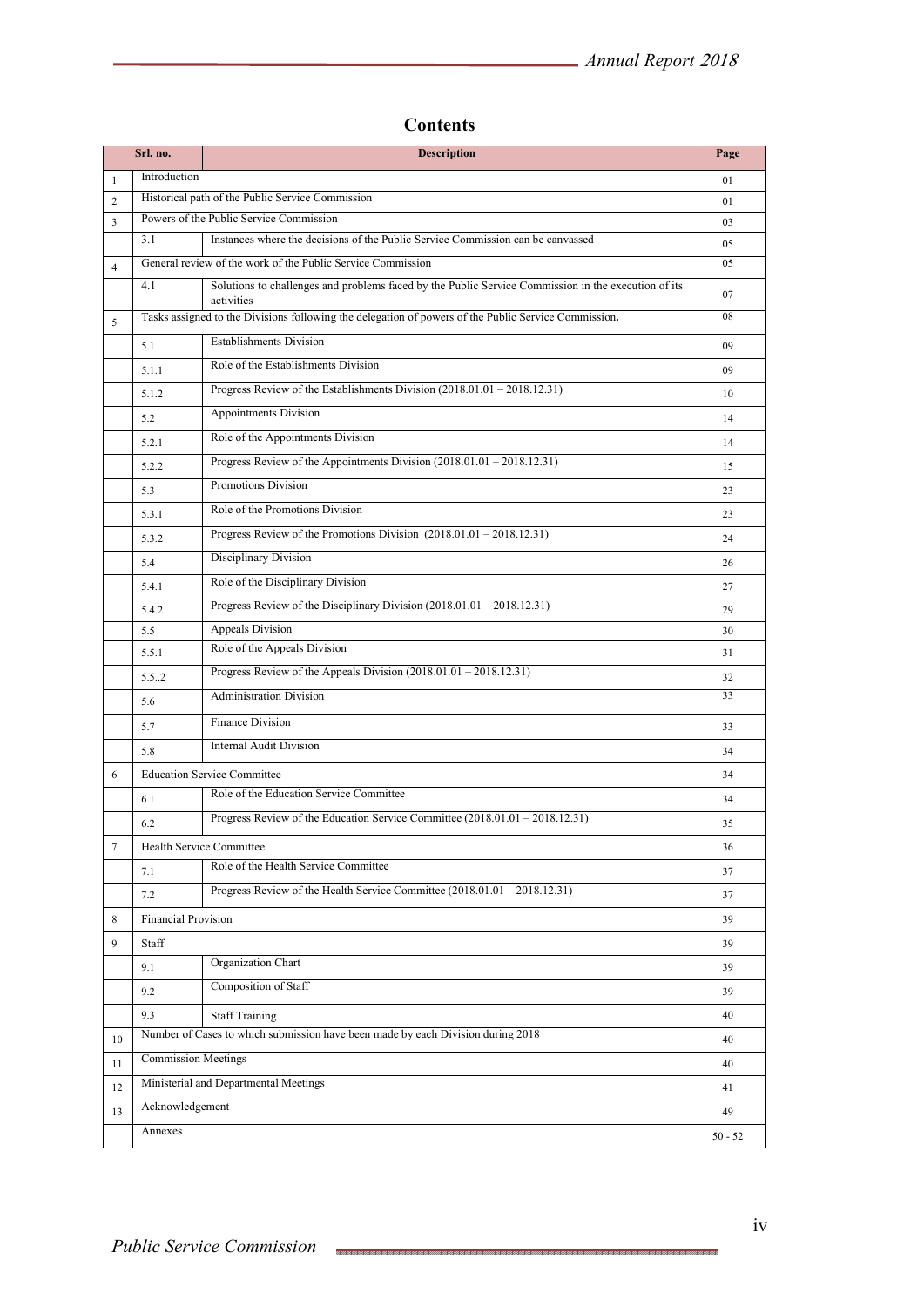#### **01. Introduction**

In terms of Article 54(1) of the Constitution as amended by the  $19<sup>th</sup>$  Amendment, the Public Service Commission (PSC) consists of nine members appointed by the President. Of this number, members not less than three should be persons with experience as public officers for more than fifteen years. The President will, on the recommendation of the Constitutional Council, appoint one of such members as its Chairman. Following the  $19<sup>th</sup>$  Amendment to the Constitution the new Commission was appointed on 15.10.2015. In accordance with the provisions in Article 55(5) of the Constitution the Public Service Commission submits this report to Parliament incorporating its activities during the period  $1<sup>st</sup>$  January 2018 to 31<sup>st</sup> December 2018.

#### **02. Historical path of the Public Service Commission**

During the era when Sri Lanka was a colony under the British Empire, the first Public Service Commission was established by the Ceylon (Constitution) Order in Council of 15<sup>th</sup> May 1946. The Public Service Commission was thereby vested with the executive powers of appointment, promotion, transfer, disciplinary control and dismissal of public officers.

With the adoption of the first Republican Constitution in 1972 the Public Service Commission which was hitherto in existence for 26 years was abolished and the authoritative power over the public service was vested in the Cabinet of Ministers.

The second Republican Constitution of 1978 re-established the Public Service Commission and it functioned only as the Appellate Authority. In 1992, this Commission by virtue of the delegated authority vested in it by the Cabinet of Ministers exercised the executive powers of appointment, promotion, transfer, disciplinary control and dismissal of public officers (except higher positions of Senior Assistant Secretary and above). The Cabinet of Ministers retained with it the authority to alter, vary or rescind any decision made by the Commission or a Committee thereof with delegated powers.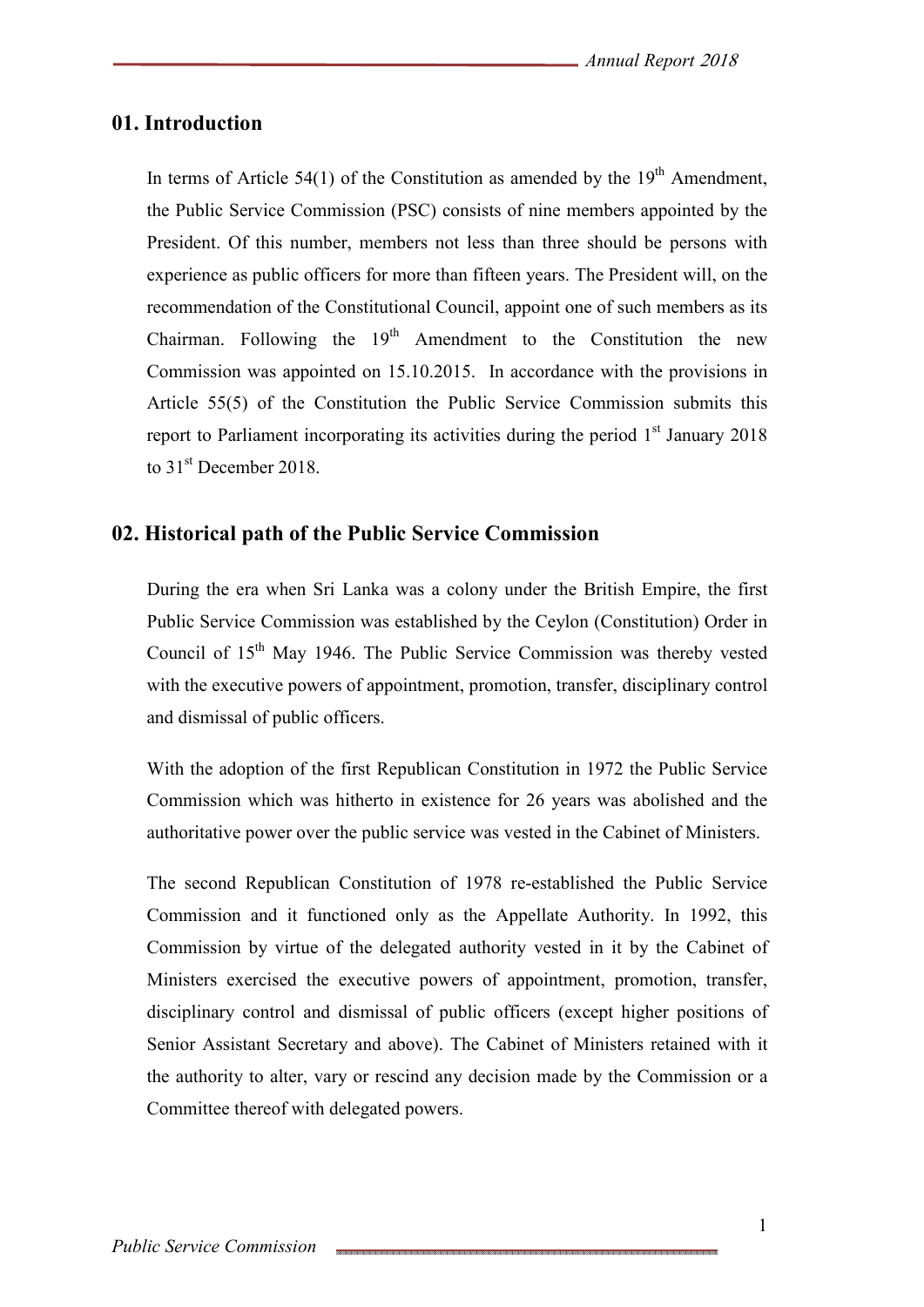The 17th Amendment to the Constitution in 2001 nullified the hitherto existed Chapter IX of the Constitution concerning the public service and a new chapter was incorporated. As such, the Public Service Commission consisted of members, not more than nine in number, appointed by the President on the recommendation of the Constitutional Council and one person from among such members was appointed as the Chairman of the Public Service Commission. This particular amendment brought about a robust change into the profile of the Public Service Commission and the authority vested in the Cabinet of Ministers with regard to appointment, promotion, transfer and disciplinary control of the public service was delegated to the Public Service Commission subject to the provisions of the Constitution. Moreover, the Public Service Commission in this instance was made an institution accountable and answerable to the Parliament adhering to its Standing Orders.

In the year 2010, matters pertaining to the establishment and functions of the Public Service Commission have been revised by the  $18<sup>th</sup>$  Amendment to the Constitution. This ought to be a Commission answerable to Parliament in keeping with its Standing Orders. In terms of Sub Article 54(1) of the Constitution as amended by its 18<sup>th</sup> Amendment, the Public Service Commission consists of not more than nine members appointed by the President. Of this number, members not less than three should be persons with experience as public officers for more than fifteen years. The President will appoint one of such members as the Chairman of the Public Service Commission. They hold office for a term of three years and are eligible for reappointment for one further term.

In pursuance of Article 55 (1) of the Constitution as amended by its  $18<sup>th</sup>$ Amendment, the Cabinet of Ministers shall provide for all policy matters concerning the public officers. Subject to provisions of the Constitution, the Public Service Commission has been vested with the powers of appointment, promotion, transfer and disciplinary control of the public officers including police officers.

In terms of Article 54(1) of the Constitution as amended by the  $19<sup>th</sup>$  Amendment, the Public Service Commission consists of nine members appointed by the President. Of this number, members not less than three should be persons with experience as public officers for more than fifteen years. The President will, on the recommendation of the Constitutional Council, appoint one of such members as its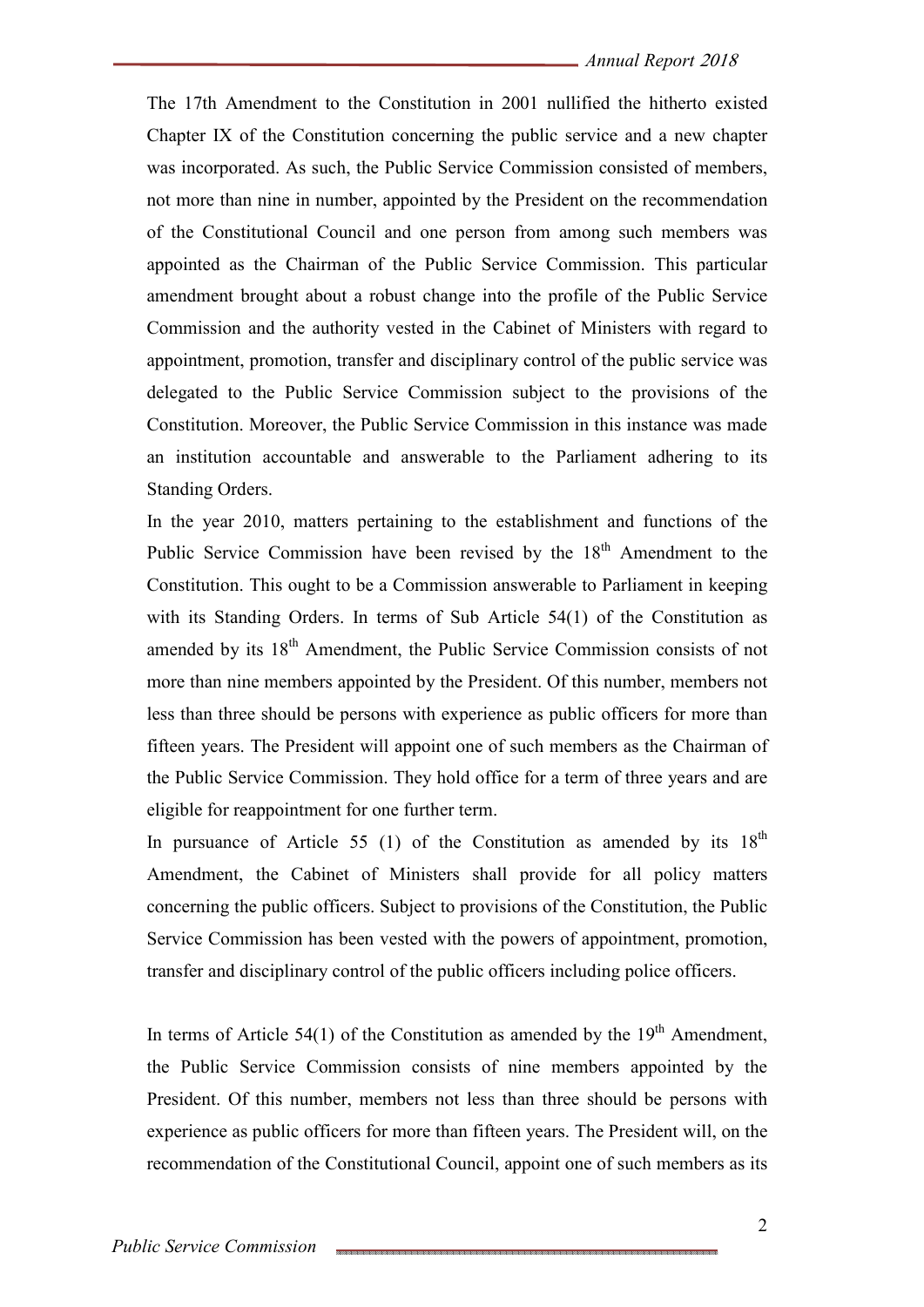Chairman. Subject to provisions of the Constitution, the Public Service Commission has been vested with the powers of appointment, promotion, transfer and disciplinary control of the public officers. Powers over police officers and audit officers were removed from the scope of the Public Service Commission with the establishment of the National Police Commission and the Audit Commission by the  $19<sup>th</sup>$  Amendment to the Constitution.

The Education Service Committee and Health Service Committee have been established in terms of the provisions in Article 57(1) of the Constitution.

#### **03. Powers of the Public Service Commission**

By virtue of the powers vested via  $19<sup>th</sup>$  Amendment to the Constitution, except for members of Army, Navy and Air Force, an officer of the Election Commission appointed by the Election Commission or a police officer appointed by the National Police Commission or scheduled public officer appointed by the Judicial Service Commission or a member of the Sri Lanka Audit Service appointed by the Audit Commission, provincial public officers appointed by the Provincial Public Service Commissions, Ministry Secretaries appointed by the President, Heads of Department appointed by the Cabinet of Ministers and employees of Public Corporations, Statutory Bodies and Government Owned Business Undertakings,

- the appointment
- promotion
- transfer
- disciplinary control and
- dismissal from service

of all other public officers including officers falling under All Island Services employed in the Provincial Councils are handled by the Public Service Commission.

In accordance with the delegation of powers of the Public Service Commission published in the Gazette Extraordinary No. 1941/41 dated 20.11.2005 as amended by the Gazette Extraordinary No. 1955/22 dated 25.02.2016, power of appointment, promotions, transfers, disciplinary control and dismissal from service concerning all officers other than Ministry Secretaries, Heads of Departments, and officers of the Provincial Public Service and Judicial Service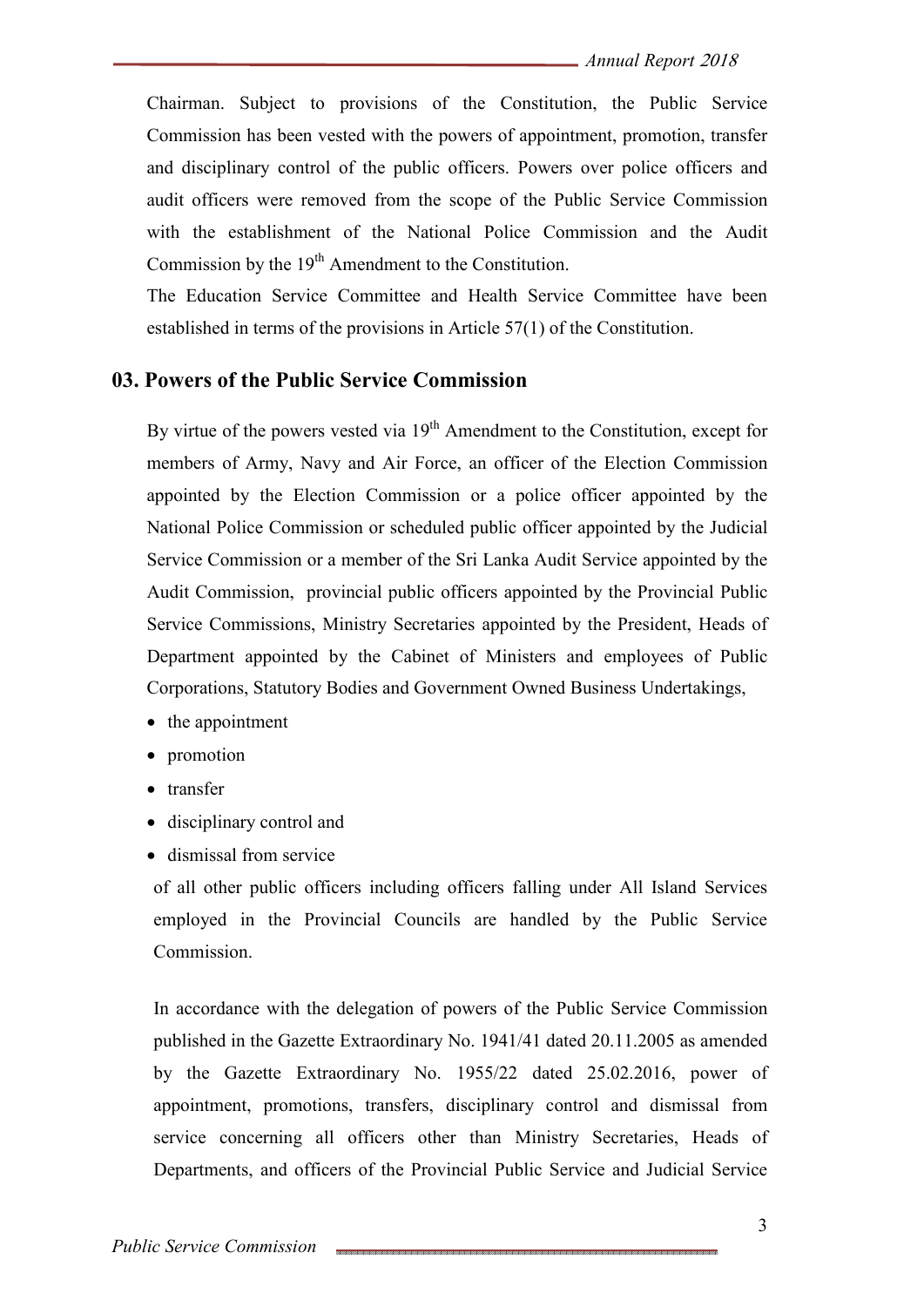and all other officers in the primary and secondary level excluding supra grade or special grade officers of the tertiary level as defined in the Public Administration Circular No. 6/2006 has been delegated to the Secretaries of Ministries, Heads of Department and the Director General of Combined Services. Disciplinary control over offences concerning all officers of the public service that have been specifically set out in Schedule II of Chapter XLVIII of the Establishments Code has been delegated to Heads of Departments and Secretaries of Ministries.

Powers to take measures in relation to matters concerning appointment, confirmation in service, promotion, transfer, termination of service, resignation from service, retirement and re-employment on contract basis as well as consideration of appeals made against vacation of post notices and matters in dealing with disciplinary control over officers set out in Schedule I of Chapter XLVIII of the Establishments Code, granting concessions on efficiency bar examinations and dismissal from service of officers of the education sector have been delegated to the Education Service Committee by the Gazette Extraordinary No. 1989/29 dated 19.10.2016 as amended by the Gazette Extraordinary No. 1992/07 dated 07.11.2016. An officer aggrieved by an order of this Committee may submit a written appeal to the Public Service Commission in terms of Article 58(1) of the Constitution.

Powers to take measures in relation to matters concerning appointment, confirmation in service, promotion, transfer, termination of service, resignation from service, retirement and re-employment on contract basis as well as consideration of appeals made against vacation of post notices and matters in dealing with disciplinary control over officers set out in Schedule I of Chapter XLVIII of the Establishments Code, granting concessions on efficiency bar examinations and dismissal from service of officers of the health sector have been delegated to the Health Service Committee by the Gazette Extraordinary No. 1994/24 dated 27.10.2016. An officer aggrieved by an order of this Committee may submit a written appeal to the Public Service Commission in terms of Article 58(1) of the Constitution.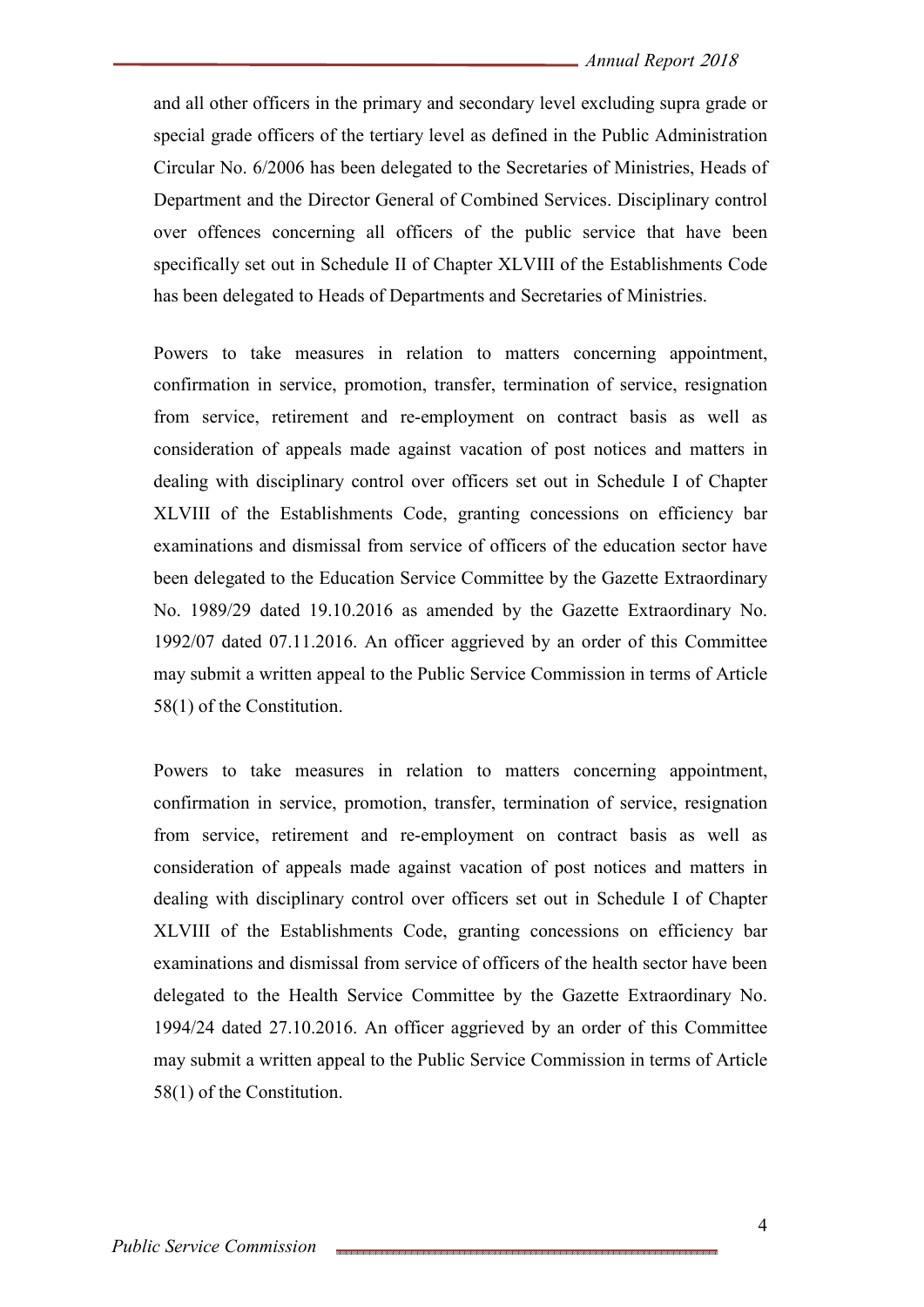In addition, the officers belonging to the national services but those who are employed under provincial authority on secondment basis such as teachers, principals and education officers of all education cadres have the right to appeal to the Public Service Commision against their transfers and matters on disciplinary control in terms of the  $13<sup>th</sup>$  amendment to the Constitution. Furthermore, the officers belonging to the provincial education service too have the right to appeal to the Public Service Commision against the dismissal of service.

However, where the instances of uncertainty that may arise in dealing with the scope of the delegation of powers made by the Public Service Commission or the implementation by the said Commission of such powers so delegated, the decision of the Public Service Commission is final and conclusive.

# **3.1 Instances where the decisions of the Public Service Commission can be canvassed.**

The decisions of the Commission cannot be canvassed in any Court of Law or Tribunal except;

- in the Supreme Court for the sake of fundamental rights subject to Article 61A and paras  $(1)$ ,  $(2)$ ,  $(3)$ ,  $(4)$  and  $(5)$  of Article 126 of the Constitution and,
- in the Administrative Appeals Tribunal established by the Administrative Appeals Tribunal Act No. 4 of 2002 in terms of Article 59(1) of the Constitution.

#### **04. General review of the work of the Public Service Commission**

In making recruitments and promotions to services of executive level of the public service action has been taken to recruit and promote persons with specialized knowledge, skill, professional qualifications and experience for each of such services in pursuance of the respective Schemes of Recruitment and Promotion advocating transparency. By formulating Service Minutes and Schemes of Recruitment making it possible for recruitments to take place at the opportune time in a streamlined manner it was possible to recruit to the executive level services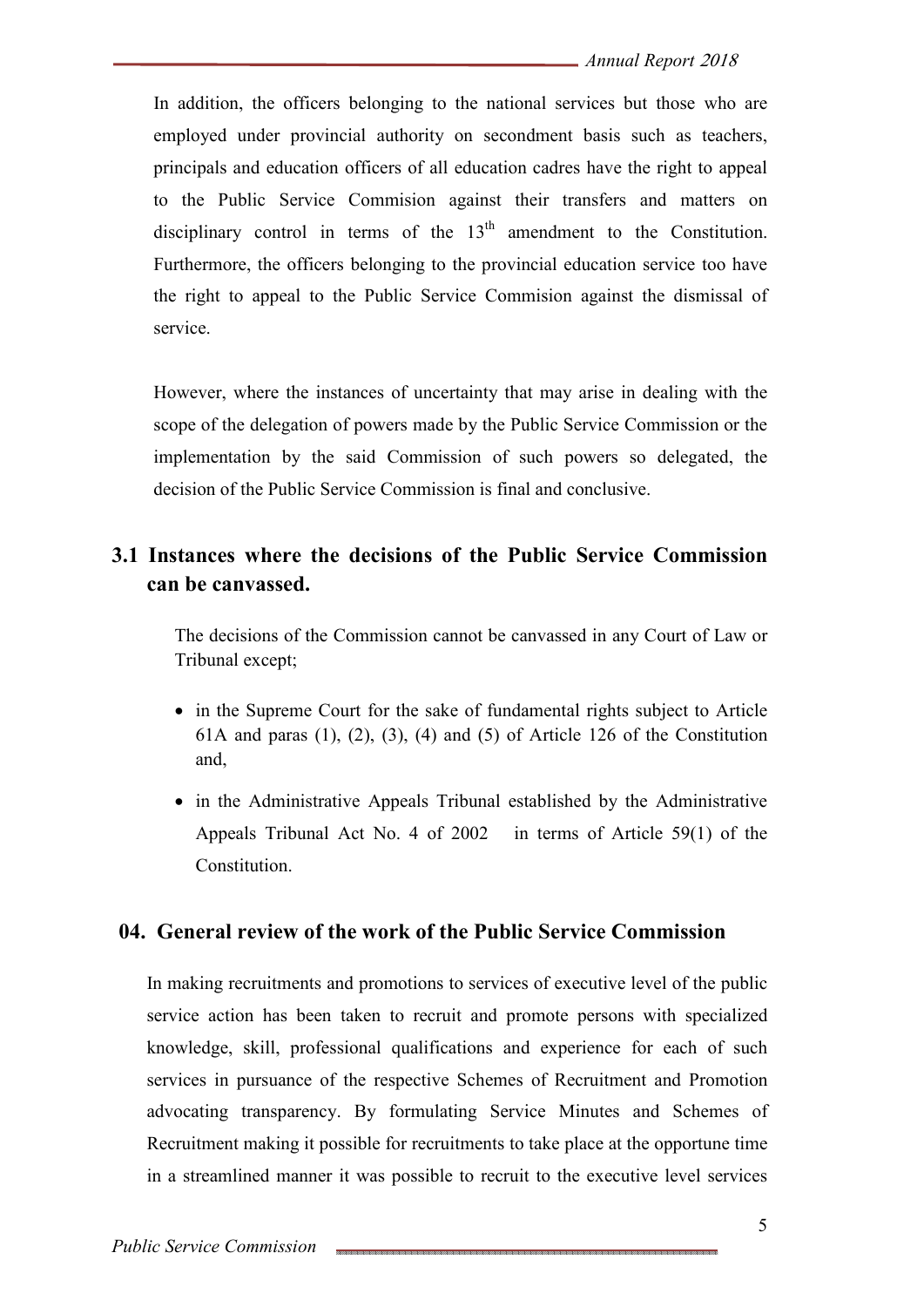batches of youth possessing knowledge and proficiency in keeping with the modern day requirements of the public service.

As the Public Service Commission has been awarded with the ISO 9001:2008 international quality certification of the International Standard Organization for establishing and maintaining a quality management system in conformity with such ISO 9001:2008 certification, it has been possible to make continued improvements constantly in the quality management system and finalize tasks in a more systematic, accurate and expeditious manner within set time lines and phases of work introduced for the purpose. The efficiency levels have been further enhanced by formulating a Clients Charter and assigning set targets for routine duties.

As in the previous years, necessary action was taken to review issues confronting in the execution of duties with the Public Service Commission and expedite work after inviting Ministry Secretaries and Additional Secretaries in charge of administration matters to the Commission during this year as well.

A systematic programme was made possible having set targets for officers to get orders of the Public Service Commission and implement them in a fixed timeframe. It was also possible to issue circulars outlining instructions to avoid delays caused due to non submission of all documents related to appointments and promotions at one stretch and to make functions involving appointments and promotions through revisiting the formats and check lists in the website of the Public Service Commission more efficient.

Steps were taken to make the work efficient by minimizing the delays in bringing down relevant information from the Ministries and Departments after dispatching formal reminders and also by holding discussions so as to reduce the exchange of letters in order to provide a prompt service to public officers seeking services.

In the event of promotions in the executive level services in the public service, steps were taken to promote the persons with specialized knowledge, skill, professional qualifications and experience for each of such services in keeping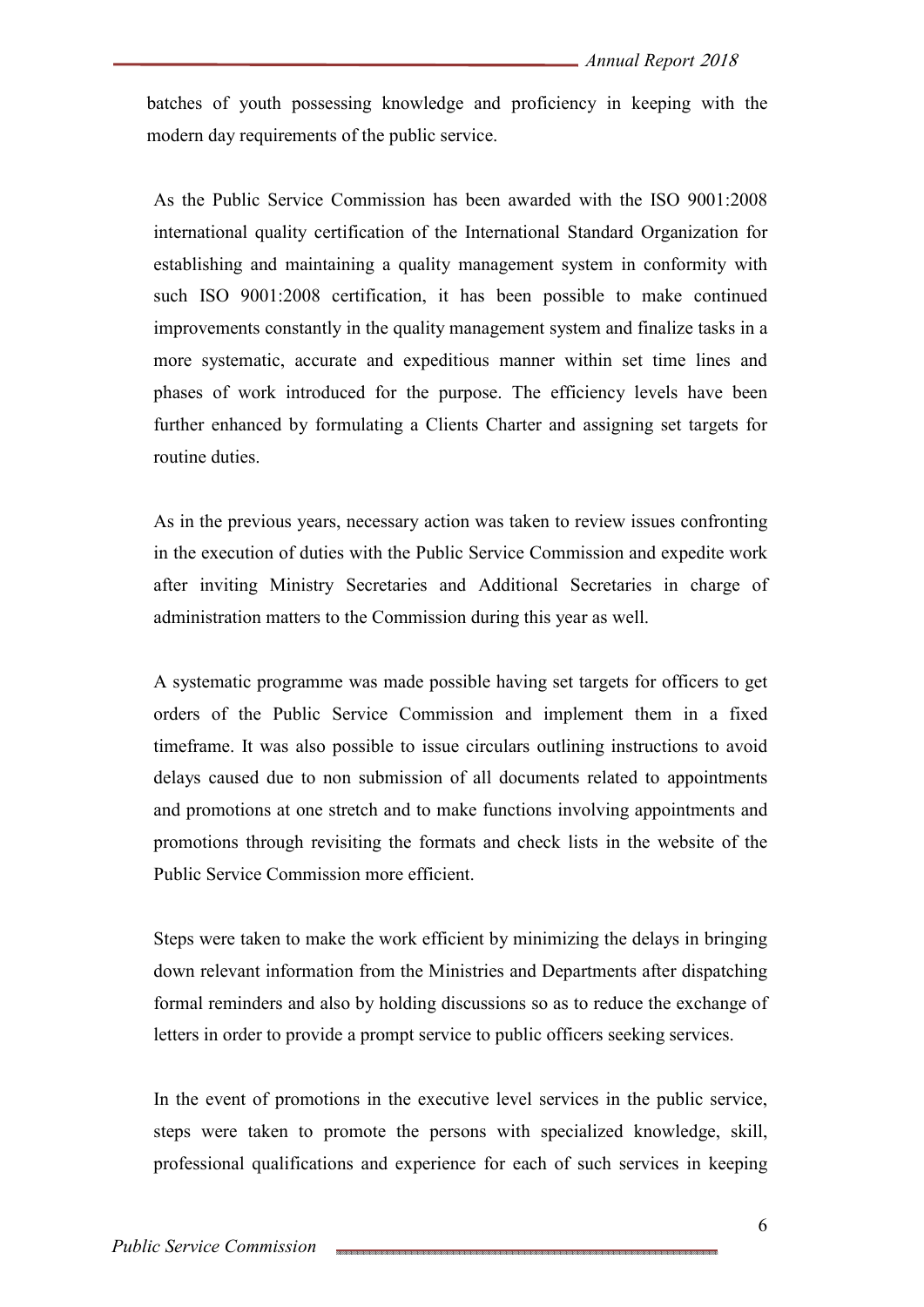with the relevant Schemes of Promotion in a transparent manner. It has been strived to maintain a qualitative and vibrant public service by instilling motivation in the public officers by making such promotions without any delay.

The opportunity to make appeals by the public officers in a justifiable manner was ensured by making just and unbiased decisions within the legal provisions in terms of the Article 58(1) of the Constitution on written appeals submitted to the Public Service Commission by such officers aggrieved by an order of the authority with delegated power.

Sinhala and Tamil New Year, a religious sermon on account of Vesak Festival, a sermon presided over by a Muslim Moulavi on account of Ramazan Festival, a Deva Puja administered by a Hindu priest on account of Deepawali and a holy sermon under the aegis of a Catholic priest on account of Christmas Festival were held with a view to fostering amity and religious reconciliation among various nationalities.

Construction work of the office building of the Public Service Commission situated in Battaramulla got off the ground on the  $02<sup>nd</sup>$  of January 2014 and it was possible to complete it during the month of January this year. Accordingly, the Office of the Public Service Commission has been housed in the new building from 21.02.2018.

# **4.1 Solutions to challenges and problems faced by the Public Service Commission in the execution of its activities**

In order to avoid delays due to various problems in the execution of duties involving the formulation of Schemes of Recruitment and Service Minutes, appointments, promotions and matters concerning discipline and appeals referred to the Public Service Commission, action was taken to arrive at solutions after holding discussions with the officers of the respective institutions wherever necessary. Apart from it, action was also taken to dispatch reminders to the Ministries/ Departments with a view to getting down prompt replies.

Measures were taken to enhance efficiency and productivity through reassigning duties involving respective subjects among officers in charge of the subjects in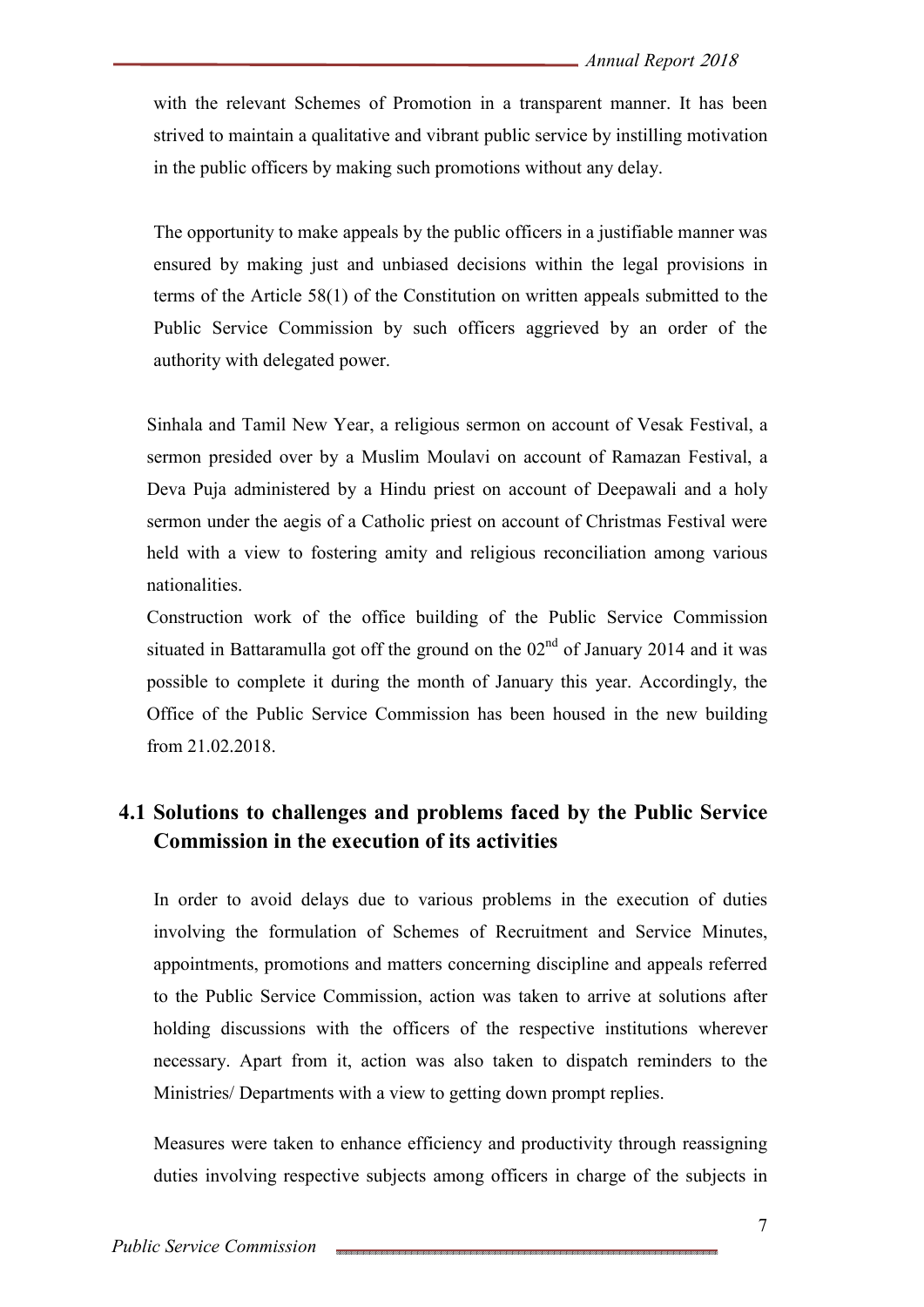order to minimize the disparities in the distribution of tasks in each of the divisions and in view of the fact that the officers with wide experience who served a long period in the Public Service Commission were on transfer and the newly arrived officers would take some considerable time to gain experience in their work, necessary service with efficacy could be made available by asking them to undergo training and attending to proper follow up action.

Action was taken to fill the vacancies in various services resolving the issues that existed in the respective Service Minutes involving certain services. Moreover, provision of more efficient service was possible overcoming the unnecessary delays in the dispatch of the soft copies of the Schems of Recruitment, when they undergo amendments, after obtaining the approval thereto from the Commission with necessary amendments and channeling it at the same time via email to the Ministry or Department concerned.

One of the drawbacks faced by the Public Service Commission is the problematic situations where the unimplementable and flawed decisions of the Administrative Appeals Tribunal make it difficult for the Commission to handle matters in regard to appeals made to the Administrative Appeals Tribunal by the persons aggrieved by the decisions of the Public Service Commission.

When taking the overall work performed during the year 2018 into consideration, the period under review marked a successfully 'directed public service journey' through commitment and mutual cooperation of the staff who faced up to challenges as opportunities in analyzing and resolving problems during the course of the execution of their duties.

# **05. Tasks assigned to the Divisions following the delegation of powers of the Public Service Commission.**

In order to exercise powers vested in the Public Service Commission by the Constitution following Divisions have been established and geared up for making the required contribution as appropriate.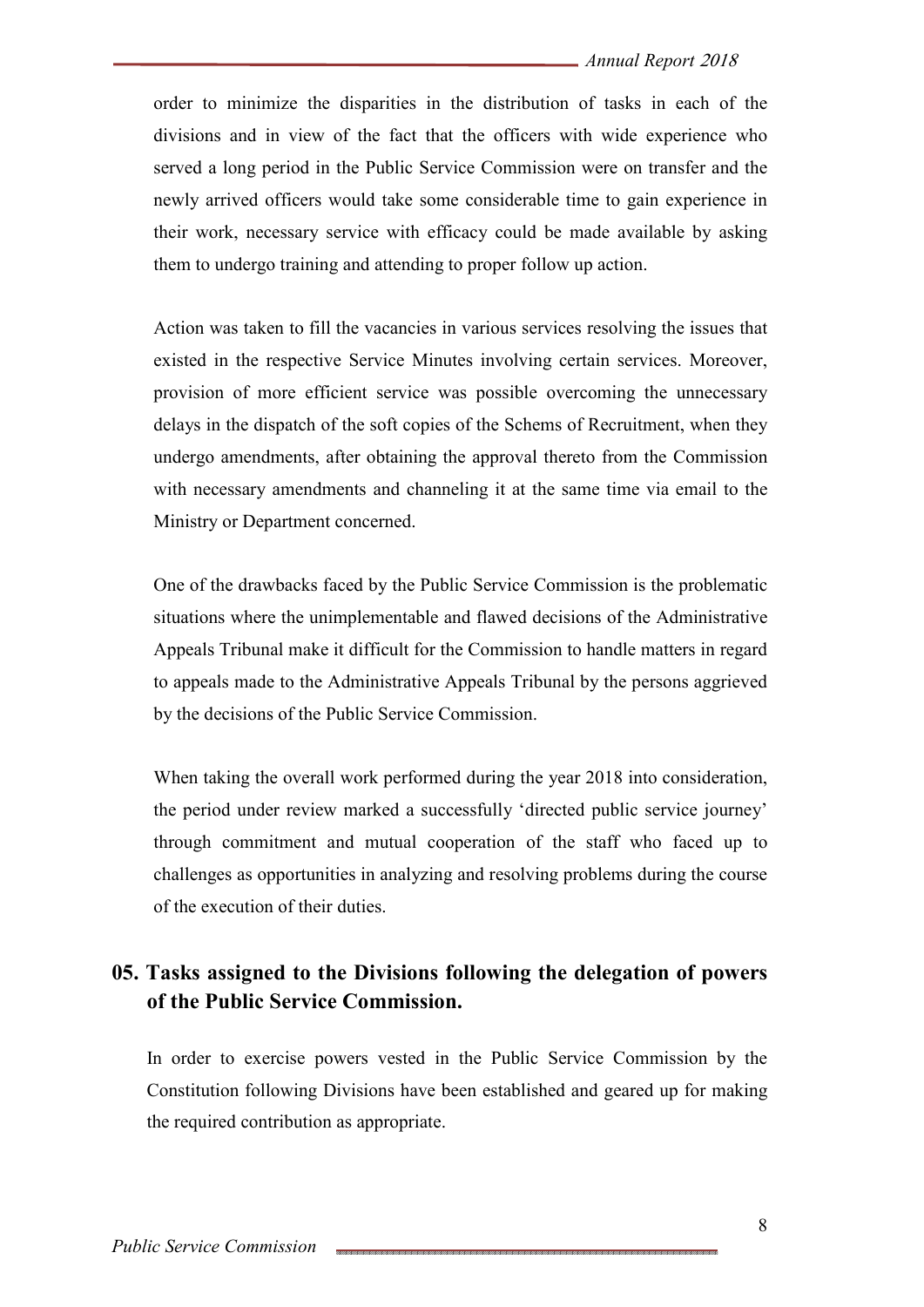- Establishments Division
- Appointments Division
- Promotions Division
- Disciplinary Division
- Appeals Division
- Administration Division
- Finance Division
- Internal Audit Division

## **5.1 Establishments Division**

In pursuance of the delegation of powers vested in the Public Service Commission by the Gazette Notice No. 1941/41 dated 20.11.2015, formulation of a Service Minute to each approved service and a Scheme of Recruitment to each approved post outside of such service in the public service is dealt with by the Establishments Division.

In the formulation of such Service Minutes and Schemes of Recruitment, method of recruitment to be followed in recruiting officers for each approved post, eligibilities for recruitment, relevant salary scale applicable to the post, terms and conditions of service, methods of promotions and all other related particulars are incorporated into them. Prior to the approval of the relevant Service Minute or Scheme of Recruitment, approval of the Director General of Management Services having regard to the cadre approval, recommendation of the Salaries and Cadre Commission having regard to the salary scale and the recommendation from the Director General of Establishments for the draft Service Minute or Scheme of Recruitment are obtained.

# **5. 1. 1 Role of the Establishments Division**

- Matters relating to formulation of Service Minute for each approved service of the public service.
- Matters relating to formulation of Scheme of Recruitment for each approved post outside of such services.
- Matters relating to formulation of Schems of Promotion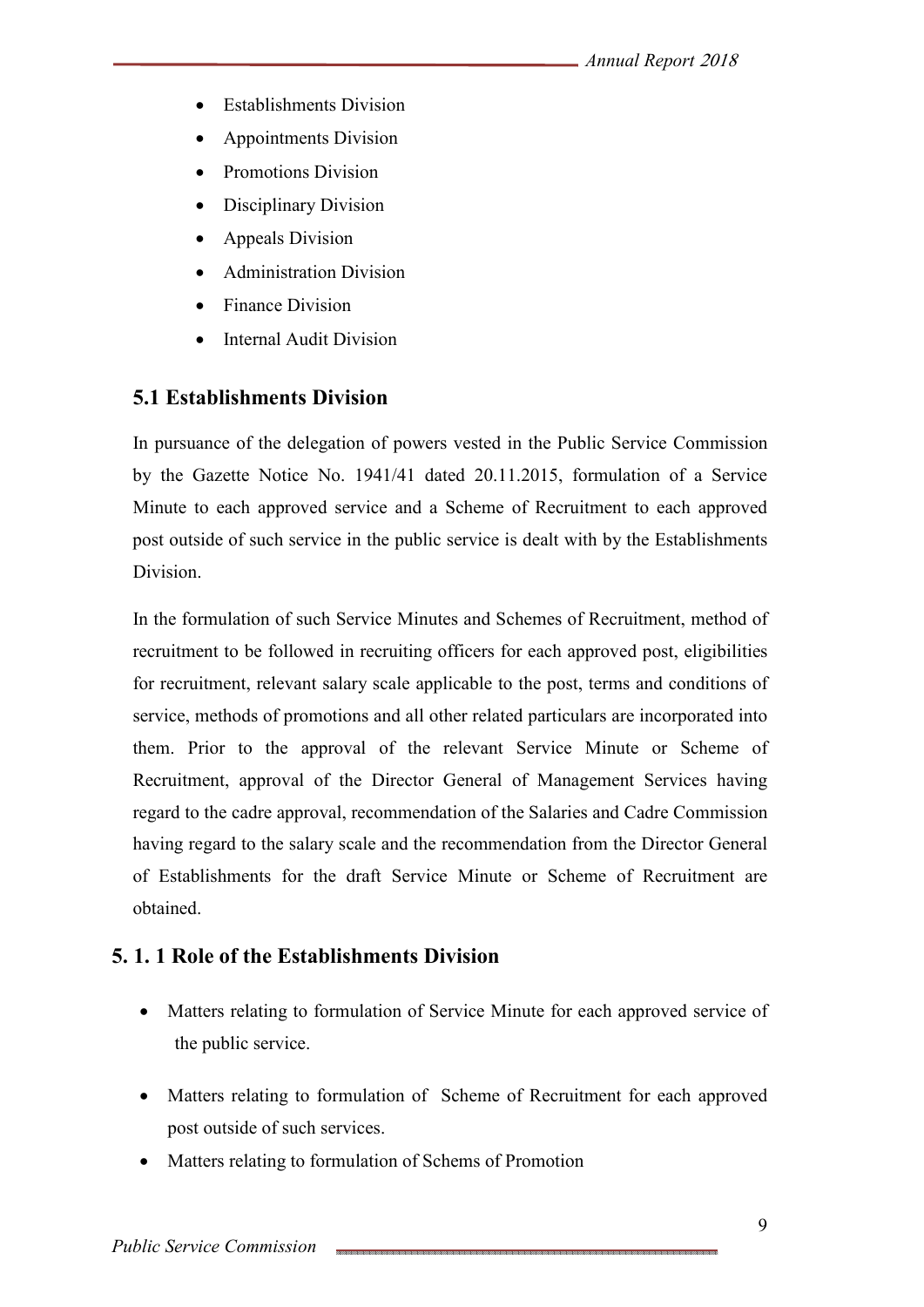- Matters relating to delegation of powers within the scope of the Public Service **Commission**
- Matters relating to formulation of guidelines based on the Procedural Rules of the Public Service Commission.
- Matters relating to formulation of the Schemes of Transfer for all the services.
- Matters relating to amendment of an approved Service Minute or Scheme of Recruitment or Scheme of Transfer on the recommendation of the Secretary concerned where it is necessary to amend such Minutes and Schemes.
- Matters relating to policy decision making on requests seeking solutions to issues concerning appointments and promotions made by the authorities on whom powers have been delegated.
- Matters relating to finding solutions to the issues concerning the instances where action to be taken in deviation of the Procedural Rules of Public Service Commission, Service Minutes, Schemes of Recruitment, Schemes of Transfer, Circulars and Orders.
- Matters relating to the Right to Information Act, No. 12 of 2016.

| Srl.           |                                                                            |              |
|----------------|----------------------------------------------------------------------------|--------------|
| No.            | <b>Matter</b>                                                              | <b>Total</b> |
|                | New Schemes of Recruitment                                                 | 75           |
| $\overline{2}$ | Schemes of Transfer                                                        | 11           |
| 3              | Schemes of Promotion                                                       | 08           |
| 4              | Amendment to Schemes of Recruitment                                        | 95           |
| 5              | <b>Amendment to Service Minutes</b>                                        | 25           |
| 6              | Amendment to Schemes of Transfer                                           | 14           |
| 7              | <b>Policy Matters</b>                                                      | 180          |
| 8              | <b>General Matters</b>                                                     | 139          |
| 9              | Requests on deviations from Service Minutes in exceptional<br>cases        | 10           |
| 10             | Requests on deviations from Schemes of Recruitment in<br>exceptional cases | 22           |

# **5.1.2 Progress of the Establishments Division (01.01.2018 – 31.12.2018)**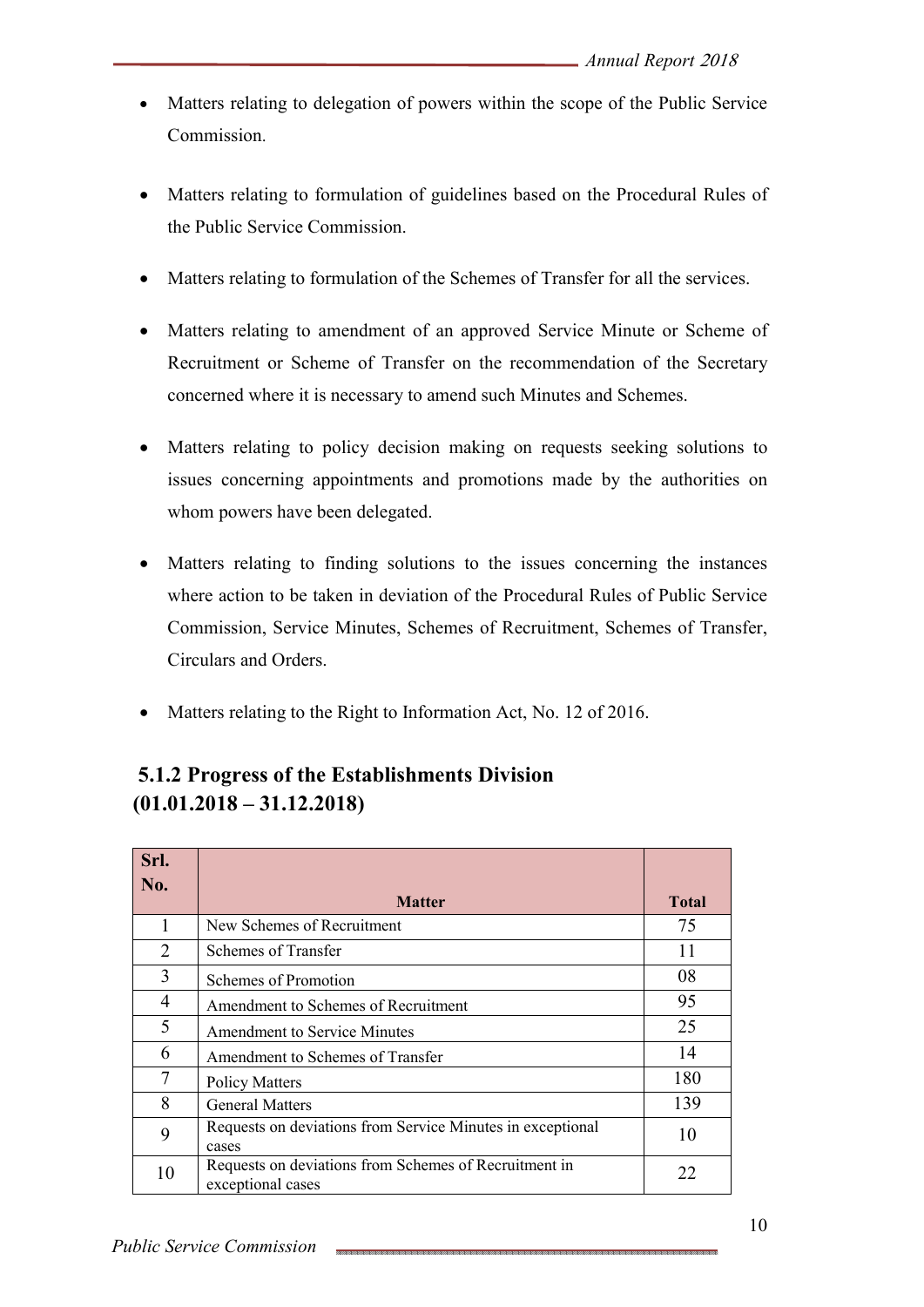| 11 | Requests on deviations from Schemes of Transfer in exceptional<br>cases  |          |
|----|--------------------------------------------------------------------------|----------|
| 12 | Requests on deviations from Schemes of Promotion in<br>exceptional cases | $\Omega$ |
| 13 | Delegation of Administrative Powers                                      | 09       |
| 14 | Matters pertaining to SC/AAT/CA                                          |          |
| 15 | Circulars                                                                |          |
|    | Total                                                                    | 610      |



**Diagram No. 01**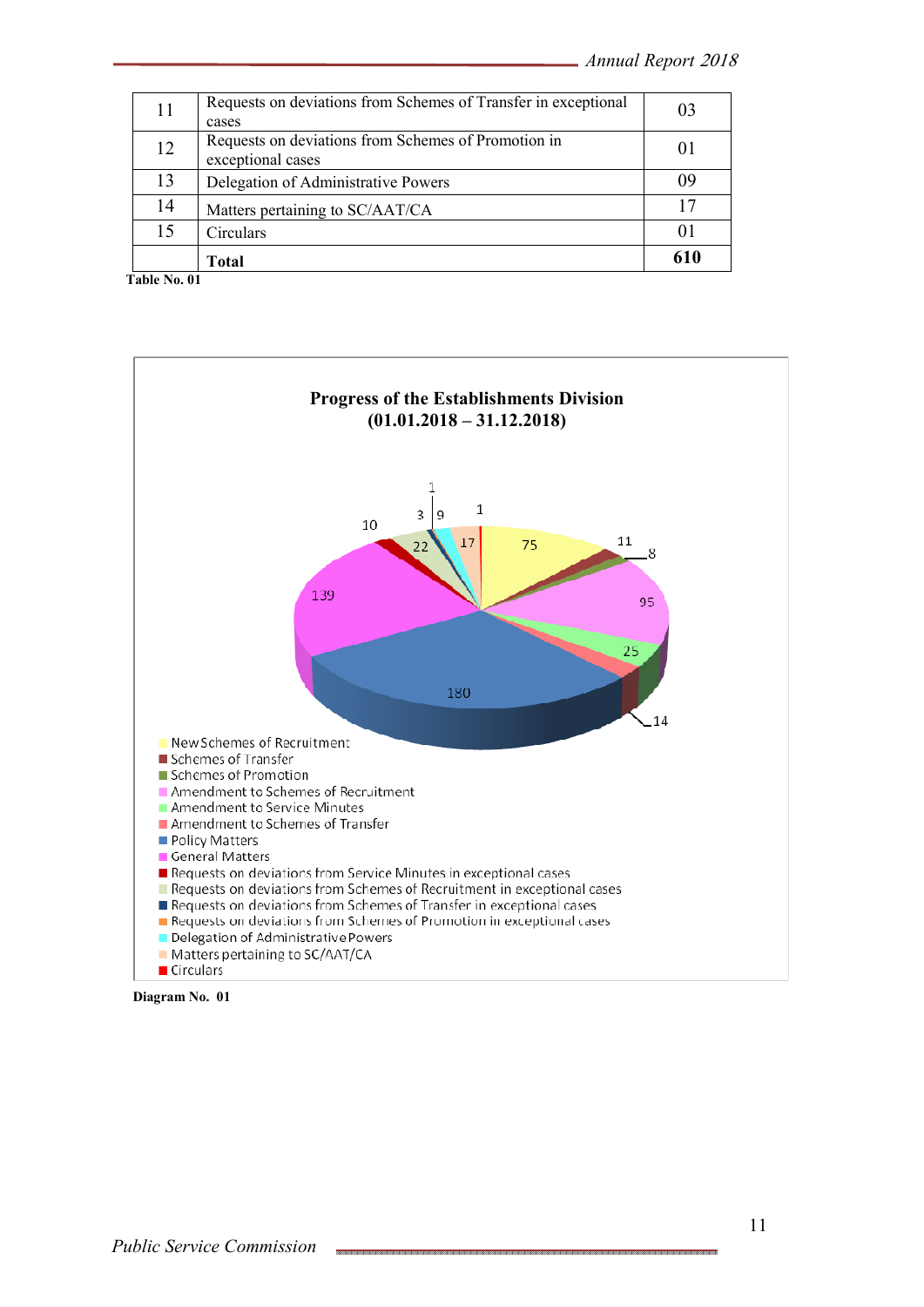# **Details of Schemes of Recruitment approved during the period from 01.01.2018 to 31.12.2018**

| Srl.No.        | <b>Ministry</b>                                                                         | <b>Number</b><br><b>Approved</b> |
|----------------|-----------------------------------------------------------------------------------------|----------------------------------|
| 1              | Ministry of Finance and Mass Media                                                      | 03                               |
| $\overline{2}$ | Ministry of Finance and Economic Affairs                                                | 01                               |
| 3              | Ministry of Rural Economy                                                               | 01                               |
| $\overline{4}$ | Ministry of Health, Nutrition and Indigenous Medicine                                   | 03                               |
| 5              | Ministry of Fisheries and Aquatic Resources Development                                 | 02                               |
| 6              | Ministry of Higher Education and Cultural Affairs                                       | 06                               |
| $\tau$         | Ministry of Industry and Commerce                                                       | 06                               |
| 8              | Ministry of Housing and Construction                                                    | 03                               |
| 9              | Ministry of Provincial Councils, Local Government and Sports                            | 01                               |
| 10             | Ministry of Public Administration and Management                                        | 02                               |
| 11             | Ministry of National Policies and Economic Affairs                                      | 03                               |
| 12             | Ministry of External Affairs                                                            | 02                               |
| 13             | Ministry of Prison Reforms, Resettlement, Rehabilitation and<br>Hindu Religious Affairs | 01                               |
| 14             | Ministry of National Integration, Reconciliation and Official<br>Languages              | 01                               |
| 15             | Ministry of Mahaweli Development and Environment                                        | 04                               |
| 16             | Ministry of Buddha Shasana                                                              | 01                               |
| 17             | Ministry of Women and Child Affairs                                                     | 02                               |
| 18             | Ministry of Justice and Prison Reforms                                                  | 01                               |
| 19             | Ministry of Internal Affairs, Wayamba Development and<br><b>Cultural Affairs</b>        | 05                               |
| 20             | Ministry of Social Empowerment, Welfare and Kandyan<br>Heritage                         | 01                               |
| 21             | Ministry of Highways and Road Development                                               | 01                               |
| 22             | Ministry of Sports                                                                      | 01                               |
| 23             | Ministry of Lands and Parliamentary Reforms                                             | 01                               |
| 24             | Ministry of Transport and Civil Aviation                                                | 09                               |
| 25             | Ministry of Public Administration, Management and Law and<br>Order                      | 01                               |
| 26             | Ministry of City Planning, Water Supply and Disaster<br>Management                      | 01                               |
| 27             | Ministry of Cultural, Internal Affairs and Regional Development                         | 04                               |
| 28             | Ministry of Irrigation and Water Resources and Disaster<br>Management                   | 02                               |
| 29             | Ministry of Labour and Trade Union Relations                                            | 01                               |
| 30             | Ministry of Science, Technology and Research                                            | 01                               |
| 31             | <b>Public Service Commission</b>                                                        | 02                               |
| 32             | Commission to Investigate Allegations of Bribery or Corruption                          | 02                               |
|                | <b>Total</b>                                                                            | 75                               |

**Table No. 02**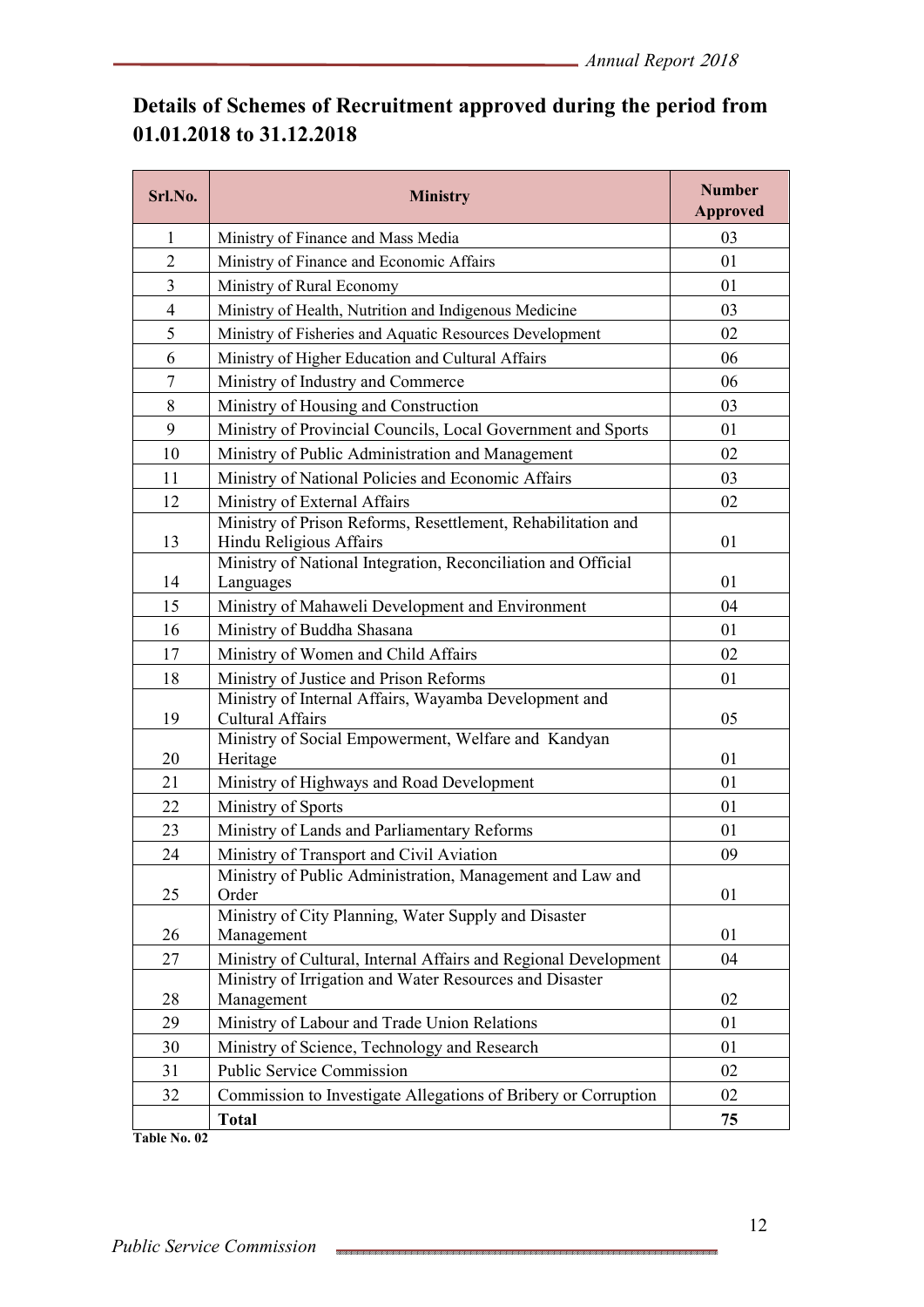# **Details of Schemes of Promotion approved during the period from 01.01.2018 to 31.12.2018**

| Srl.No. | <b>Ministry</b>                                                 | <b>Number</b><br>Approved |
|---------|-----------------------------------------------------------------|---------------------------|
| 01      | Ministry of Irrigation and Water Resources and Disaster         | 03                        |
|         | Management                                                      |                           |
| 02      | Ministry of Social Empowerment and Primary Industries           | 01                        |
| 03      | Ministry of Cultural, Internal Affairs and Regional Development | 01                        |
| 04      | Ministry of Irrigation and Water Resources and Disaster         | 01                        |
|         | Management                                                      |                           |
| 05      | Ministry of National Integration, Reconciliation and Official   | 01                        |
|         | Languages                                                       |                           |
| 06      | Ministry of Agriculture, Rural Economic Affairs, Livestock      | 01                        |
|         | Development, Irrigation and Fisheries and Aquatic Resources     |                           |
|         | Development                                                     |                           |
|         | <b>Total</b>                                                    | 08                        |

**Table No. 03** 

# **Schemes of Transfer approved in the year 2018 - (11)**

- 1. Transfers of Sri Lanka Accountants Service
- 2. Transfers of Sri Lanka Planning Service
- 3. Annual transfers of Home Gaurd/ Civil Security, Sub Warden, Warden and District Officers of the Department of Civil Security.
- 4. Transfers of Staff officers of the Department of Prison
- 5. Annual transfers of Combine Service
- 6. Annual transfers of Sri Lanka Administrative Service
- 7. Annual transfers of officers of the Sri Lanka Scientific Service of the of Forest Department
- 8. Annual transfers of Plantation Community Facilitator
- 9. Transfers for the departmental posts of the Department of Technical Education Training
- 10.Transfers of the Sri Lanka Teacher Educators Service
- 11.Annual transfers of the Department of Archaeology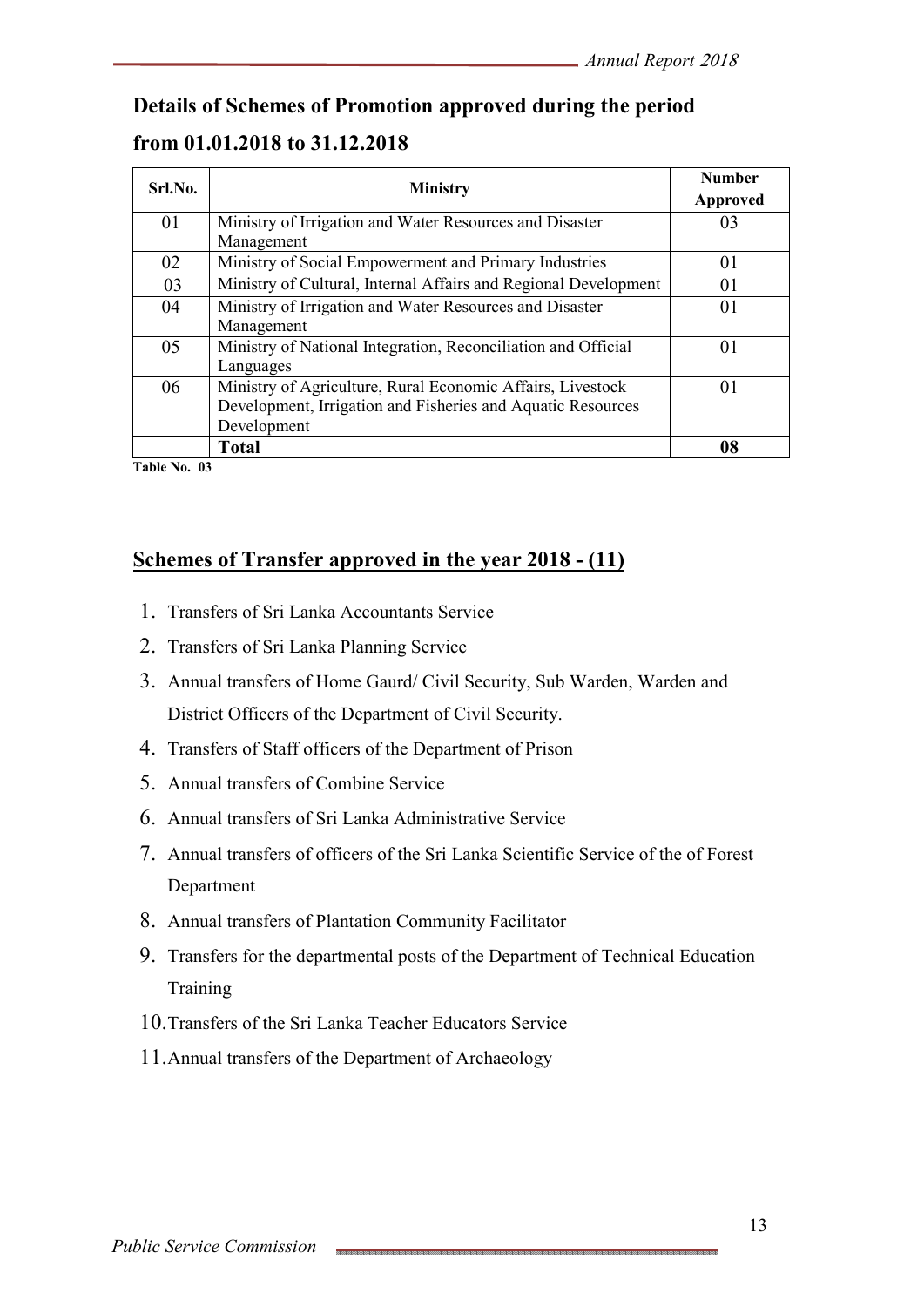#### **Public Service Commission Circulars issued during the year 2018-(02)**

- 1. 01/2018 Computation of the immediately preceding satisfactory period of service of an officer who has obtained no pay leave, when grade promotions are made in accordance with the approved Service Minutes and Schemes of Recruitment
- 2. 02/2018 Reversion of an officer recruited under limited or merit stream to his former service during the acting period

#### **5.2 Appointments Division**

Following functions relating to the appointment of public officers (other than Ministry Secretaries, Heads of Departments and officers of the Provincial Public Service and Judicial Officers) in respect of whom the powers of the Public Service Commission have not been delegated, published in the Gazette Extraordinary No. 1941/41 dated 20.11.2015 as amended by the Gazette Extraordinary No.1955/22 dated 25.02.2016 and also published in the Gazettes Extraordinary No. 1989/29 dated 29.01.2016, No.1990/24 dated 27.10.2016 and No. 1992/7 dated 07.11.2017 are carried out by the Appointments Division of the Public Service Commission.

#### **5.2.1 Role of the Appointments Division**

Recruitment in accordance with the approved Service Minutes/Schemes of Recruitment and Promotion, Confirmation in Service, Termination of Service, Reversion to the former post, Appointment on acting/attending to duties basis (Other than Divisional Secretary), Release (outright/temporary), Recruitment on contract basis, Resignation from service, Reappointment to the Service/Post, Retirement (on optional/compulsory/medical grounds in terms of P.A. Circular 30/88), Reemployment of retired public officers on contract basis, Appointment to Scheduled Posts in the Service Minutes (where applicable) and Dealing with matters pertaining to appeals made against decisions given by the Health Service Committee and Education Service Committee in relation to the appointments of staff officers are handled by the Appointments Division.

Submission of observations and other necessary reports pertaining to appeals laid before the Administrative Appeals Tribunal, cases filed in the Supreme Court/ Court of Appeal and cases forwarded to Parliamentary Ombudsman and Human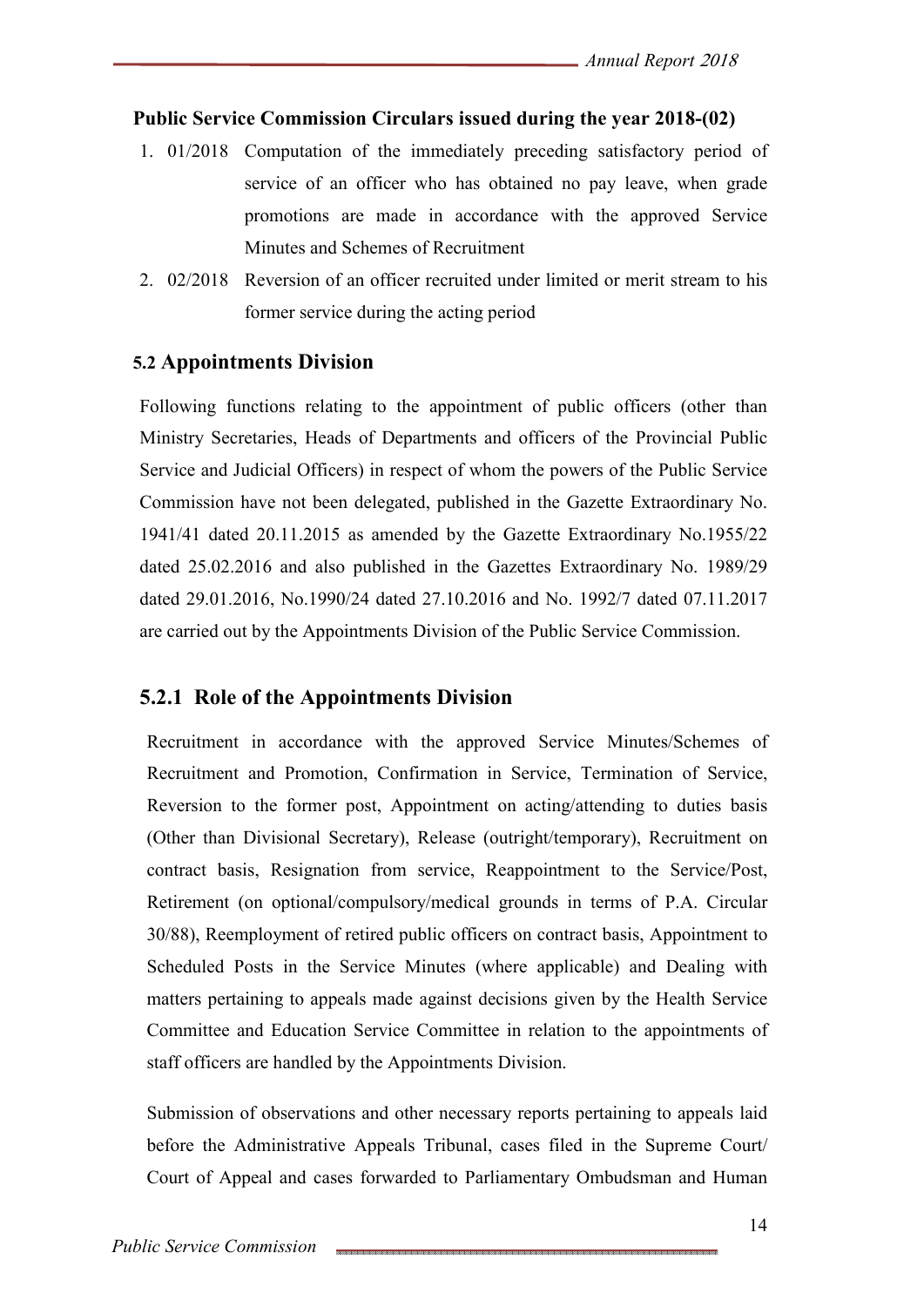Rights Commission against orders/decisions made by the Public Service Commission having regard to above functions are also dealt with by the Appointments Division.

| Srl. No.       |                                          |              |
|----------------|------------------------------------------|--------------|
|                | <b>Matter</b>                            | <b>Total</b> |
| 1              | Retirement                               | 366          |
| $\overline{2}$ | Confirmation                             | 536          |
| 3              | Recruitment                              | 672          |
| 4              | Reemployment on contract basis           | 1043         |
| 5              | Appointment on contract basis            | 80           |
| 6              | Decisions on efficiency bars             | 2255         |
| 7              | Appointment to act/ attend to the duties | 1147         |
| 8              | Release                                  | 85           |
| 9              | Resignation                              | 12           |
| 10             | Absorption                               | 195          |
|                | <b>Total</b>                             | 6391         |
| Table No. 04   |                                          |              |

| 5.2.2. Progress Review of the Appointments Division (01.01.2018-31.12.2108) |  |  |
|-----------------------------------------------------------------------------|--|--|
|                                                                             |  |  |

**Progress of the Appointments Division 01.01.2018 – 31.12.2018** $55$  $12$ 1147 2255 195 366 536 672 1043 80 Retirement Confirmation Recruitment Reemployment on contract basis Appointment on contract basis Decisions on efficiency bars Appointment to act/attend to the duties Release Resignation Absorption

**Diagram No. 02**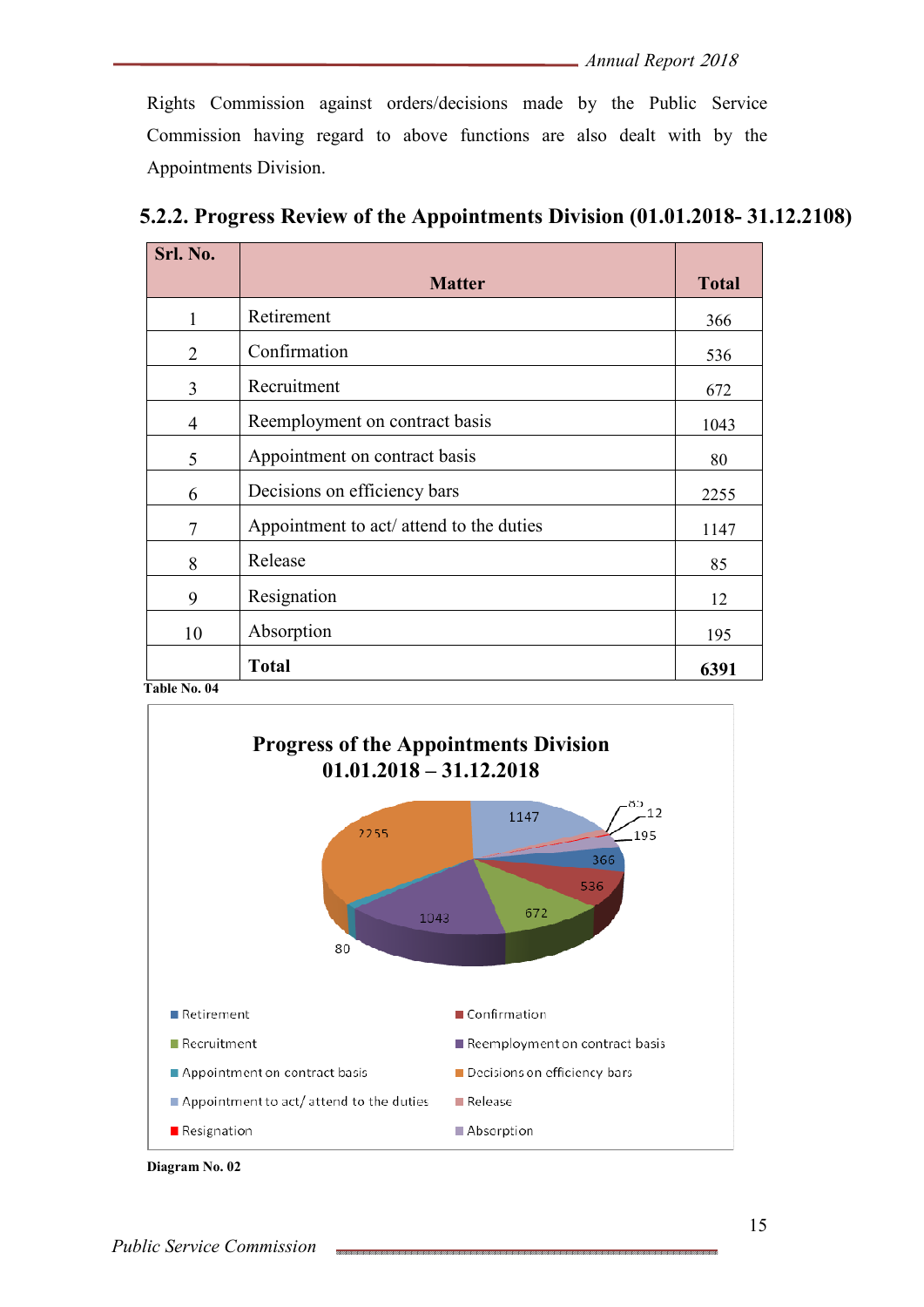| Srl. No.        | <b>Retirement</b>                                    | Number |
|-----------------|------------------------------------------------------|--------|
| 01              | Ministry of Justice and Prison Reforms               | 07     |
| 02              | Ministry of Internal and Home Affairs and Provincial | 20     |
|                 | <b>Councils and Local Government</b>                 |        |
| 03              | Ministry of Lands and Parliamentary Reforms          | 25     |
| 04              | Ministry of Labour and Trade Union Relations         | 03     |
| 05              | Ministry of Industry and Commerce, Resettlement of   | 04     |
|                 | Protracted Displaced Persons and Cooperative         |        |
|                 | Development                                          |        |
| 06              | Ministry of Agriculture, Rural Economic Affairs,     | 43     |
|                 | Livestock Development, Irrigation and Fisheries and  |        |
|                 | <b>Aquatic Resources Development</b>                 |        |
| 07              | Ministry of National Policies, Economic Affairs,     | 22     |
|                 | Resettlement and Rehabilitation, Northern Province   |        |
|                 | Development, Vocational Training and Skills          |        |
|                 | Development and Youth Affairs                        |        |
| 08              | Ministry of Postal Services and Muslim Religious     | 07     |
|                 | <b>Affairs</b>                                       |        |
| 09              | Ministry of Transport and Civil Aviation             | 10     |
| 10              | Ministry of Primary Industries and Social            | 01     |
|                 | Empowerment                                          |        |
| 11              | Ministry of Mahaweli Development and Environment     | 03     |
| 12              | Ministry of Finance                                  | 68     |
| $\overline{13}$ | Ministry of Public Administration and Disaster       | 149    |
|                 | Management                                           |        |
| 14              | <b>Auditor General's Department</b>                  | 02     |
| 15              | Ministry of External Affairs                         | 01     |
|                 | Total                                                | 366    |

| Srl. No. | <b>Confirmation</b>                                 | Number |
|----------|-----------------------------------------------------|--------|
|          |                                                     |        |
| 01       | Ministry of Justice and Prison Reforms              | 05     |
| 02       | Ministry of Lands and Parliamentary Reforms         | 11     |
| 03       | Ministry of Labour and Trade Union Relations        | 07     |
|          | Ministry of Agriculture, Rural Economic Affairs,    |        |
|          | Livestock Development, Irrigation and Fisheries and |        |
| 04       | <b>Aquatic Resources Development</b>                | 07     |
|          | Ministry of National Policies, Economic Affairs,    |        |
|          | Resettlement and Rehabilitation, Northern Province  |        |
|          | Development, Vocational Training and Skills         |        |
| 05       | Development and Youth Affairs                       | 02     |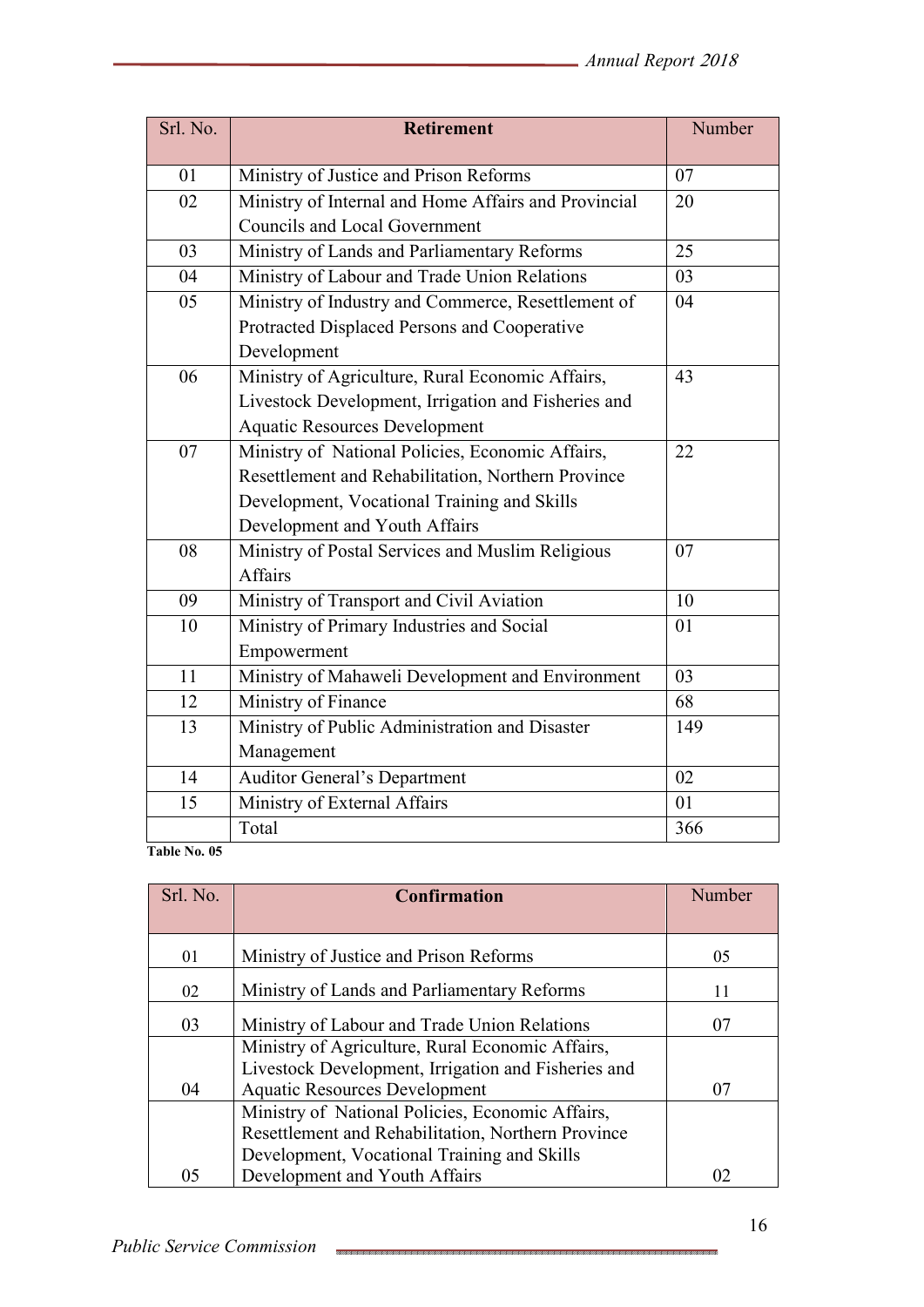| 06 | Ministry of Mahaweli Development and Environment                     | 20  |
|----|----------------------------------------------------------------------|-----|
| 07 | Ministry of Finance                                                  | 02  |
| 08 | Ministry of Ports and Shipping and Southern<br>Development           | 02  |
| 09 | Ministry of Plantation Industries                                    | 02  |
| 10 | <b>Attorney General's Department</b>                                 | 02  |
| 11 | Sri Lanka Engineering Service                                        | 73  |
| 12 | Sri Lanka Technical Education Service                                | 37  |
| 13 | Sri Lanka Agriculture Service                                        | 09  |
| 14 | Sri Lanka Planning Service                                           | 24  |
| 15 | Sri Lanka Accountants Service                                        | 110 |
| 16 | Sri Lanka Information and Communication<br><b>Technology Service</b> | 05  |
| 17 | Sri Lanka Inland Revenue Service                                     | 01  |
| 18 | Sri Lanka Administrative Service                                     | 139 |
| 19 | Sri Lanka Architects Service                                         | 04  |
| 20 | Sri Lanka Audit Service                                              | 17  |
| 21 | Sri Lanka Foreign Service                                            | 18  |
| 22 | Sri Lanka Scientific Service                                         | 29  |
| 23 | Sri Lanka Animal Production and Health Service                       | 10  |
|    | Total                                                                | 536 |

| Srl. No. | <b>Recruitment</b>                                                                                                                              | Number |
|----------|-------------------------------------------------------------------------------------------------------------------------------------------------|--------|
| 1        | Ministry of Justice and Prison Reforms                                                                                                          | 89     |
| 2        | Ministry of Education                                                                                                                           | 01     |
| 3        | Ministry of Industry and Commerce, Resettlement of<br>Protracted Displaced Persons and Cooperative<br>Development                               | 03     |
| 4        | Ministry of Women and Child Affairs and Dry Zone<br>Development                                                                                 | 01     |
| 5        | Ministry of Agriculture, Rural Economic Affairs,<br>Livestock Development, Irrigation and Fisheries and<br><b>Aquatic Resources Development</b> | 50     |
| 6        | Ministry of Telecommunication, Foreign Employment<br>and Sports                                                                                 | 03     |
| 7        | Ministry of Primary Industries and Social<br>Empowerment                                                                                        | 01     |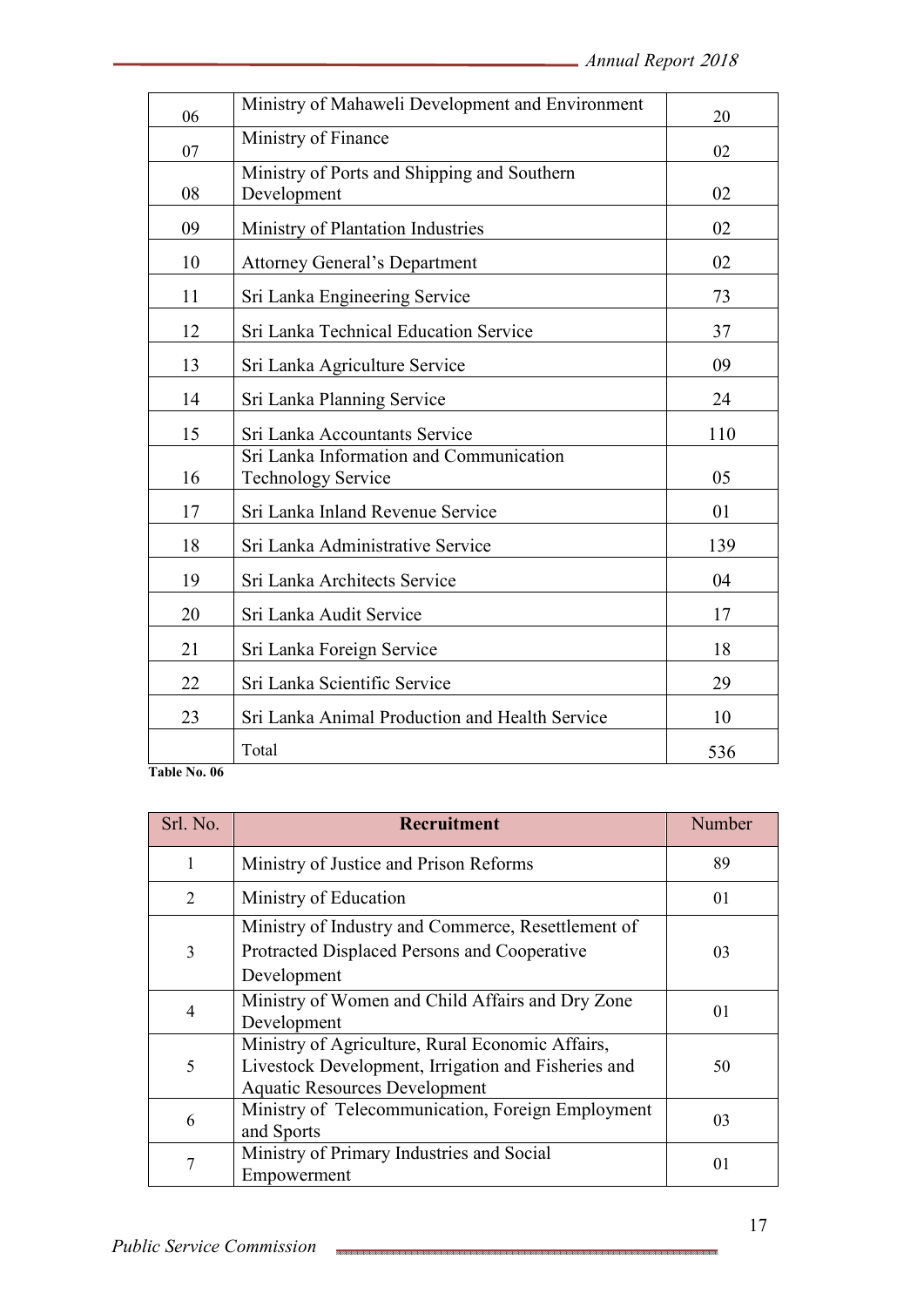| 8  | Ministry of Finance                                                  | 62  |
|----|----------------------------------------------------------------------|-----|
| 9  | Ministry of Public Administration and Disaster<br>Management         | 01  |
| 10 | Ministry of Ports and Shipping and Southern<br>Development           | 36  |
| 11 | Ministry of External Affairs                                         | 23  |
| 12 | Ministry of Health, Nutrition and indigenous<br>Medicine             | 01  |
| 13 | Legal Officer                                                        | 09  |
| 14 | Sri Lanka Engineering Service                                        | 244 |
| 15 | Sri Lanka Information and Communication<br><b>Technology Service</b> | 08  |
| 16 | Sri Lanka Administrative Service                                     | 03  |
| 17 | Sri Lanka Surveyors Service                                          | 114 |
| 18 | Sri Lanka Scientific Service                                         | 23  |
|    | Total                                                                | 672 |

| Srl. No. | <b>Reemployment on contract basis</b>                                                                  | <b>Number</b> |
|----------|--------------------------------------------------------------------------------------------------------|---------------|
| 01       | Prime Minister's Office                                                                                | 01            |
| 02       | Ministry of Justice and Prison Reforms                                                                 | 02            |
| 03       | Ministry of Education                                                                                  | 03            |
| 04       | Ministry of Internal and Home Affairs and Provincial                                                   | 41            |
|          | <b>Councils and Local Government</b>                                                                   |               |
| 05       | Ministry of Defence                                                                                    | 17            |
| 06       | Ministry of Lands and Parliamentary Reforms                                                            | 31            |
| 07       | Ministry of Labour and Trade Union Relations                                                           | 01            |
| 08       | Ministry of Industry and Commerce, Resettlement of                                                     | 14            |
|          | Protracted Displaced Persons and Cooperative                                                           |               |
|          | Development                                                                                            |               |
| 09       | Ministry of Agriculture, Rural Economic Affairs,                                                       | 82            |
|          | Livestock Development, Irrigation and Fisheries and<br><b>Aquatic Resources Development</b>            |               |
| 10       | Ministry of Telecommunication, Foreign Employment                                                      | 01            |
|          | and Sports                                                                                             |               |
| 11       | Ministry of National Policies, Economic Affairs,<br>Resettlement and Rehabilitation, Northern Province | 03            |
|          | Development, Vocational Training and Skills                                                            |               |
|          | Development and Youth Affairs                                                                          |               |
| 12       | Ministry of Postal Services and Muslim Religious                                                       | 18            |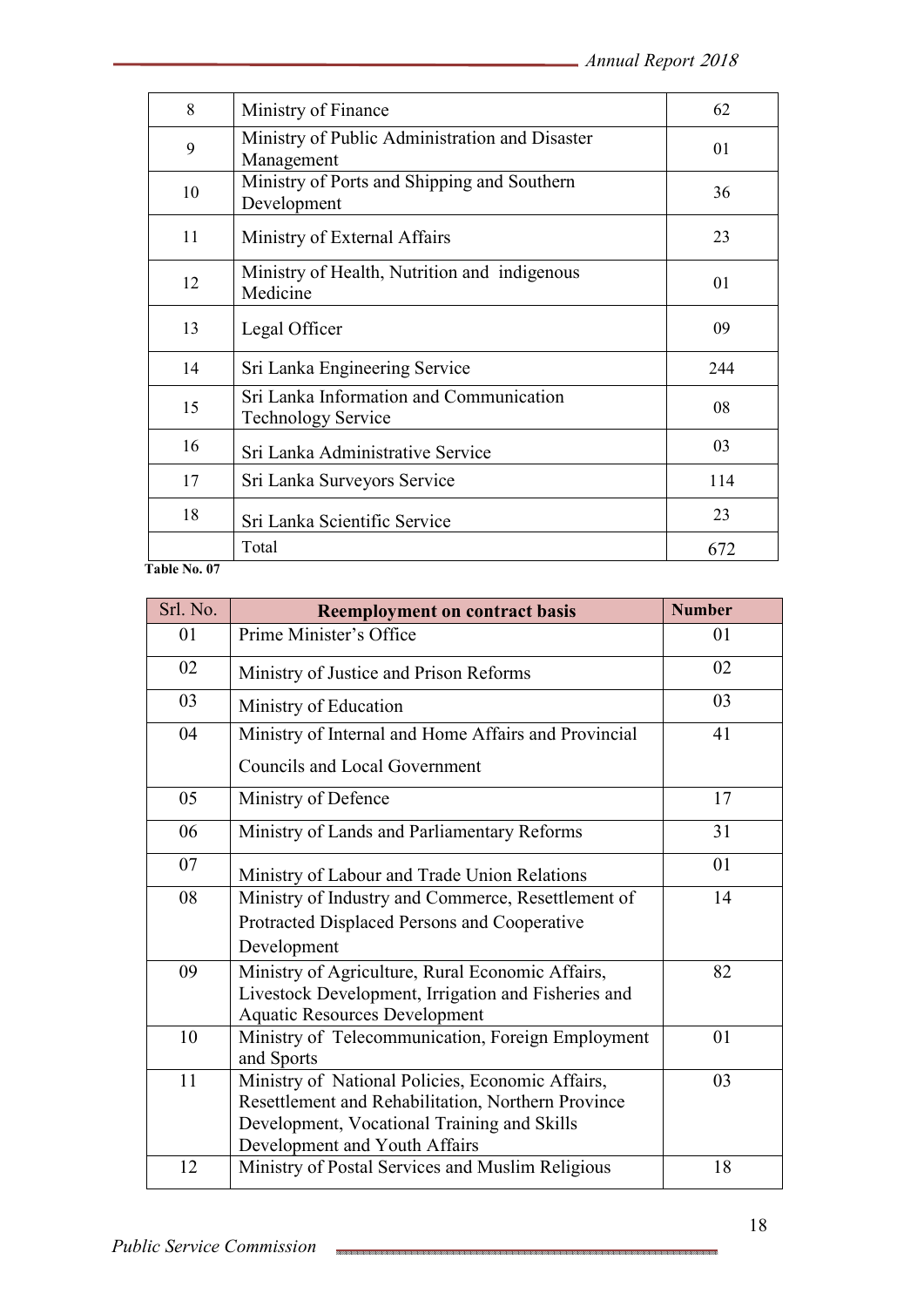|    | Affairs                                                                      |      |
|----|------------------------------------------------------------------------------|------|
| 13 | Ministry of City Planning, Water Supply and Higher<br>Education              | 04   |
| 14 | Ministry of Housing, Construction and Cultural Affairs                       | 06   |
| 15 | Ministry of Transport and Civil Aviation                                     | 495  |
| 16 | Ministry of Primary Industries and Social<br>Empowerment                     | 03   |
| 17 | Ministry of Megapolis and Western Province<br>Development                    | 01   |
| 18 | Ministry of Mahaweli Development and Environment                             | 05   |
| 19 | Ministry of Public Administration and Disaster<br>Management                 | 269  |
| 20 | Ministry of Ports and Shipping and Southern<br>Development                   | 01   |
| 21 | Ministry of Tourism Development, Wildlife and<br>Christian Religious Affairs | 03   |
| 22 | Ministry of Health, Nutrition and indigenous<br>Medicine                     | 32   |
| 23 | Sri Lanka Engineering Service                                                | 01   |
| 24 | Sri Lanka Accountants Service                                                | 03   |
| 25 | <b>Government Translators Service</b>                                        | 02   |
| 26 | Miscellaneous                                                                | 01   |
| 27 | Total                                                                        | 1043 |

| Srl. No.       | <b>Appointment on contract basis</b>                | <b>Number</b> |
|----------------|-----------------------------------------------------|---------------|
|                | Ministry of Agriculture, Rural Economic Affairs,    |               |
|                | Livestock Development, Irrigation and Fisheries and |               |
| 1              | <b>Aquatic Resources Development</b>                | 56            |
|                | Ministry of National Policies, Economic Affairs,    |               |
|                | Resettlement and Rehabilitation, Northern Province  |               |
|                | Development, Vocational Training and Skills         |               |
| $\overline{2}$ | Development and Youth Affairs                       | 11            |
|                | Ministry of City Planning, Water Supply and Higher  |               |
| 3              | Education                                           | 02            |
| 4              | Ministry of Finance                                 | 04            |
|                | Ministry of Public Administration and Disaster      |               |
| 5              | Management                                          | 04            |
|                | Ministry of Ports and Shipping and Southern         |               |
| 6              | Development                                         | 01            |
| 7              | Ministry of Plantation Industries                   | 02            |
| 8              | Total                                               | 80            |

 **Table No. 09**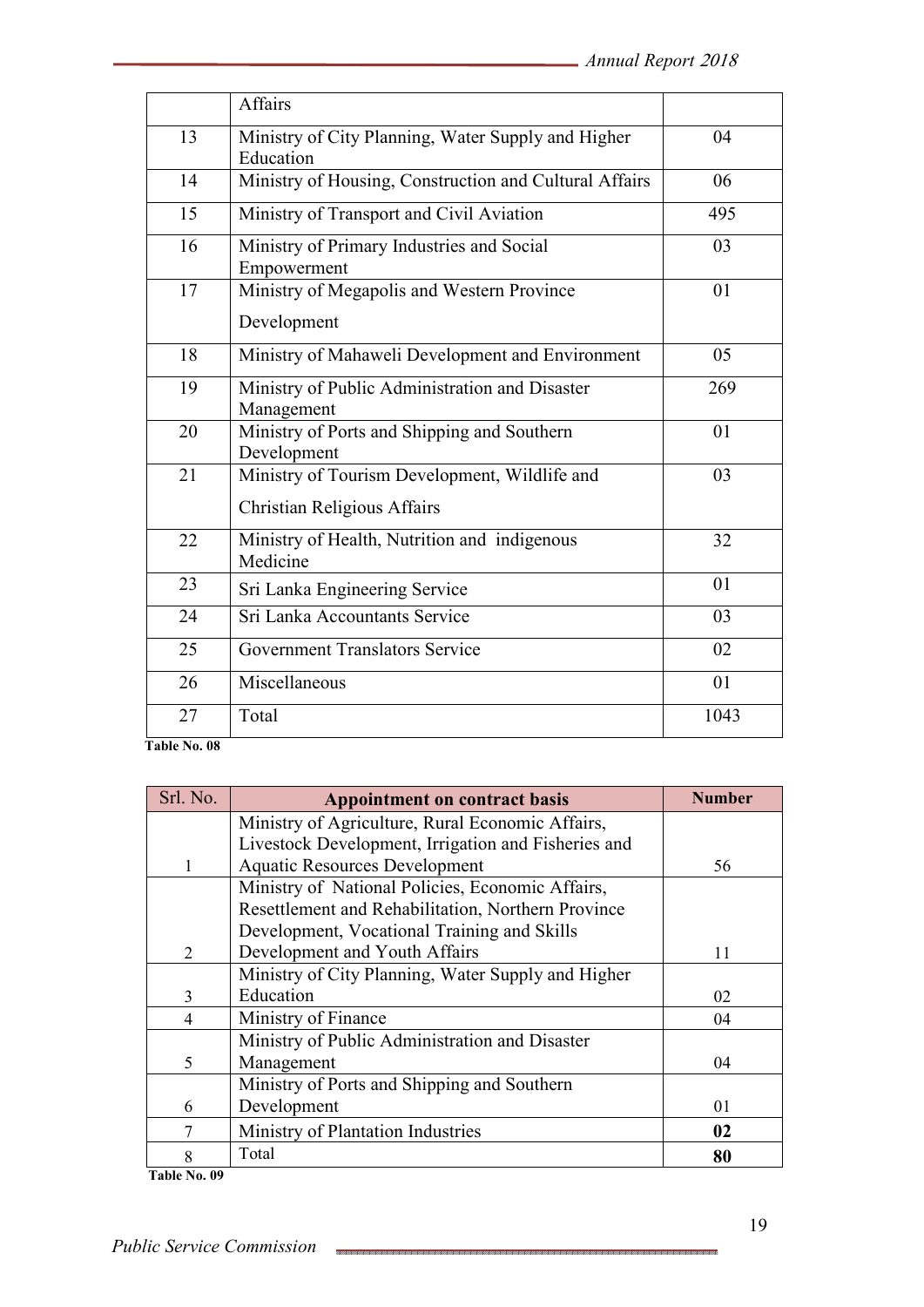| Srl. No. | <b>Release</b>                                          | <b>Number</b> |
|----------|---------------------------------------------------------|---------------|
| 01       | Ministry of Justice and Prison Reforms                  | 01            |
|          | Commission to Investigate Allegations of Bribery or     |               |
| 02       | Corruption                                              | 01            |
| 03       | Ministry of Lands and Parliamentary Reforms             | 03            |
|          | Ministry of Industry and Commerce, Resettlement of      |               |
|          | Protracted Displaced Persons and Cooperative            |               |
| 04       | Development                                             | 01            |
|          | Ministry of National Policies, Economic Affairs,        |               |
|          | Resettlement and Rehabilitation, Northern Province      |               |
|          | Development, Vocational Training and Skills             |               |
| 05       | Development and Youth Affairs                           | 01            |
|          | Ministry of Public Administration and Disaster          |               |
| 06       | Management                                              | 74            |
| 07       | Ministry of External Affairs                            | 01            |
|          | Ministry of Tourism Development, Wildlife and Christian |               |
| 08       | Religious Affairs                                       | 01            |
| 09       | Ministry of Health, Nutrition and indigenous Medicine   | 02            |
|          | Total                                                   | 85            |

| Srl. No. | <b>Decisions on Efficiency Bars</b>                                                                                                                                                    | <b>Number</b> |
|----------|----------------------------------------------------------------------------------------------------------------------------------------------------------------------------------------|---------------|
| 01       | Ministry of Education                                                                                                                                                                  | 6             |
| 02       | Ministry of Justice and Prison Reforms                                                                                                                                                 | 39            |
| 03       | Ministry of Lands and Parliamentary Reforms                                                                                                                                            | 13            |
| 04       | Ministry of Labour and Trade Union Relations                                                                                                                                           | 13            |
| 05       | Ministry of Women and Child Affairs and Dry Zone<br>Development                                                                                                                        | 04            |
| 06       | Ministry of Agriculture, Rural Economic Affairs,<br>Livestock Development, Irrigation and Fisheries and<br><b>Aquatic Resources Development</b>                                        | 16            |
| 07       | Ministry of National Policies, Economic Affairs,<br>Resettlement and Rehabilitation, Northern Province<br>Development, Vocational Training and Skills<br>Development and Youth Affairs | 54            |
| 08       | Ministry of Primary Industries and Social Empowerment                                                                                                                                  | 16            |
| 09       | Ministry of Transport and Civil Aviation                                                                                                                                               | 106           |
| 10       | Ministry of Finance                                                                                                                                                                    | 02            |
| 11       | Ministry of Public Administration and Disaster<br>Management                                                                                                                           | 96            |
| 12       | Ministry of Health, Nutrition and indigenous Medicine                                                                                                                                  | 08            |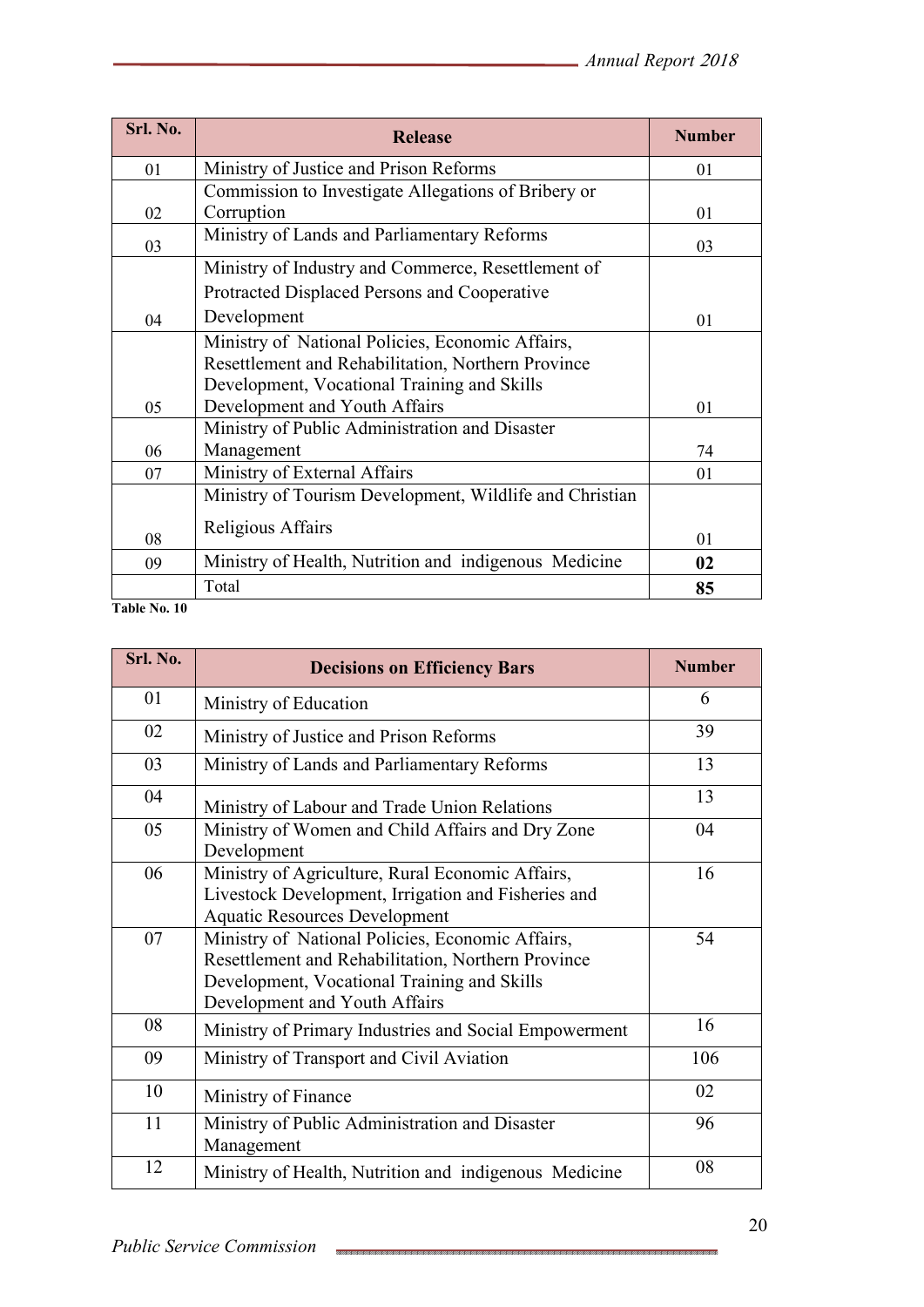| 13 | Department of Immigration and Emigration           | 07              |
|----|----------------------------------------------------|-----------------|
| 14 | <b>Forest Department</b>                           | 02              |
| 15 | <b>Attorney General's Department</b>               | 02              |
| 16 | <b>Unified Postal Service</b>                      | 1596            |
| 17 | <b>Government Translators Service</b>              | 02              |
| 18 | Drivers Service                                    | 02              |
| 19 | Sri Lanka Engineering Service                      | 01              |
| 20 | Sri Lanka Technical Education Service              | 11              |
| 21 | Sri Lanka Agriculture Service                      | 07              |
| 22 | Sri Lanka Planning Service                         | 06              |
| 23 | Sri Lanka Accountants Service                      | 07              |
| 24 | Sri Lanka Information and Communication Technology | 23              |
|    | Service                                            |                 |
| 25 | Sri Lanka Inland Revenue Service                   | 19              |
| 26 | Sri Lanka Administrative Service                   | 19              |
| 27 | Sri Lanka Technological Service                    | 83              |
| 28 | Sri Lanka Surveyors Service                        | 29              |
| 29 | Sri Lanka Architects Service                       | 01              |
| 30 | Sri Lanka Audit Service                            | 01              |
| 31 | Sri Lanka Foreign Service                          | $\overline{25}$ |
| 32 | Sri Lanka Scientific Service                       | 10              |
| 33 | Sri Lanka Animal Production and Health Service     | 07              |
| 34 | <b>Assistant Archivist</b>                         | 05              |
| 35 | Authorized Officer                                 | 003             |
| 36 | <b>Assistant Secretary (Non SLAS)</b>              | 01              |
|    | <b>Total</b>                                       | 2255            |

| Srl. No. | Appointment to act/ attend to duties                  | <b>Number</b> |
|----------|-------------------------------------------------------|---------------|
| 01       | Ministry of Justice and Prison Reforms                | 11            |
| 02       | Ministry of Education                                 | 06            |
| 03       | Ministry of Internal and Home Affairs and Provincial  | 147           |
|          | <b>Councils and Local Government</b>                  |               |
| 04       | Ministry of Lands and Parliamentary Reforms           | 12            |
| 05       | Ministry of Labour and Trade Union Relations          | 22            |
| 06       | Ministry of Industry and Commerce, Resettlement of    | 07            |
|          | Protracted Displaced Persons and Cooperative          |               |
|          | Development                                           |               |
| 07       | Ministry of Agriculture, Rural Economic Affairs,      | 116           |
|          | Livestock Development, Irrigation and Fisheries and   |               |
|          | <b>Aquatic Resources Development</b>                  |               |
| 08       | Ministry of National Integration, Official Languages, | 01            |
|          | Social Progress and Hindu Religious Affairs           |               |
| 09       | Ministry of National Policies, Economic Affairs,      | 28            |
|          | Resettlement and Rehabilitation, Northern Province    |               |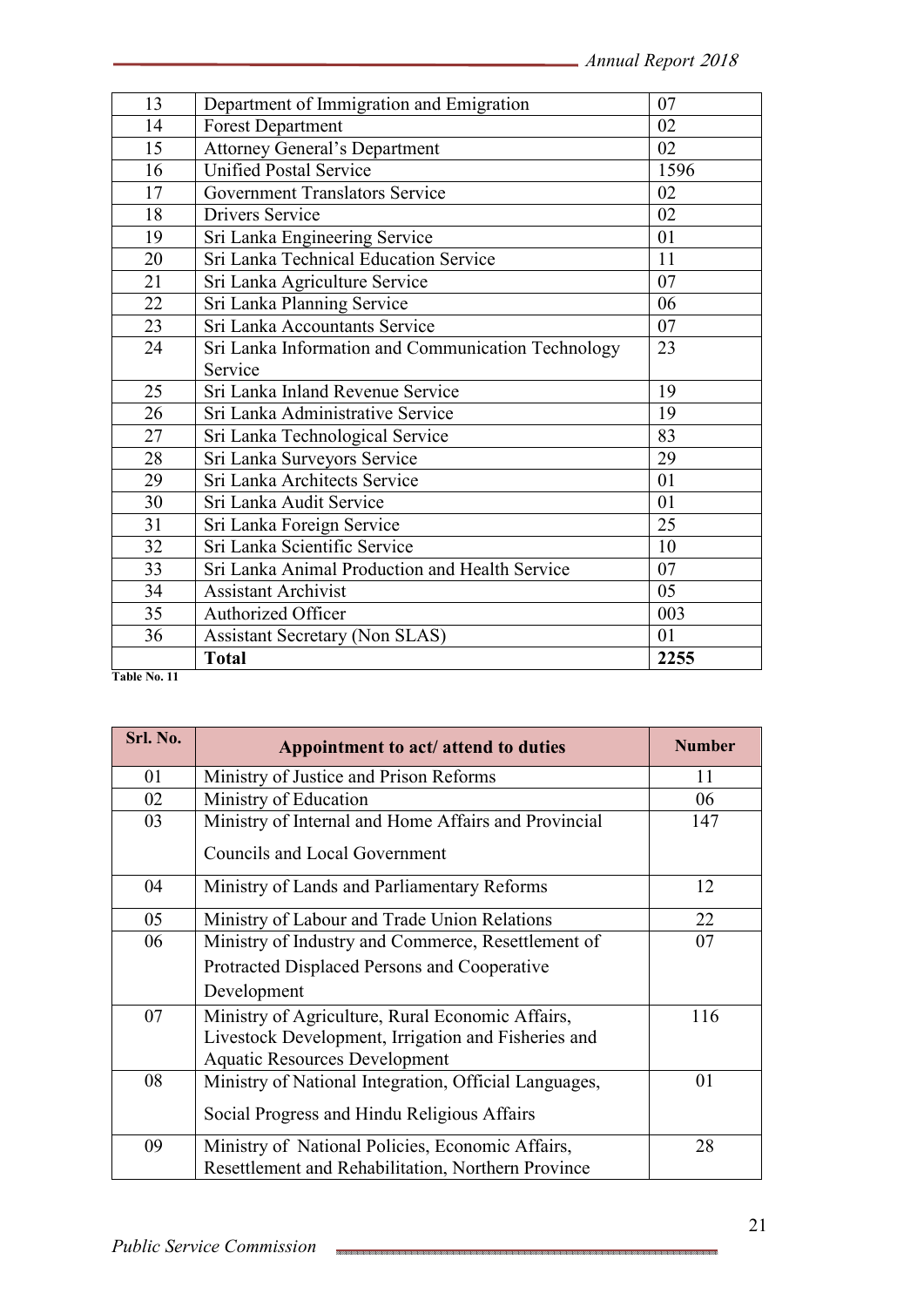|    | Development, Vocational Training and Skills              |      |
|----|----------------------------------------------------------|------|
|    | Development and Youth Affairs                            |      |
| 10 | Ministry of Postal Services and Muslim Religious Affairs | 55   |
| 11 | Ministry of City Planning, Water Supply and Higher       | 01   |
|    | Education                                                |      |
| 12 | Ministry of Transport and Civil Aviation                 | 01   |
| 13 | Ministry of Buddha Shasana and Wayamba Development       | 02   |
| 14 | Ministry of Megapolis and Western Province               | 01   |
|    | Development                                              |      |
| 15 | Ministry of Mahaweli Development and Environment         | 02   |
| 16 | Ministry of Finance                                      | 77   |
| 17 | Ministry of Public Administration and Disaster           | 653  |
|    | Management                                               |      |
| 18 | Ministry of Telecommunication, Foreign Employment        | 03   |
|    | and Sports                                               |      |
| 19 | Ministry of External Affairs                             | 02   |
|    | <b>Total</b>                                             | 1147 |

| Srl. No. | <b>Resignation</b>                                                                                                                              | <b>Number</b>     |
|----------|-------------------------------------------------------------------------------------------------------------------------------------------------|-------------------|
| 01       | Ministry of Justice and Prison Reforms                                                                                                          | 01                |
| 02       | Ministry of Lands and Parliamentary Reforms                                                                                                     | 02                |
| 03       | Ministry of Agriculture, Rural Economic Affairs,<br>Livestock Development, Irrigation and Fisheries and<br><b>Aquatic Resources Development</b> | 05                |
| 04       | Ministry of Public Administration and Disaster<br>Management                                                                                    | 01                |
| 05       | Ministry of Ports and Shipping and Southern<br>Development                                                                                      | 01                |
| 06       | Ministry of External Affairs                                                                                                                    | 01                |
| 07       | Sri Lanka Foreign Service                                                                                                                       | 01                |
| .        | <b>Total</b>                                                                                                                                    | $12 \overline{)}$ |

**Table No. 13** 

| Srl. No. | <b>Absorption</b>                                   | <b>Number</b> |
|----------|-----------------------------------------------------|---------------|
| 01       | Ministry of Agriculture, Rural Economic Affairs,    | $_{01}$       |
|          | Livestock Development, Irrigation and Fisheries and |               |
|          | <b>Aquatic Resources Development</b>                |               |
| 02       | Ministry of National Policies, Economic Affairs,    | 01            |
|          | Resettlement and Rehabilitation, Northern Province  |               |
|          | Development, Vocational Training and Skills         |               |
|          | Development and Youth Affairs                       |               |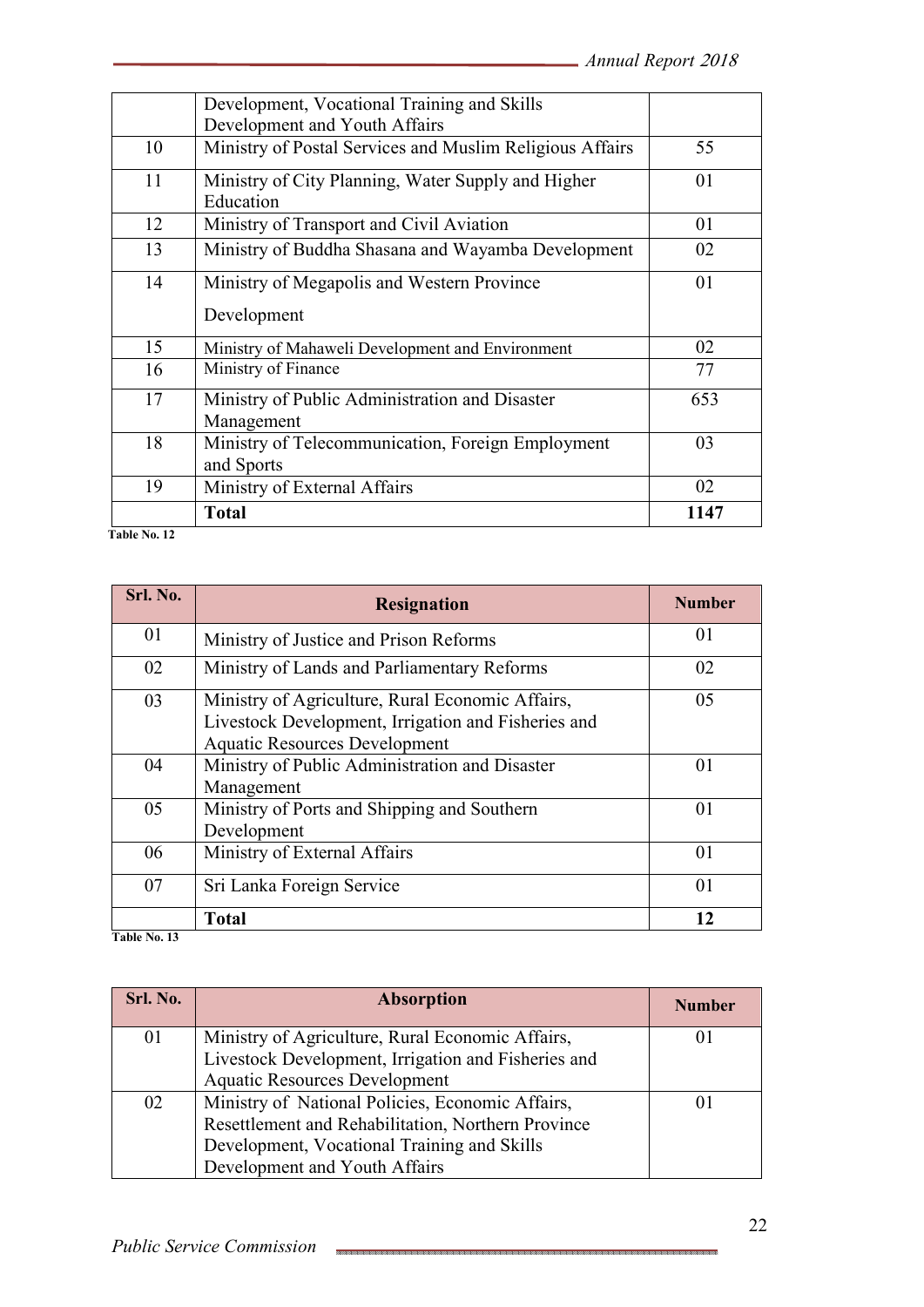| Table No. 14 | <b>Total</b>                                       | 195 |
|--------------|----------------------------------------------------|-----|
| 13           | Sri Lanka Scientific Service                       | 93  |
| 12           | Sri Lanka Architects Service                       | 01  |
| 11           | Sri Lanka Surveyors Service                        | 04  |
|              | Service                                            |     |
| 10           | Sri Lanka Information and Communication Technology | 03  |
| 09           | Sri Lanka Accountants Service                      | 06  |
| 08           | Sri Lanka Engineering Service                      | 02  |
| 07           | Department of Immigration and Emigration           | 30  |
|              | Management                                         |     |
| 06           | Ministry of Public Administration and Disaster     | 06  |
| 05           | Ministry of Mahaweli Development and Environment   | 02  |
| 04           | Ministry of Primary Indusries & Social Empowerment | 28  |
| 03           | Ministry of Transport and Civil Aviation           | 18  |

**5.3 Promotions Division** 

Following functions relating to the promotion of public officers (other than Ministry Secretaries, Heads of Departments and officers of the Provincial Public Service and Judicial Service) in respect of whom the powers of the Public Service Commission have not been delegated, published in the Gazette Extraordinary No. 1941/41 dated 20.11.2015 as amended by the Gazette Extraordinary No.1955/22 dated 25.02.2016 and also published in the Gazettes Extraordinary No. 1989/29 dated 29.01.2016, No.1990/24 dated 27.10.2016 and No. 1992/7 dated 07.11.2017 are carried out by the Promotions Division of the Public Service Commission.

#### **5.3.1 Role of the Promotions Division**

Promotion in accordance with the approved Service Minutes / Schemes of Recruitmets (Grade to grade/ On seniority and merit) Appointment to posts (On seniority / results of structured interviews)

The division also deals with the matters pertaining to appeals laid before the Administrative Appeals Tribunal and cases filed in the Supreme Court/ Court of Appeal against orders/ decisions made by the Public Service Commission having regard to above functions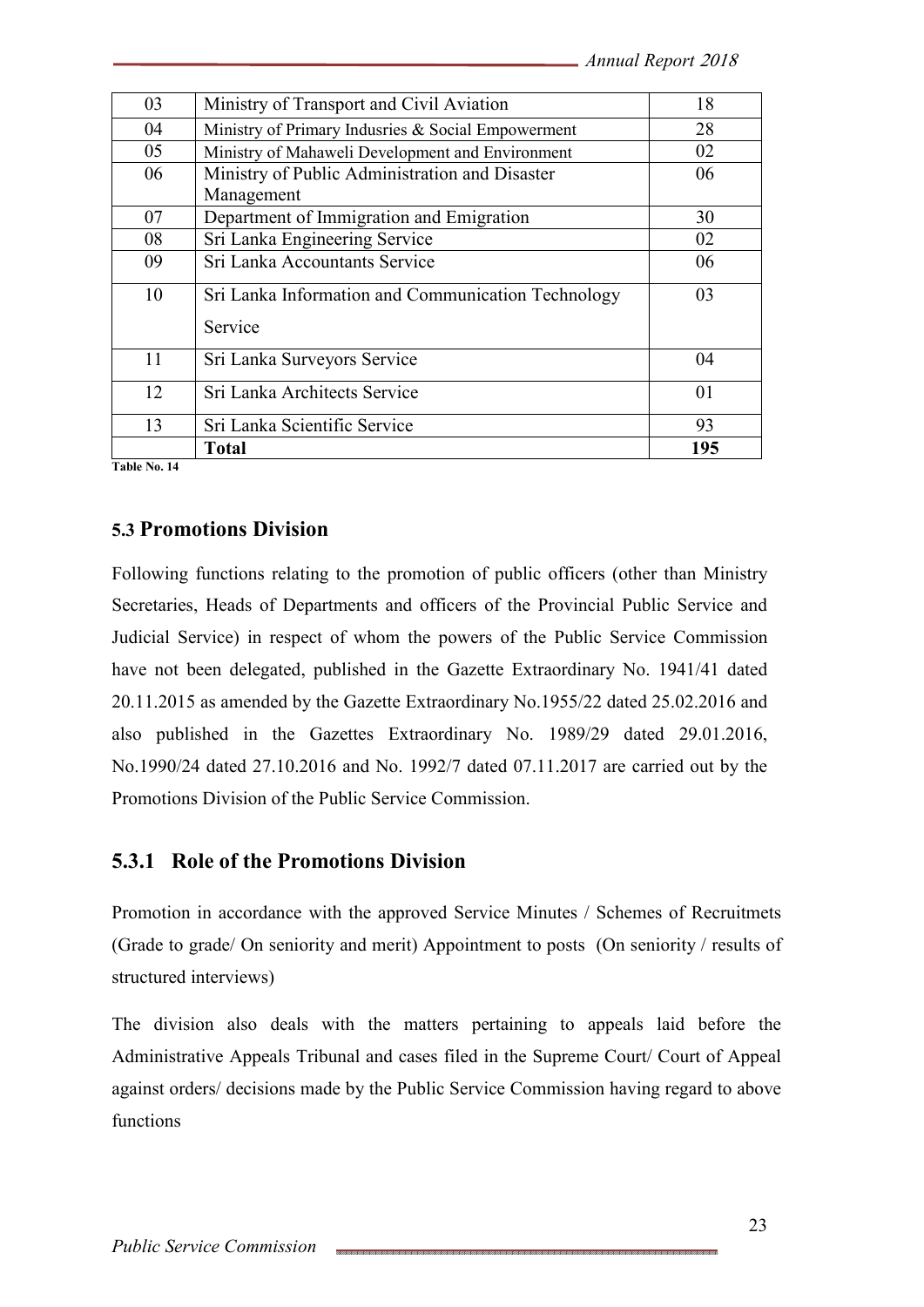# **5.3.2 Progress of the Promotions Division - (01.01.2018- 31.12.2018)**

| Rl. No. | <b>Matter</b>                                               | <b>Total</b> |
|---------|-------------------------------------------------------------|--------------|
|         | Promotion from Grade to Grade                               | 369          |
| 2       | Promotion on Selection                                      | 244          |
| 3       | Appointment to Posts                                        | 553          |
| 4       | Appointment to act, attend to duties (Divisional Secretary) | 79           |
| .       | <b>Total</b>                                                | 1245         |

**Table No. 15** 



**Diagram No. 03** 

| Srl.<br>No. | <b>Promotion from Grade to Grade</b>               | <b>Number</b> |
|-------------|----------------------------------------------------|---------------|
| 01          | Sri Lanka Engineering Service                      | 04            |
| 02          | Sri Lanka Technical Education Service              | 07            |
| 03          | Sri Lanka Agriculture Service                      | 28            |
| 04          | Sri Lanka Planning Service                         | 08            |
| 05          | Sri Lanka Accountants Service                      | 12            |
| 06          | Sri Lanka Information and Communication Technology |               |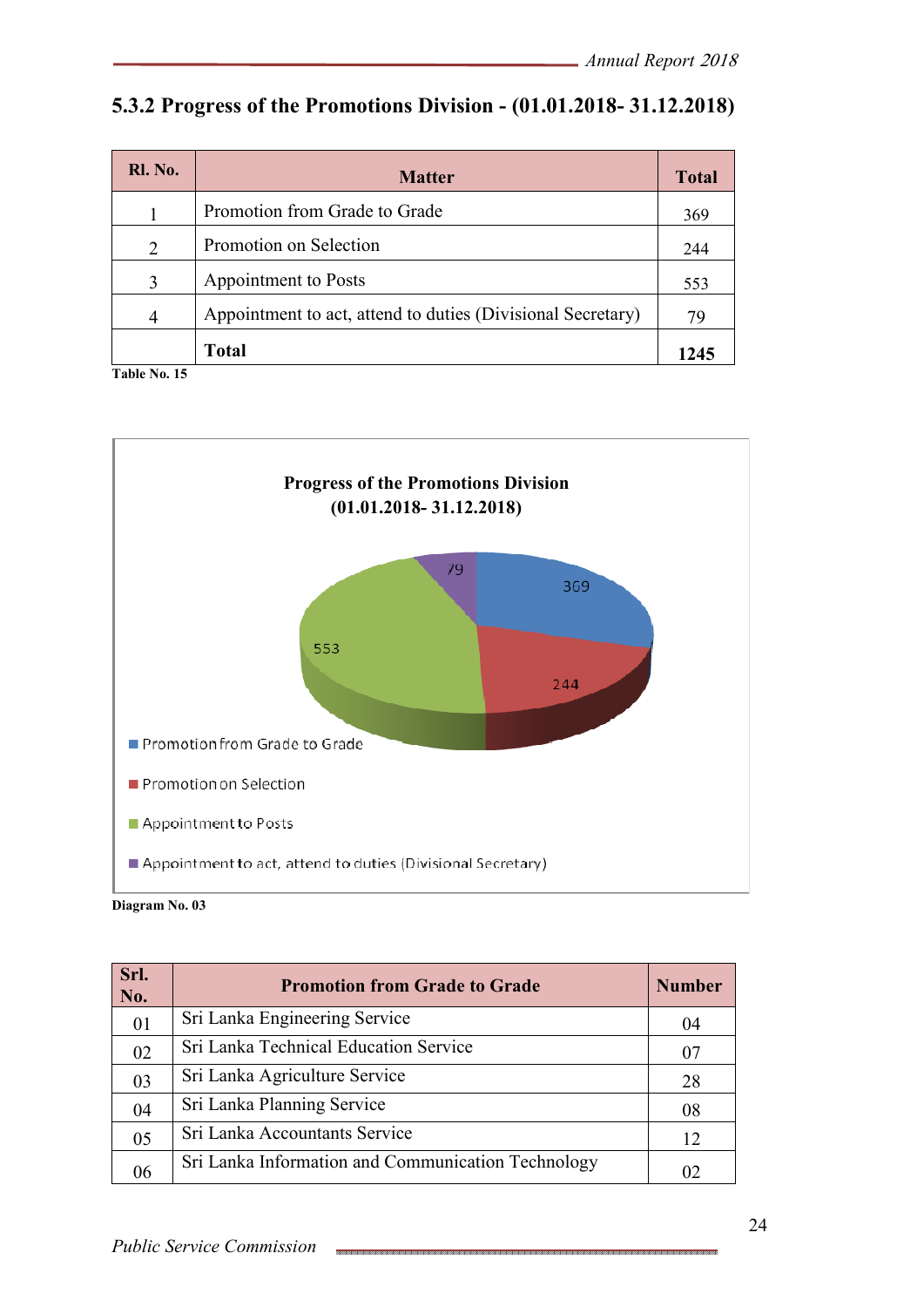|    | Service                                        |     |
|----|------------------------------------------------|-----|
| 07 | Sri Lanka Administrative Service               | 130 |
| 08 | Sri Lanka Surveyors Service                    | 22  |
| 09 | Sri Lanka Custom Service                       | 03  |
| 10 | Sri Lanka Audit Service                        | 01  |
| 11 | Sri Lanka Foreign Service                      | 13  |
| 12 | Sri Lanka Scientific Service                   | 01  |
| 13 | Sri Lanka Animal Production and Health Service | 134 |
| 14 | Department of Census and Statistics            | 04  |
|    | <b>Total</b>                                   | 369 |

| Srl.<br>No. | <b>Promotion on Selections</b>                            | <b>Number</b> |
|-------------|-----------------------------------------------------------|---------------|
| 01          | Ministry of Justice and Prison Reforms                    | 02            |
| 02          | <b>Senior Valuer</b>                                      | 08            |
| 03          | Deputy Director General                                   | 02            |
| 04          | Ministry of Public Administration and Disaster Management | 127           |
| 05          | Sri Lanka Technical Education Service                     | 02            |
| 06          | Sri Lanka Agriculture Service                             | 30            |
| 07          | Sri Lanka Accountants Service                             | 19            |
| 08          | Sri Lanka Inland Revenue Service                          | 02            |
| 09          | Sri Lanka Administrative Service                          | 40            |
| 10          | Sri Lanka Surveyors Service                               | 06            |
| 11          | Sri Lanka Custom Service                                  | 03            |
| 12          | Sri Lanka Scientific Service                              | 02            |
| 13          | Department of Excise                                      | 01            |
|             | <b>Total</b>                                              | 244           |

**Table No. 17** 

| Srl.<br>No. | <b>Appointment to Posts</b> | <b>Number</b> |
|-------------|-----------------------------|---------------|
| 01          | <b>Additional Secretary</b> | 41            |
| 02          | Director                    | 05            |
| 03          | Ministry of Defence         | 02            |
| 04          | Senior Technical Officer    | $\Omega$      |
| 05          | Senior Authorized Officer   | 26            |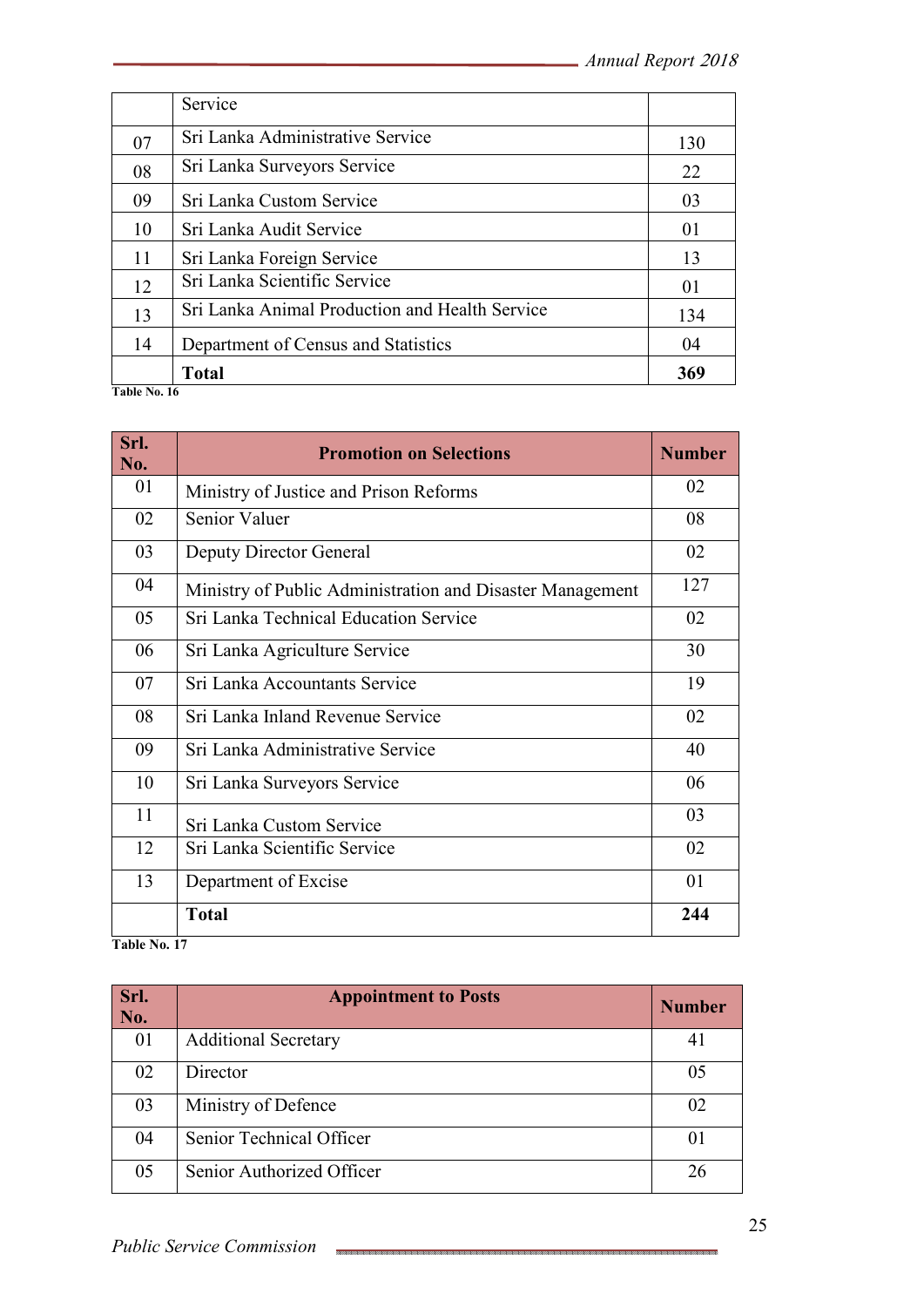| 06 | Senior Assistant Secretary                                      | 14  |
|----|-----------------------------------------------------------------|-----|
| 07 | Ministry of Justice and Prison Reforms                          | 08  |
| 08 | Ministry of Internal and Home Affairs and Provincial            | 32  |
|    | <b>Councils and Local Government</b>                            |     |
| 09 | Ministry of Mahaweli Development and Environment                | 02  |
| 10 | Ministry of Telecommunication, Foreign Employment and<br>Sports | 01  |
| 11 | <b>Public Enterprise Department</b>                             | 01  |
| 12 | Sri Lanka Technical Education Service                           | 02  |
| 13 | Sri Lanka Agriculture Service                                   | 59  |
| 14 | Sri Lanka Planning Service                                      | 39  |
| 15 | Sri Lanka Accountants Service                                   | 99  |
| 16 | Sri Lanka Information and Communication Technology              | 01  |
|    | Service                                                         |     |
| 17 | Sri Lanka Inland Revenue Service                                | 35  |
| 18 | Sri Lanka Administrative Service                                | 137 |
| 19 | Sri Lanka Surveyors Service                                     | 15  |
| 20 | Sri Lanka Architects Service                                    | 02  |
| 21 | Sri Lanka Audit Service                                         | 05  |
| 22 | Sri Lanka Foreign Service                                       | 01  |
| 23 | Sri Lanka Examinations Department                               | 01  |
| 24 | Sri Lanka Animal Production and Health Service                  | 24  |
|    | <b>Total</b>                                                    | 553 |

#### **5.4 Disciplinary Division**

This Division handles the disciplinary matters involving the officers coming under the scope of the Public Service Commission stated in the Gazette Extraordinary No. 1941/41 dated 20.11.2015 as amended by the Gazette Extraordinary No. 1955/22 dated 25.02.2016 setting out the delegation of powers of the Public Service Commission other than the officers under the Ministry of Education in accordance with the notices of Gazettes Extraordinary Nos. 1989/27, 1989/28, 1989/29 dated 19.10.2016 and the Gazette Extraordinary No. 1992/7 dated 07.11.2016 and also the officers under the Ministry of Health, Nutrition and Indigenous Medicine in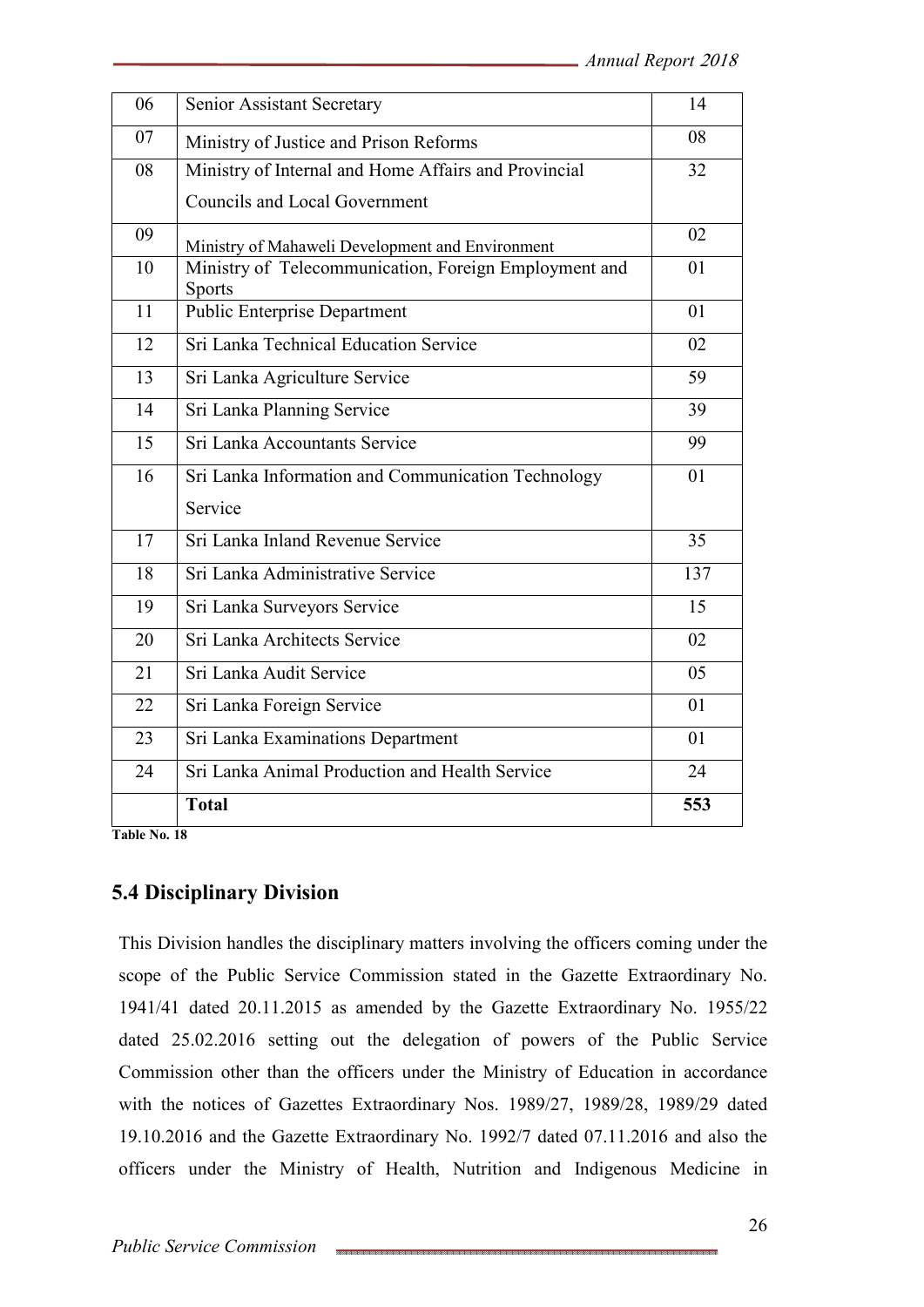accordance with the notices of Gazettes Extraordinary Nos. 1990/24 and 1990/25 dated 27.10.2016 and No. 2004/49 dated 01.02.2017. The disciplinary division after having comprehensively studied all the letters and corrected documents received by it, extends the needful cooperation by making clear observations and recommendations on such matters to the Commission in order that it could arrive at unbiased decisions.

#### **5.4.1 Role of the Disciplinary Division**

Dealing with matters of discipline concerning officers under the disciplinary control of the Public Service Commission as referred in paragraph 5.4 above.

#### **(1) In the Case of a disciplinary matter**

- I. The Public Service Commission, on receiving a preliminary investigation report to the Disciplinary Division filed by the Heads of Department or Ministry Secretaries and following a proper study thereon with a complete examination into relevant information, files and documents, observations and recommendations, will make a suitable determination on whether charge sheets should be served or not against offending officers.
- II. If decided to serve a charge sheet, action will be taken to hand over such charge sheet to the officer concerned through the Administrative Authority, Ministry Secretary and Head of Department. Upon consideration of the answers furnished by the accused officer to such charge sheet and the observations and recommendations thereon made by the respective Head of Department, Ministry Secretary and Administrative Authority a decision will be made as to whether the institution of a formal disciplinary inquiry on the matter is feasible or not.
- III. Where the decision is to institute a Formal Disciplinary Inquiry it is required to be held following the appointment of a suitable Inquiry Officer selected from the Panel of Inquiry Officers maintained by the Public Service Commission for such purpose. However, if decided against holding a formal disciplinary inquiry the accused officer will either be exonerated from all the charges or be subject to the imposition of a suitable punishment based on the answers filed by the accused officer and the observations and recommendations thereon by the respective Head of Department, Ministry Secretary and Administrative Authority.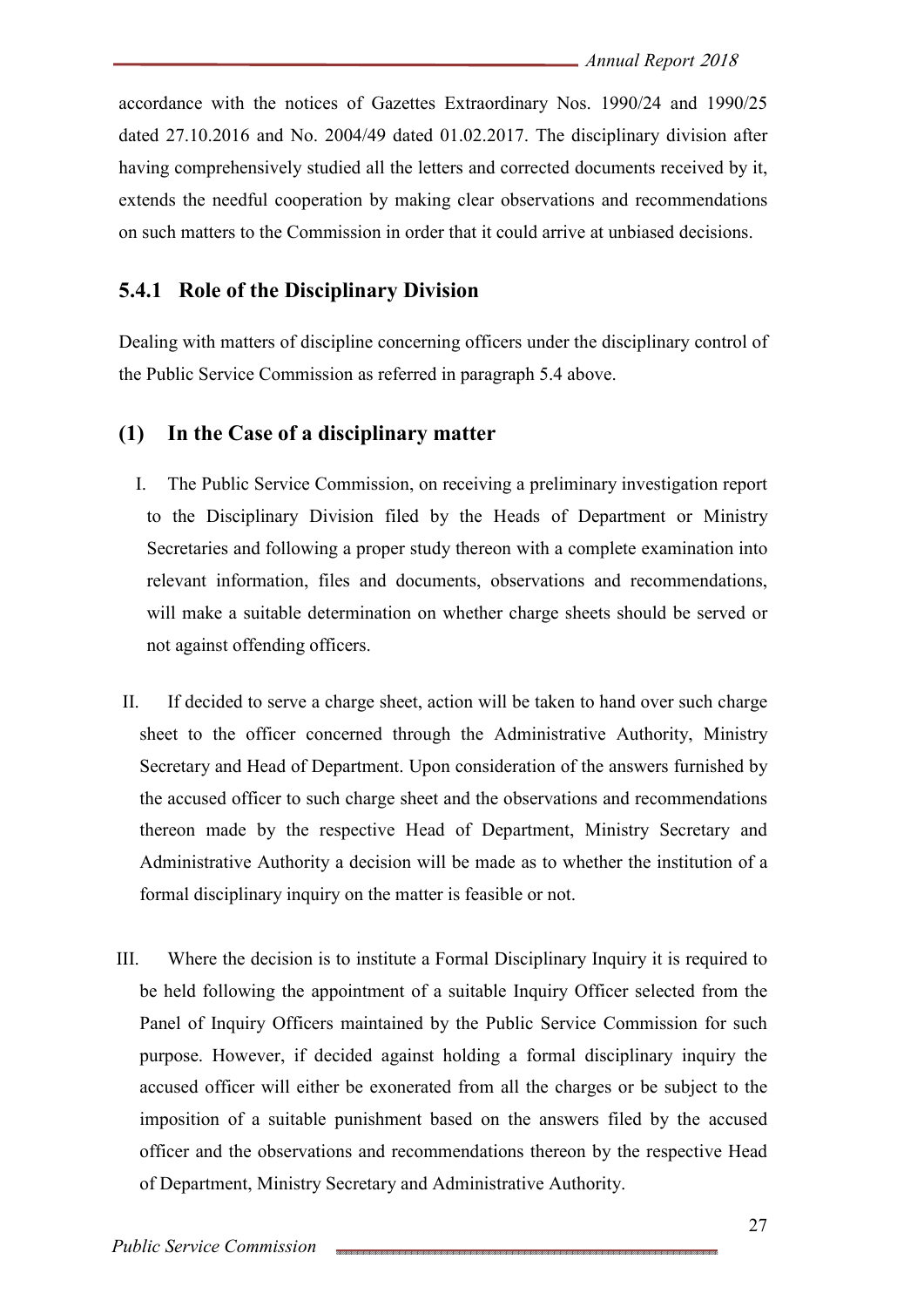- IV. Where a formal disciplinary inquiry is held, the Public Service Commission, following the receipt of the report of such inquiry, takes all oral and documentary evidence that were laid before the said inquiry and observations and recommendations of the Administrative Authority of the accused officer into account and makes an appropriate disciplinary order either to exonerate the accused officer from all the charges or to hold him an offender to one or several or all the charges.
- V. Furthermore, as a part of the disciplinary procedure an accused officer can be interdicted from service or reinstated in service following his interdiction or he could even be sent on compulsory retirement. If the officer concerned is to be retired from service pending disciplinary action it can be so done by retiring him under Section 12 of the Minute on Pensions.

# **(2) In the case of appeals against the orders made by the Education Service Committee and the Health Service Committee –**

This Division in accordance with the Notices of Gazette Extraordinary Nos. 1989/27, 1989/28 and 1989/29 dated 19.10.2016 and the Notice of Gazette Extraordinary No. 1992/27 dated 07.11.2016 having regard to Education Service Committee and also in accordance with the Notices of Gazette Extraordinary Nos. 1990/24 and 1990/25 dated 27.10.2016 and the Notice of Gazette Extraordinary No. 2004/49 dated 01.02.2017 having regard to Health Service Committee in pursuance of the provisions in Article 57(1) of the Constitution, will provide relief to or reject any such relief over the officers of the Ministry of Education and the Ministry of Health, Nutrition and Indigenous Medicine respectively upon consideration of the facts contained in the appeals of such officers against the disciplinary orders made by the said committees and the observations and recommendations thereon made by the respective Committee and the Administrative Authorities of such officers.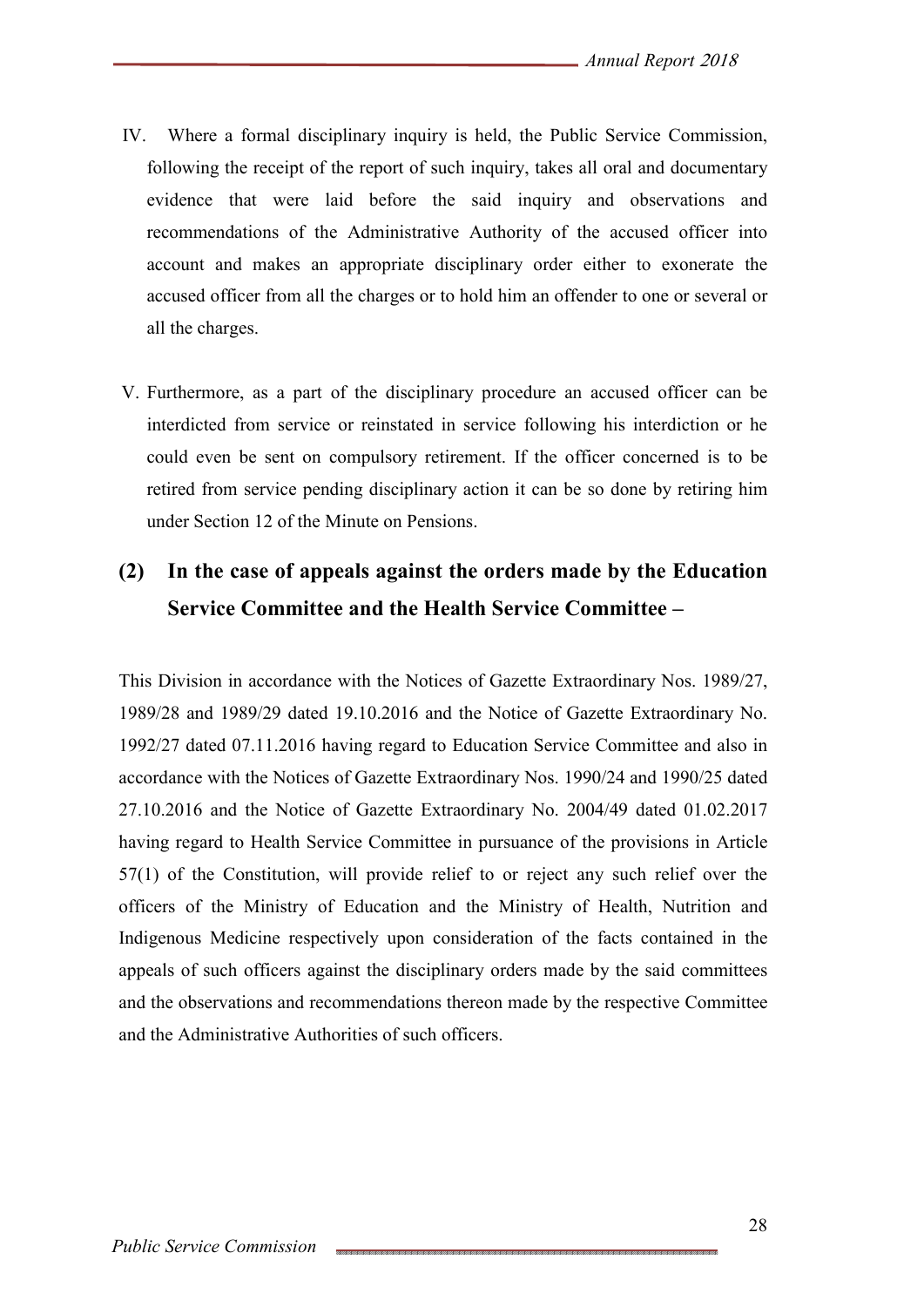## **(3.) In the case of appeals against the Notices of Vacation of Post**

This Division through the Public Service Commission under its scope referred to in the Gazette Notice No. 1941/41 dated 20.11.2015 as amend by the Gazette Notice No. 1955/22 dated 25.10.2016 in relation to the delegation of powers of the Public Service Commission will reinstate or will not reinstate the officers in service upon consideration of the facts contained in the appeals of such officers against their vacation of post notices and the observations and recommendations thereon made by the respective Administrative Authorities of such officers having regard to those under the Ministry of Education in accordance with the Gazettes Extraordinary Nos. 1989/27, 1989/28 and 1989/29 dated 19.10.2016 and the Gazette Extraordinary No. 1992/7 dated 07.11.2016 and also having regard to officers other than those under the Ministry of Health, Nutrition and Indigenous Medicine in accordance with the Gazettes Extraordinary Nos. 1990/24 and 1990/25 dated 27.10.2016 and Gazette Extraordinary No. 2004/49 dated 01.02.2017.

# **(4) In the case of appeals made to the Superior Courts, Administrative Appeals Tribunal, Human Rights Commission, Public Petitions Committee of the Parliament and the Ombudsman -**

This Division appropriately handles the matters involving the preparation of observations on the applications made to the Superior Courts against the disciplinary orders or decisions on such disciplinary matters made by the Public Service Commission, preparation of observations on appeals made to the Administrative Appeals Tribunal, Public Petition Committee of the Parliament and the Ombudsman, representing the Public Service Commission at such institutions on the dates fixed for the hearing of such cases and dealing with the inquiries made by the Human Rights Commission.

| Srl. No. | <b>Matter</b>               | <b>Number</b> |
|----------|-----------------------------|---------------|
| 01       | Issuance of charge sheets   |               |
| 02       | Amendments to charge sheets |               |
| 03       | Exoneration from charges    |               |

**5.4.2 Progress of the Disciplinary Division – (01.01.2018 – 31.12.2018)**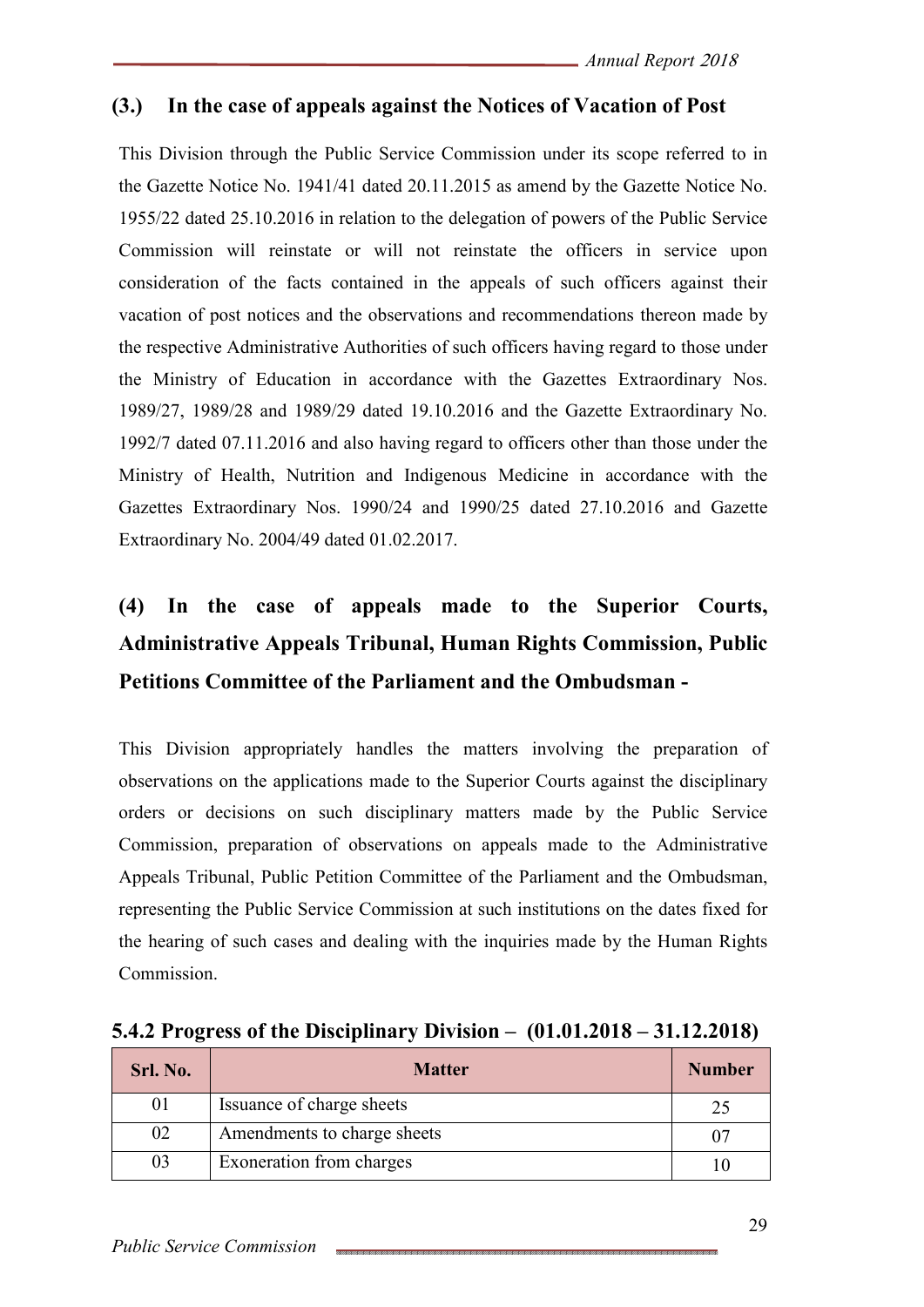| 04 | Other disciplinary punishments                                              | 15  |
|----|-----------------------------------------------------------------------------|-----|
| 05 | Reinstatement in service                                                    | 13  |
| 06 | Dismissal of appeals                                                        | 18  |
| 07 | Appointment of Disciplinary Inquiry Officers                                | 35  |
| 08 | Retirement under Section 12 of the Minute on Pensions                       | 02  |
| 09 | Compulsory retirement                                                       | 07  |
| 10 | Conversion of retirement under disciplinary grounds to<br>normal retirement | 14  |
| 11 | Retirements from service                                                    | 03  |
| 12 | Completion of disciplinary matters                                          | 13  |
| 13 | Other general orders                                                        | 208 |
| 14 | Observation on Appeals made to AAT                                          | 72  |
| 15 | Observation on Court applications                                           | 07  |
|    | <b>Total</b>                                                                | 449 |





# **5.5 Appeals Division**

Appeals Division extends assistance to the Commission to arrive at decisions on appeals submitted to the Public Service Commission in writing in terms of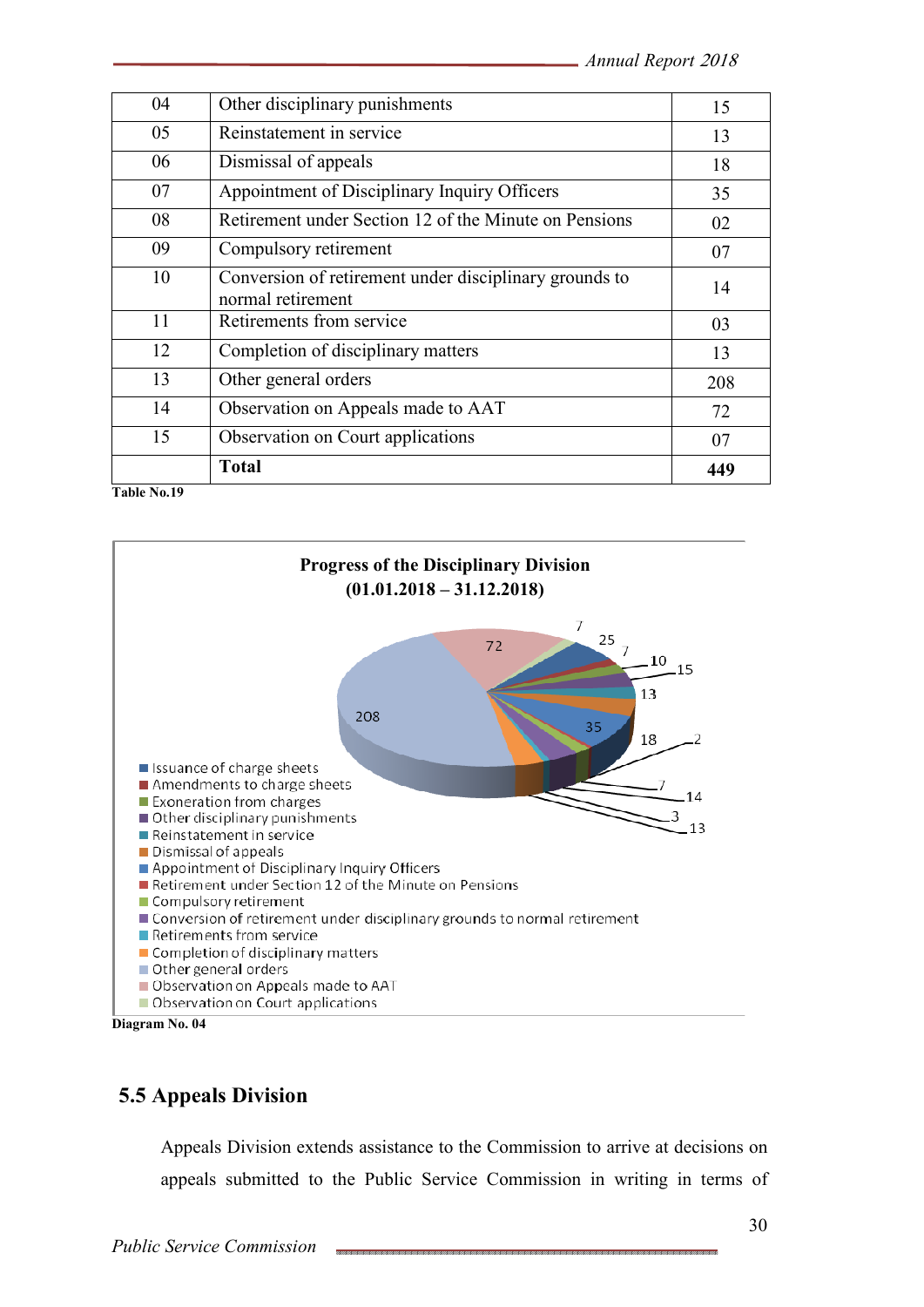Article 58(1) of the Constitutions by public officers aggrieved by an order made by an authority with delegated powers and to make decisions on such appeals within the prescribed time frame.

# **5.5.1 Role of the Appeals Division**

- i. Calling for reports containing observations and recommendations from the relevant Ministry/ Department on each appeal.
- ii. Preparing a detailed report on each appeal thereafter and forwarding it to the Public Service Commission.
- iii. Informing of the decisions made by the Public Service Commission on the appeals to the appellant and other related parties.
- iv. Preparing observation reports forwarded to the Administrative Appeals Tribunal against the decision made by the Public Service Commission on appeals and representing the Public Service Commission before the Tribunal when such appeals are taken up for hearing.
- v. Submitting recommendations of the Public Service Commission on petitions referred to the Public Petitions Committee in connection with the decisions of the Public Service Commission.
- vi. Appearing before the Public Petitions Committee in connection with the petitions taken up for hearing by such Committee.
- vii. Submitting observations/ recommendations of the Public Service Commission on applications made to the Supreme Court and the Court of Appeal against the decisions of the Public Service Commission.
- viii. Submitting observations of the Public Service Commission in connection with the petitions made to the Parliamentary Commissioner for Administration (Ombudsman) against the decisions of the Public Service Commission.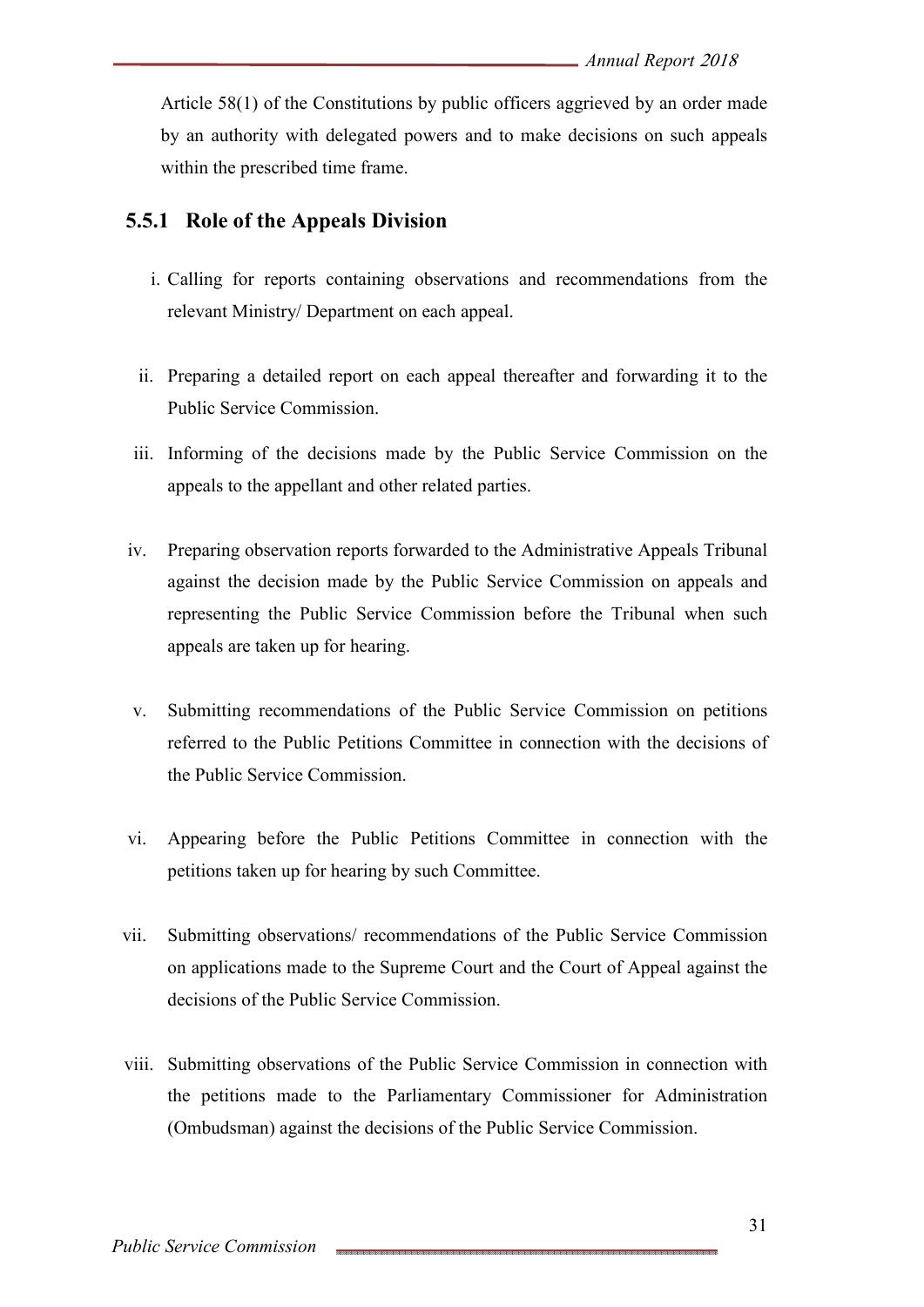- ix. Forwarding observations of the Public Service Commission in connection with the applications made to the Human Rights Commission against the decisions of the Public Service Commission.
- x. Forwarding detailed particulars to the Attorney General's Department on the cases of the Supreme Court and the Court of Appeal.

| Srl No. | Matter                                                                                              | Number |
|---------|-----------------------------------------------------------------------------------------------------|--------|
| 01      | Appeals received during the year                                                                    | 1438   |
| 02      | Appeals for which reports have not been received                                                    | 457    |
| 03      | Appeals being processed on receipt of reports                                                       | 233    |
| 04      | No. of appeals finalized during the year 2018 itself for<br>which reports received in the same year | 96     |
| 05      | No. of appeals finalized during the year 2018 for which<br>reports received in the previous year    | 1451   |
| 06      | No. of Supreme Court cases pending (including previous<br>years)                                    | 41     |
| 07      | No. of Court of Appeals cases pending (including previous<br>years)                                 | 05     |
| 08      | No. of AAT cases pending (including previous years)                                                 | 152    |
| 09      | No. of inquiries from Public Petitions Committee during the<br>period                               | 12     |

**5.5.2 Progress of the Appeals Division (01.01.2018 – 31.12.2018)** 



 **Diagram No. 05**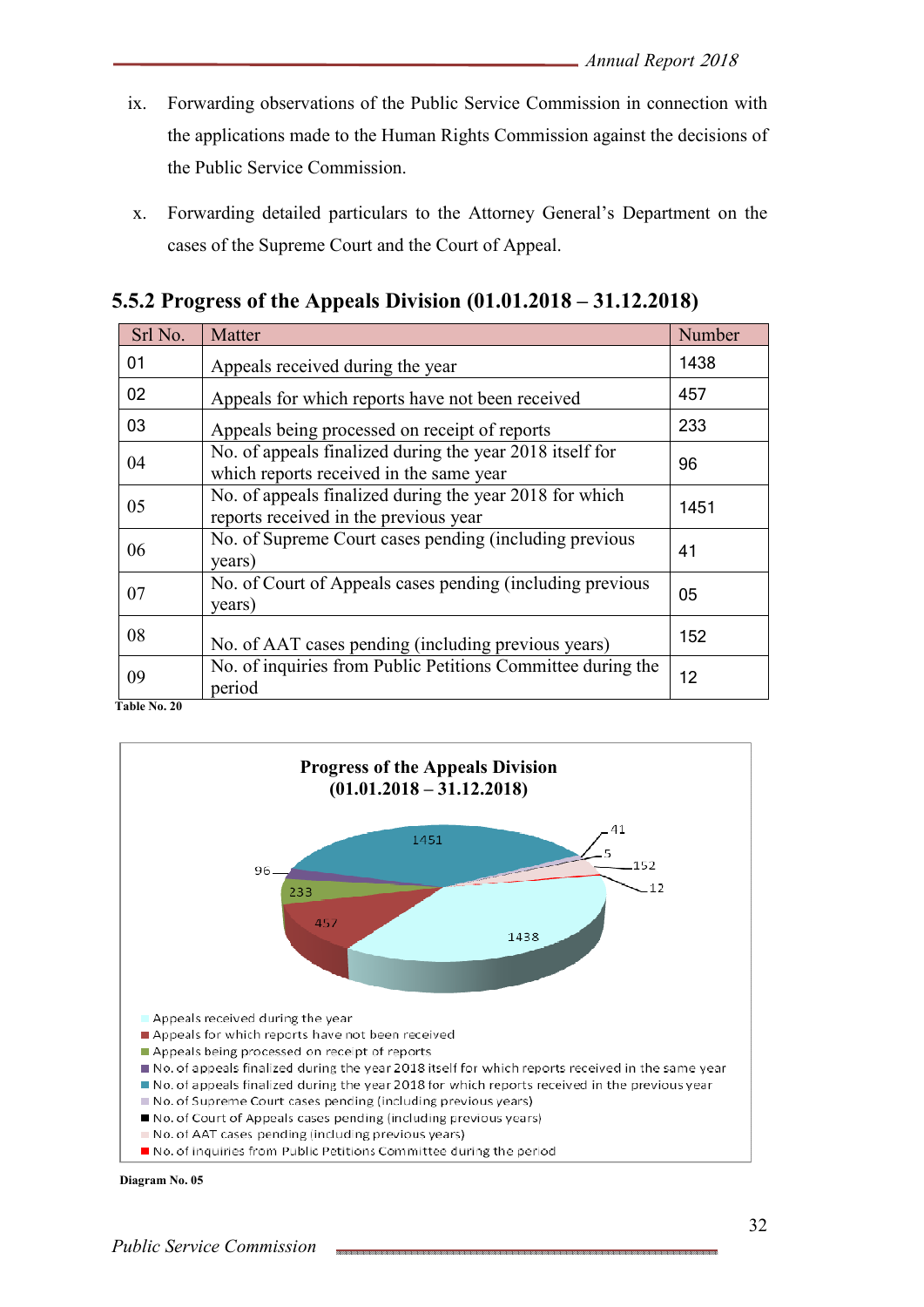# **5.6 Administration Division**

General administration of the Office of the Public Service Commission is entrusted with the Administration Division. The Additional Secretary (Administration & Finance) functions as the Head of this Division.

The Administration Division handles following areas of work:

- Distribution of all letters received by the Commission among divisions through Data Management System (DMS)
- Overall administration of the staff of the Office of the Public Service Commission
- Matters involving vacancies in the staff
- Submission of reports on the role and progress of the Commission to Parliament quarterly and annually
- Coordination of the meetings of the general public looking into the client grievances
- All administrative matters relating to the vehicles of the Office of the Public Service Commission
- Matters concerning maintenance and security service of the office building
- Continuing to carry on with the staff within the approved cadre and matters related to the creation of new appointments

#### **5.7 Finance Division**

This Division provides financial services to the Office of the Commission ensuring an uninterrupted financial information and management system. Following tasks for that purpose are carried out.

- Formulation and implementation of financial plans for the Office of the Commission.
- Supply of goods and services.
- Management of fixed assets.
- Guidelines and advice on financial matters.
- Provision of updated information on activities of the Accounts Division to the Secretary who is the Chief Accounting Officer.
- Co-ordination of financial activities between Divisions.
- Execution of procurement work.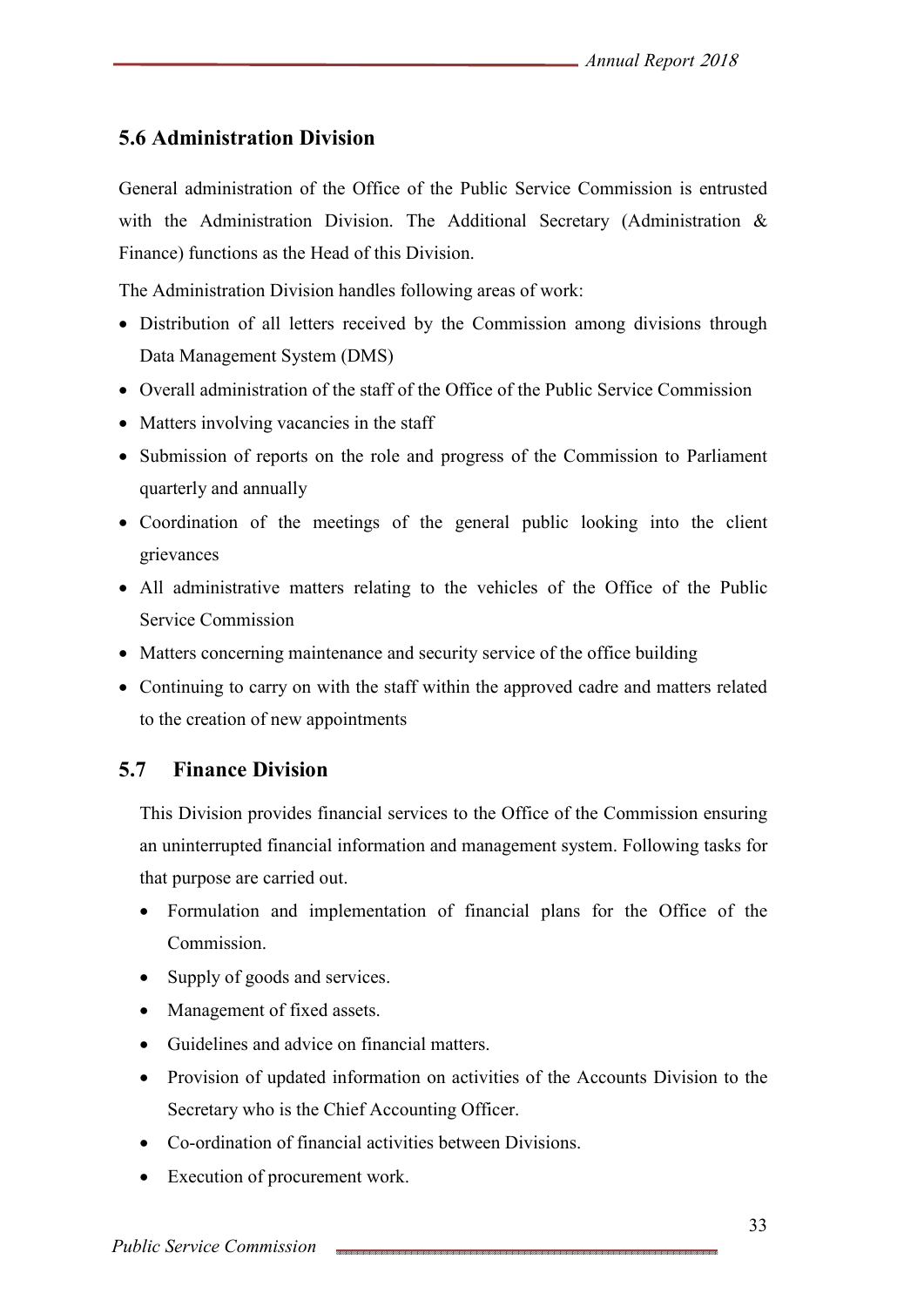# **5.8 Internal Audit Division**

This Division which has been established under the direct supervision of the Secretary of the Public Service Commission has carried out following tasks during the year 2016 in order to ensure a productive performance and effective system of internal control in the institution.

- Financial Audit.
- Preparation of the Annual Internal Audit Plan focusing on the system analysis and performance analysis and implementation of the internal audit functions continuously throughout the year covering all the divisions of the institution accordingly.
- Submission of internal audit reports.
- Extending necessary assistance by providing useful information to the top management in making management decisions through convening and holding the meetings of the Audit Management Committee.

## **6. Education Service Committee of the Public Service Commission**

The Education Service Committee has been appointed by the Public Service Commission in terms of Article 56 (1) of the Constitution of the Democratic Socialist Republic of Sri Lanka by Gazette Notice No. 1989/27 dated 19.10.2016 and the delegation of powers to the above Committee and amendments thereto have been made by Gazette Notices No. 1989/29 dated 10.10.2016, No. 1997/07 dated 07.11.2016 and No. 2014/03 dated 11.04.2017.

The Education Service Committee by virtue of the powers vasted in it through Gazette Notice No. 2014/3 dated 11.04.2017 carries out its functions as from 07.04.2017.

#### **6.1 Role of the Education Service Committee**

Following functions in respect of the officers on whom powers have been delegated by the Public Service Commission, published in the Gazette Extraordinary No. 2014/3 dated 11.04.2017 are carried out by the Education Service Committee.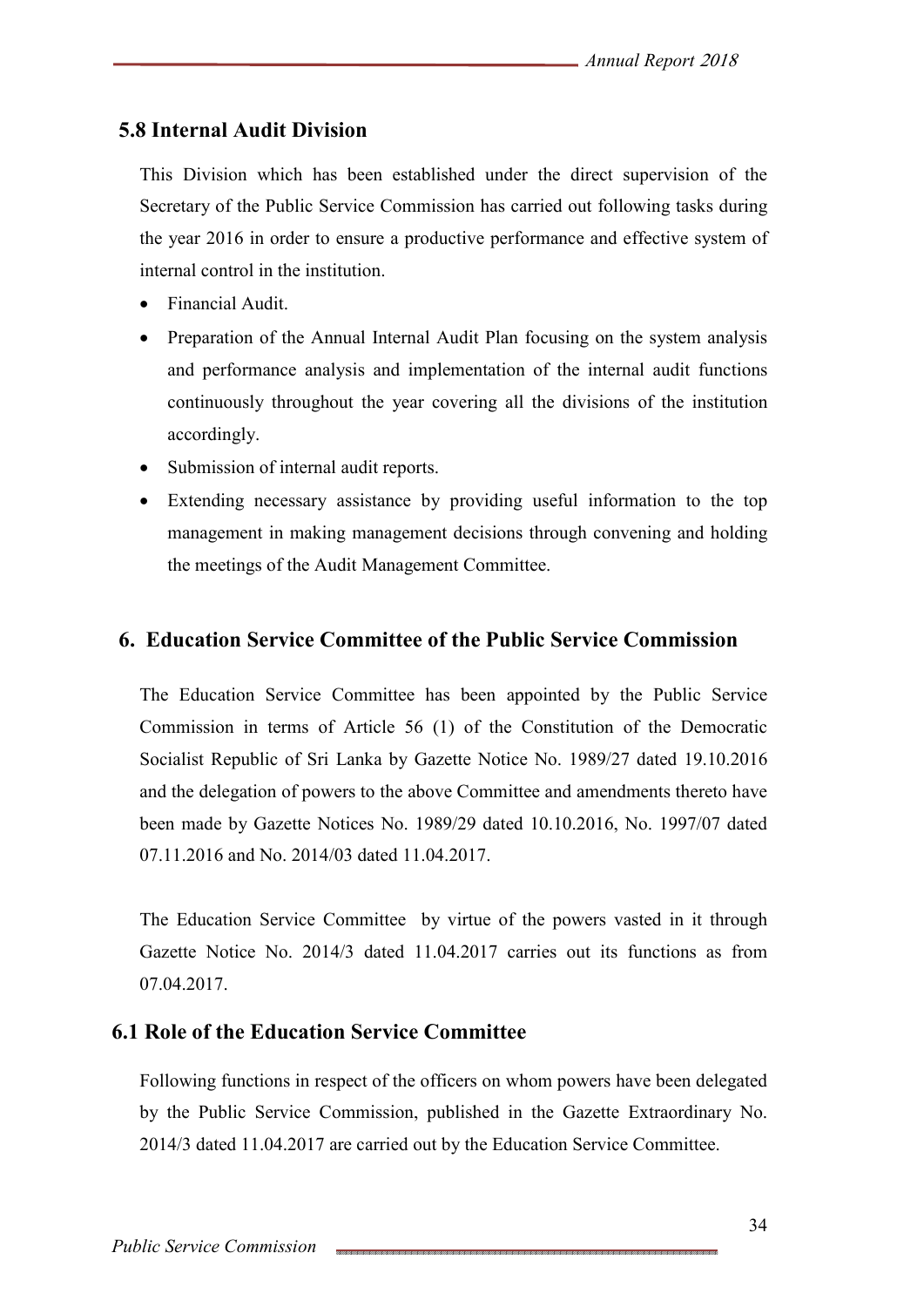- Recruitment in accordance with approved Service Minutes / Schemes of Recruitment, Confirmation in Service, Termination of Service, Reversion to the former post, Appointment on the basis of acting / attending to duties, Release (permanent / temporary), Resignation from Service, Consideration of appeals against vacation of post notices, Reappointment to the service / post, Retirement and Re-employment of retired public officers on contract basis.
- Promotions according to approved Service Minutes / Schemes of Recruitment / Schemes of Promotion (Grade to Grade / Seniority and Merit Basis)
- Granting relief for Efficiency Bar Examinations.
- Disciplinary Control and dismissal from service concerning the offences set out in the First Schedule of Chapter XLVIII of the Establishments Code in relation to the officers belonging to the scope of the Education Service Committee.
	- Providing information under Right to Information Act No. 12 of 2016.

#### **6.2 Progress of the Education Service Committee ( 01.01.2018 – 31.12.2018)**

| Srl. No. | <b>Matter</b>                                         | <b>Total</b> |
|----------|-------------------------------------------------------|--------------|
| 01       | Issuance of charge sheets                             | 16           |
| 02       | Amendment to charge sheets                            | 09           |
| 03       | Concluding disciplinary matters                       | 04           |
| 04       | Exoneration from charges                              | 06           |
| 05       | Issuence of final disciplinary order                  | 08           |
| 06       | Retirement under Section 12 of the Minute on Pensions | 01           |
| 07       | Appointment of Inquiry Officers                       | 13           |
| 08       | Recruitment                                           | 617          |
| 09       | Confirmation                                          | 208          |
| 10       | Promostion                                            | 1278         |
| 11       | Retirement                                            | 377          |
| 12       | Release                                               | 150          |
| 13       | Absorption                                            | 2081         |
| 14       | Transfers                                             | 44           |
| 15       | Decisions on Efficiency Bars                          | 175          |
| 16       | Decisions on relief for language proficiency          | 01           |
| 17       | Appointment to cover up duties                        | 04           |
| 18       | Appointment to posts                                  | 45           |
| 19       | Recruitment on contract basis                         | 02           |
| 20       | Otherr orders                                         | 305          |
| 21       | General orders on political victimization relief      | 31           |
|          | Total                                                 | 5375         |

**Table No. 21**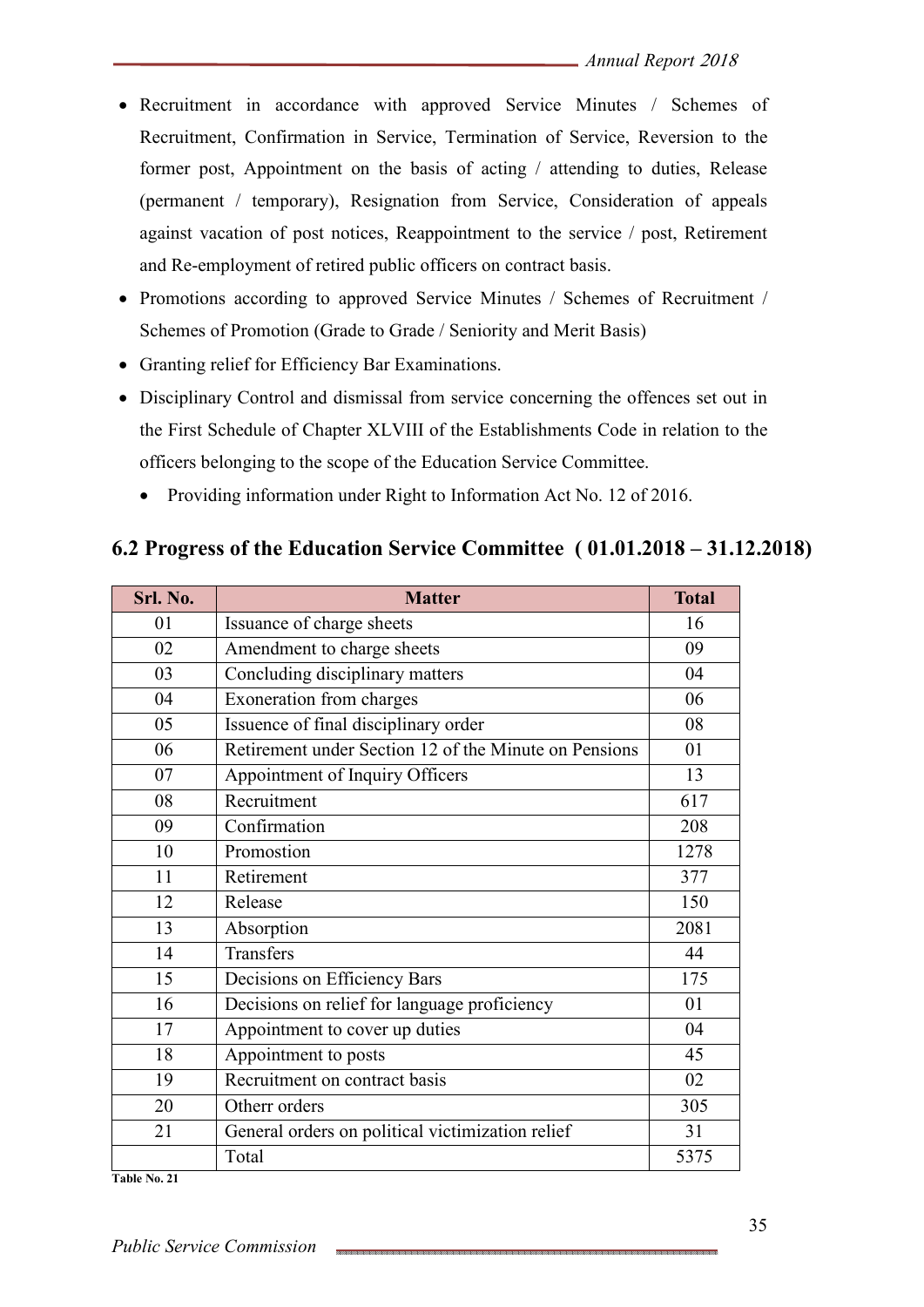

#### **7. Health Service Committee of the Public Service Commission**

The Public Service Commission by the Gazette Extraordinary No. 1990/24 dated 27.10.2016 has delegated its powers to the Health Service Committee with effect from 01.11.2016. The delegation of powers to the Committee above has been amended by the Gazettes Extraordinary No. 2004/49 dated 01.02.2017 and No. 2009/18 dated 08.03.2017. The rules for the Procedure and Quorum of Committees appointed by the Public Service Commission have been published by the Gazette Extraordinary No. 1989/28 dated 19.10.2016.

Members for such Committee have been appointed with effect from 27.10.2016 by the Gazette Extraordinary No. 1990/25 dated 27.10.2016. The term of office of the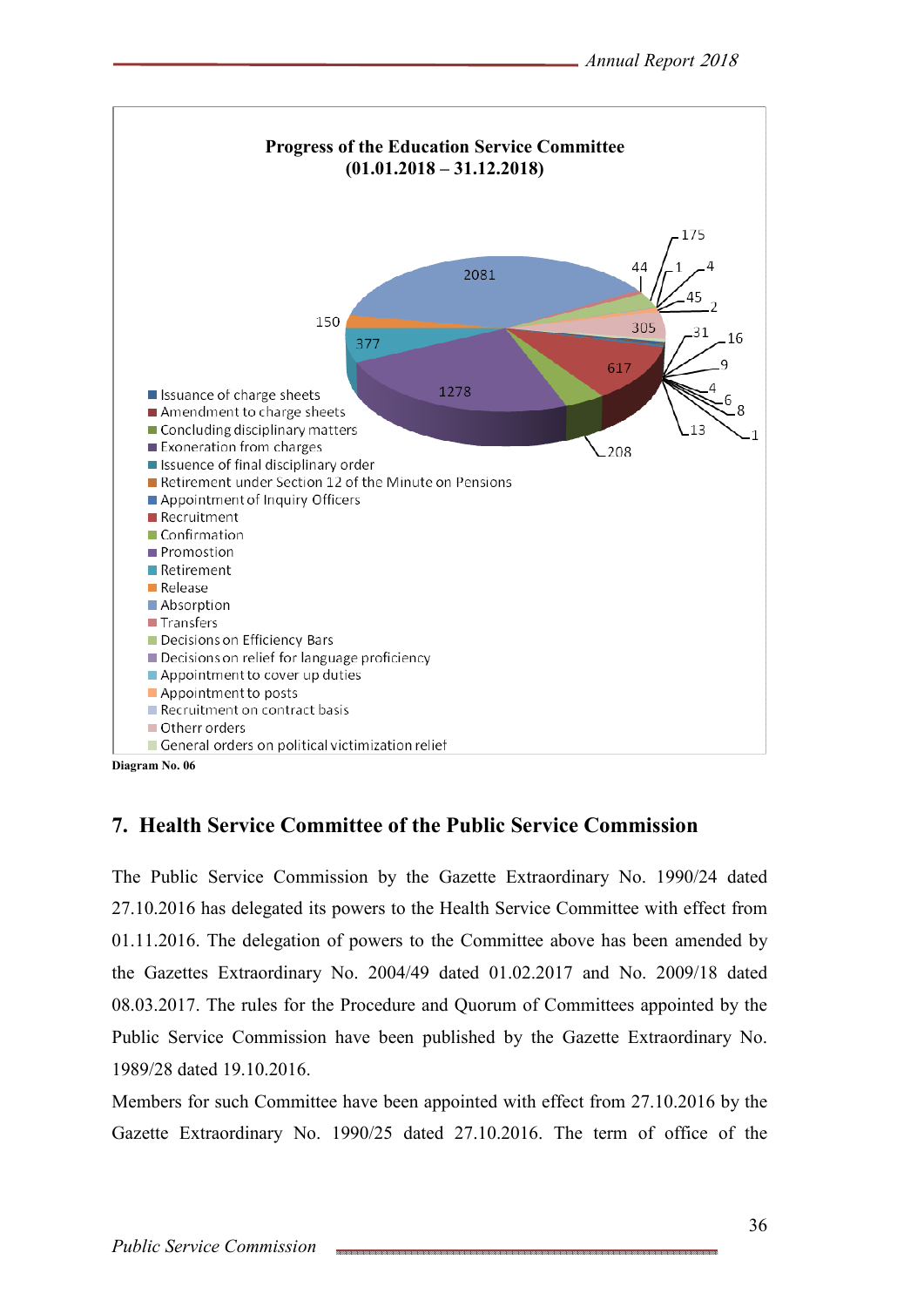Members of the Committee above expired on 31.10.2018 and the new Committee Members have been appointed from 01.11.2018.

# **7.1 Role of the Health Service Committee**

The role of the Education Service Committee is to make decisions on matters forwarded to it in keeping with the delegation of powers as described above.

## **7.2 Progress of the Health Service Committee (01.01.2018 – 31.12.2018)**

| Srl No.         | Matter                                                                                                                                              | <b>Number</b> |
|-----------------|-----------------------------------------------------------------------------------------------------------------------------------------------------|---------------|
| 01              | Retirement                                                                                                                                          | 240           |
| 02              | Confirmation                                                                                                                                        | 2810          |
| 03              | Recruitment                                                                                                                                         | 1648          |
| 04              | Issuance of letters of appointment for Medical Officers<br>appointed before to 2017 but not issued with formal<br>letters of appointment by the PSC | 301           |
| 05              | Reemployment of retired officers on contract basis                                                                                                  | 245           |
| 06              | Promotion                                                                                                                                           | 3133          |
| 07              | Appointment to posts                                                                                                                                | 1648          |
| 08              | Appointment to Special Grade                                                                                                                        | 357           |
| 09              | Release                                                                                                                                             | 73            |
| 10              | Transfer                                                                                                                                            | 4807          |
| 11              | Decisions on relief of efficiency bars                                                                                                              | 235           |
| 12              | Resignation                                                                                                                                         | 29            |
| 13              | Acting                                                                                                                                              | 52            |
| 14              | <b>Issuance of Charge Sheets</b>                                                                                                                    | 33            |
| 15              | Amendments to Charge Sheets                                                                                                                         | 06            |
| 16              | Exoneration from charges - Without issuing of Charge                                                                                                | 03            |
|                 | <b>Sheets</b>                                                                                                                                       |               |
| $\overline{17}$ | Conversion of retirement under disciplinary grounds to                                                                                              | 01            |
|                 | normal retirement                                                                                                                                   |               |
| 18              | Retirement under section 12 of the Minute on Pensions                                                                                               | 01            |
| 19              | Reinstatement in service                                                                                                                            | 07            |
| 20              | Other disciplinary punishments                                                                                                                      | 14            |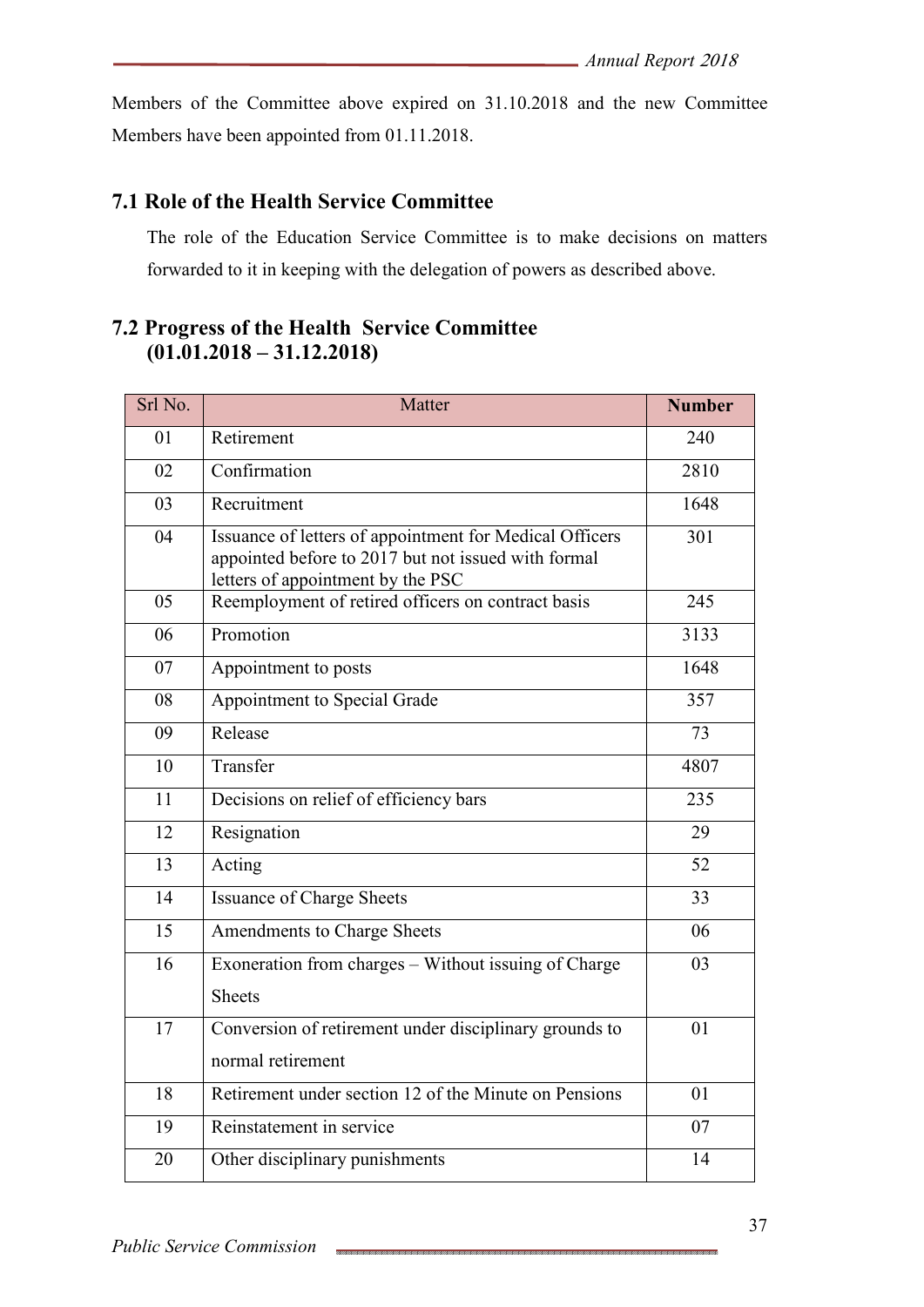| 21 | Dismissal of appeals                                         |       |
|----|--------------------------------------------------------------|-------|
| 22 | Appointment of officers for Formal Disciplinary<br>Inquiries |       |
| 23 | Other general orders                                         | 85    |
|    | <b>Total</b>                                                 | 15760 |



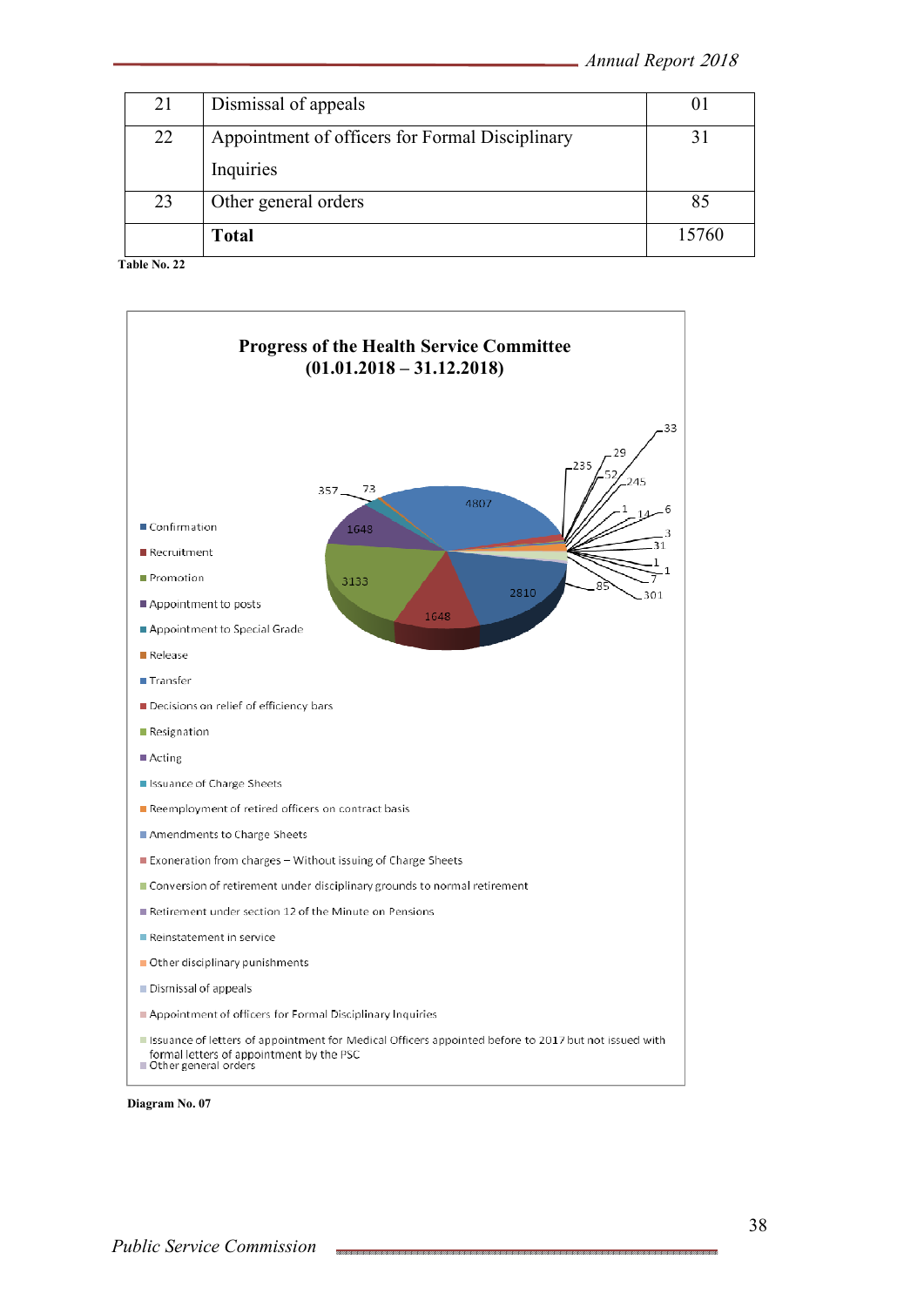# **Financial Provision**

The summery of expenditure of the Office of the Public Service Commission for the period from 01.01.2018 to 31.12.2018 is as follows:

|           | <b>Allocation</b> | <b>Expenditure</b> | <b>Balance</b> |
|-----------|-------------------|--------------------|----------------|
| Recurrent | 188 000 000.00    | 183 967 541.00     | 4 032 459.00   |
| Capital   | 143 481 000.00    | 115 047 379.00     | 28 433 621.00  |
| Total     | 331 481 000.00    | 299 014 920.00     | 32 466 080.00  |

**Table No. 23** 

#### **9. Staff**

#### **9.1 Organization Chart**

Please see Annex 03 for Organization Chart.

# **9.2 Composition of Staff**

During the period under review the approved cadre of the Public Service Commission consisted of 227 personnel and the actual cadre strength employed in the Office of the Public Service Commission during this particular period was 205. Details of the composition of the staff are as follows.

**Composition of Staff** 

| <b>Designation</b>                 | No. of officers |
|------------------------------------|-----------------|
| Secretary                          | 01              |
| <b>Additional Secretary</b>        | 02              |
| Secretary for Committee            | 02              |
| <b>Senior Assistant Secretary</b>  | 07              |
| <b>Assistant Secretary</b>         | 24              |
| Accountant                         | 02              |
| Administrative Officer             | 02              |
| Translator                         | 02              |
| I.C.T. Officer                     | 01              |
| I.C.T. Assistant                   | 01              |
| <b>Public Management Assistant</b> | 113             |
| Receptionist                       | 01              |
| Driver                             | 14              |
| Office Employee                    | 33              |
| <b>Total</b>                       | 205             |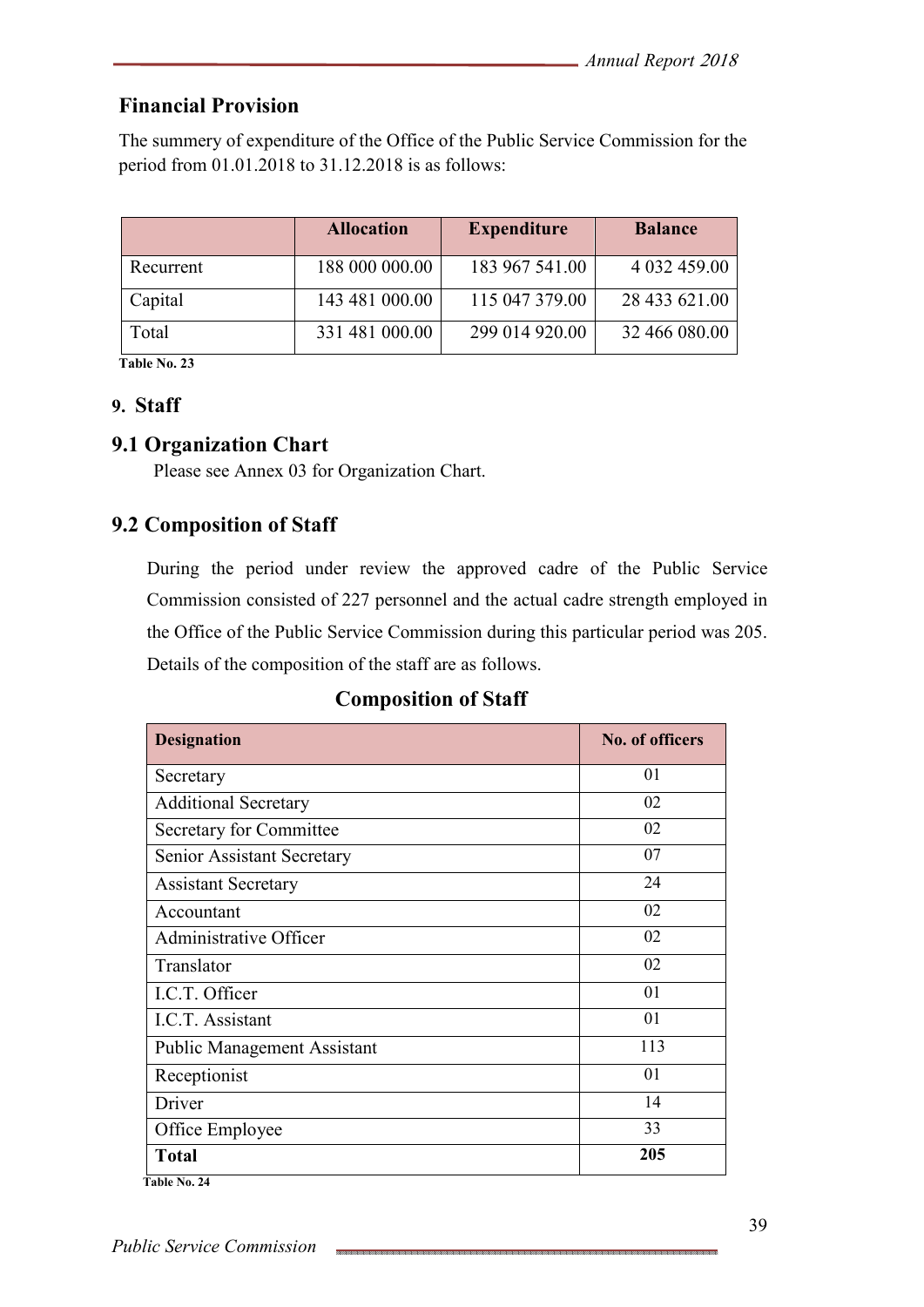# **9.3 Staff Training**

With a view to improving subject based knowledge of the staff members of the Public Service Commission in language proficiency, technological knowhow and other specialized management skills they were provided with opportunities to participate in different training programmes during the year 2018 as well.

| Grade                 | Local | Foreign |
|-----------------------|-------|---------|
| <b>Staff Officers</b> |       |         |
| Non Staff Officers    | NG    |         |
| Table No. 25          |       |         |

# **10. Number of Cases to which submissions have been made by each Division during 2018**

| <b>Division</b>       | <b>Supreme Court</b> | <b>Court of Appeal</b> | <b>AAT</b> |
|-----------------------|----------------------|------------------------|------------|
| Establishments        | 82                   | 12                     | 41         |
| Appointments          | 43                   | 17                     | 114        |
| Promotions            | 46                   | 04                     | 78         |
| Disciplinary          | 11                   | 11                     | 144        |
| Appeals               | 48                   | 07                     | 285        |
| Education             | 06                   |                        |            |
| Service               |                      |                        |            |
| Committee             |                      |                        |            |
| <b>Helath Service</b> | 11                   |                        |            |
| Committee             |                      |                        |            |
| <b>Total</b>          | 247                  | 51                     | 662        |

 **Table No. 26** 

# **11. Commission Meetings**

95 Commission meetings have been held during the period under review from 01.01.2018 to 31.12.2018.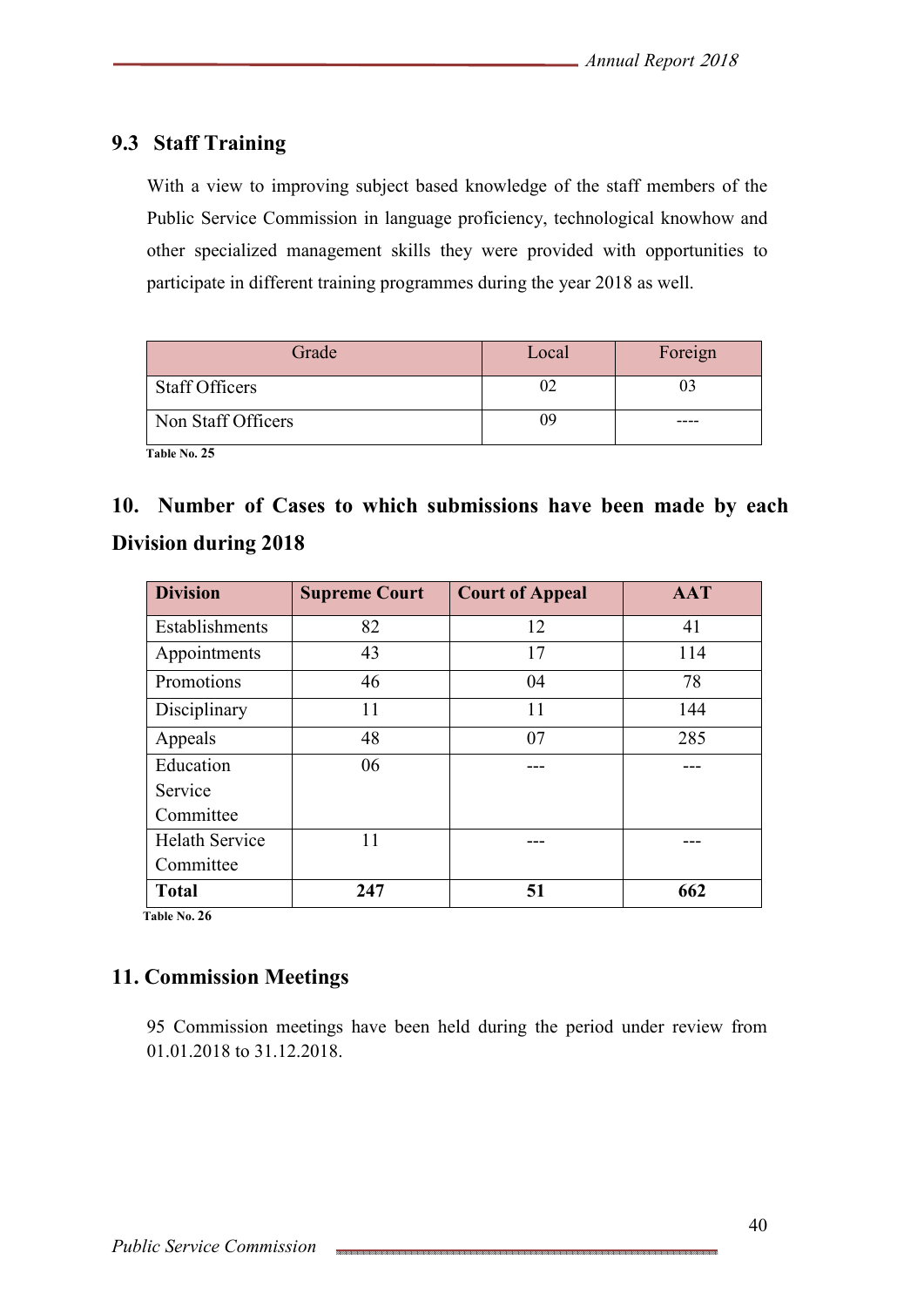# **12. Ministerial and Departmental Meetings**

Measures have been taken to hold meetings with following Ministries and Departments with a view to making the tasks delivered to the clients by the Divisions of the Commission more efficient and to provide them with a more efficient and effective service resolving the issues through such meetings.

| Srl.<br>No. | <b>Date</b> | <b>Matter</b>                       | <b>Ministries / Departments /</b><br><b>Institutions participated</b> |
|-------------|-------------|-------------------------------------|-----------------------------------------------------------------------|
| 01          | 03.01.2018  | Judgment No. HRC/4038/07            | Department of Customs                                                 |
| 02          | 05.01.2018  | Interim provisions of the Sri Lanka | Ministry of Public                                                    |
|             |             | Scientific Service                  | Administration and Disaster                                           |
|             |             |                                     | Management                                                            |
| 03          | 15.01.2018  | Retirement<br>of<br>Mr.<br>R.M.     | Ministry of Justice and                                               |
|             |             | Wimalarathne                        | Prison Reforms                                                        |
| 04          | 16.01.2018  | Service Minute of the Sri Lanka     | National Salaries and                                                 |
|             |             | <b>Inland Revenue Service</b>       | Cadres Commission                                                     |
|             |             |                                     | Ministry of Finance                                                   |
|             |             |                                     | Department of Inland                                                  |
|             |             |                                     | Revenue                                                               |
| 05          | 08.02.2018  | 2018<br>Annual<br>transfers<br>and  | Ministry of Health,                                                   |
|             |             | appointment to Senior Medical       | Nutrition and Indigenous                                              |
|             |             | <b>Administrative Grade</b>         | Medicine                                                              |
| 06          | 15.02.2018  | Providing relief on Efficiency Bars | Ministry of Lands and                                                 |
|             |             | for officers of the Sri Lanka       | <b>Parliamentary Reforms</b>                                          |
|             |             | <b>Surveyors Service</b>            |                                                                       |
|             |             | Recruitment of the Sri Lanka        |                                                                       |
|             |             | <b>Technological Service</b>        |                                                                       |
| 07          | 20.02.2018  | Scheme of Promotion for the         | Department of Public                                                  |
|             |             | <b>Executive Service category</b>   | Enterprises                                                           |
| 08          | 26.02.2018  | Public<br>Management<br>Assistant   | Ministry of Public                                                    |
|             |             | Service                             | Adminstration and                                                     |
|             |             |                                     | Management                                                            |
| 09          | 28.02.2018  | Providing a period of relief for    | Ministry of National                                                  |
|             |             | National Languages Examinations     | Policies, Economic Affairs,                                           |
|             |             | (Tamil)                             | Resettlement and                                                      |
|             |             |                                     | Rehabilitation, Northern                                              |
|             |             |                                     | Province Development,                                                 |
|             |             |                                     | Vocational Training and                                               |
|             |             |                                     | Skills Development and                                                |
|             |             |                                     | Youth Affairs                                                         |

------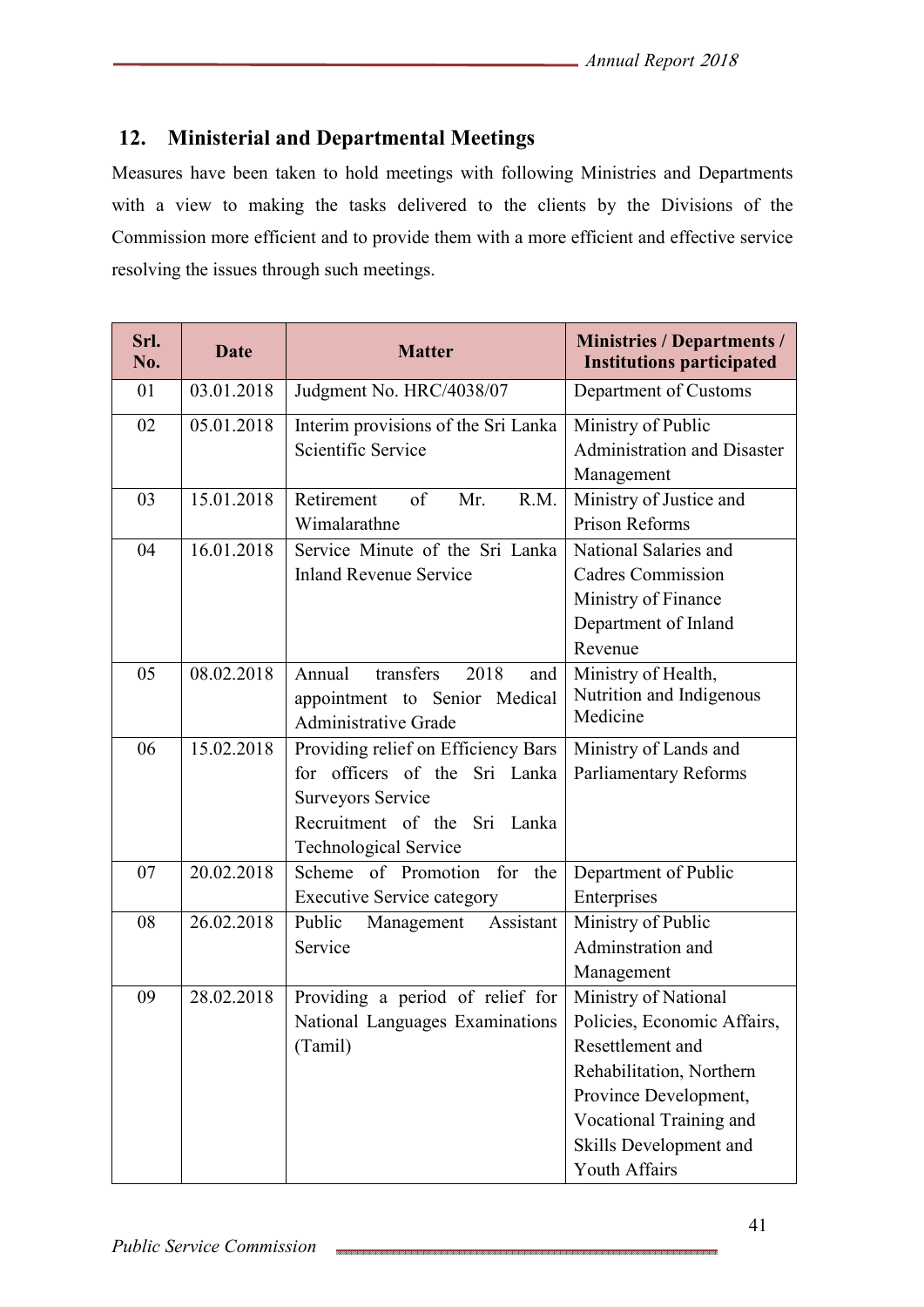| 10 | 09.03.2018 | Issues pertaining to promotion in    | Ministry of Postal Services  |
|----|------------|--------------------------------------|------------------------------|
|    |            | the Department of Posts              | and Muslim Religious         |
|    |            |                                      | <b>Affairs</b>               |
| 11 | 13.03.2018 | Recruitments under<br>salary<br>the  | Ministry of Public           |
|    |            | category of MT - 2                   | Administration and           |
|    |            |                                      | Management                   |
|    |            |                                      | Ministry of Transport and    |
|    |            |                                      | Civil Aviation               |
|    |            |                                      | Department of Railways       |
| 12 | 15.03.2018 | Implementation of the<br>official    | Ministry of Public           |
|    |            | eanguages Policy and Extension of    | Administration and           |
|    |            | interim provisions in the All Island | Management                   |
|    |            | Services                             |                              |
| 13 | 21.03.2018 | Promotion<br>Agriculture<br>of       | Ministry of Agriculture,     |
|    |            | Instructor / Research Assistant to   | Rural Economic Affairs,      |
|    |            | Special Grade of the Sri Lanka       | Livestock Development,       |
|    |            | <b>Technological Service</b>         | Irrigation and Fisheries and |
|    |            |                                      | <b>Aquatic Resources</b>     |
|    |            |                                      | Development                  |
| 14 | 02.04.2018 | Appointment to the posts<br>of       | Ministry of Public           |
|    |            | Director/<br>Deputy<br>Director      | Administration and Disaster  |
|    |            | (Department of Meteorology) of       | Management                   |
|    |            | the Sri Lanka Scientific Service     |                              |
| 15 | 02.04.2018 | Change of structure in the question  | Ministry of Public           |
|    |            | papers of the open and limited       | Administration,              |
|    |            | competitive<br>examinations<br>of    | Management and Law and       |
|    |            | recruitment to Grade III of the Sri  | Order                        |
|    |            | Lanka Administrative Service         | Department of                |
|    |            |                                      | Examinations                 |
|    |            |                                      | National Salaries and        |
|    |            |                                      | <b>Cadres Commission</b>     |
|    |            |                                      | Sri Lanka Institute of       |
|    |            |                                      | Development                  |
|    |            |                                      | Administration               |
| 16 | 03.04.2018 | Recruitment of male and female       | Ministry of Education        |
|    |            | youths having experience in youth    |                              |
|    |            | development work to the Teachers     |                              |
|    |            | Service                              |                              |
| 17 | 04.04.2018 | Recruitment of the Department of     | Department of Museums        |
|    |            | Museums                              |                              |
| 18 | 05.04.2018 | Appointment to acting posts in the   | Ministry of Health,          |
|    |            | Deputy<br>Medical Administrative     | Nutrition and Indigenous     |
|    |            | Grade                                | Medicine                     |
|    |            |                                      |                              |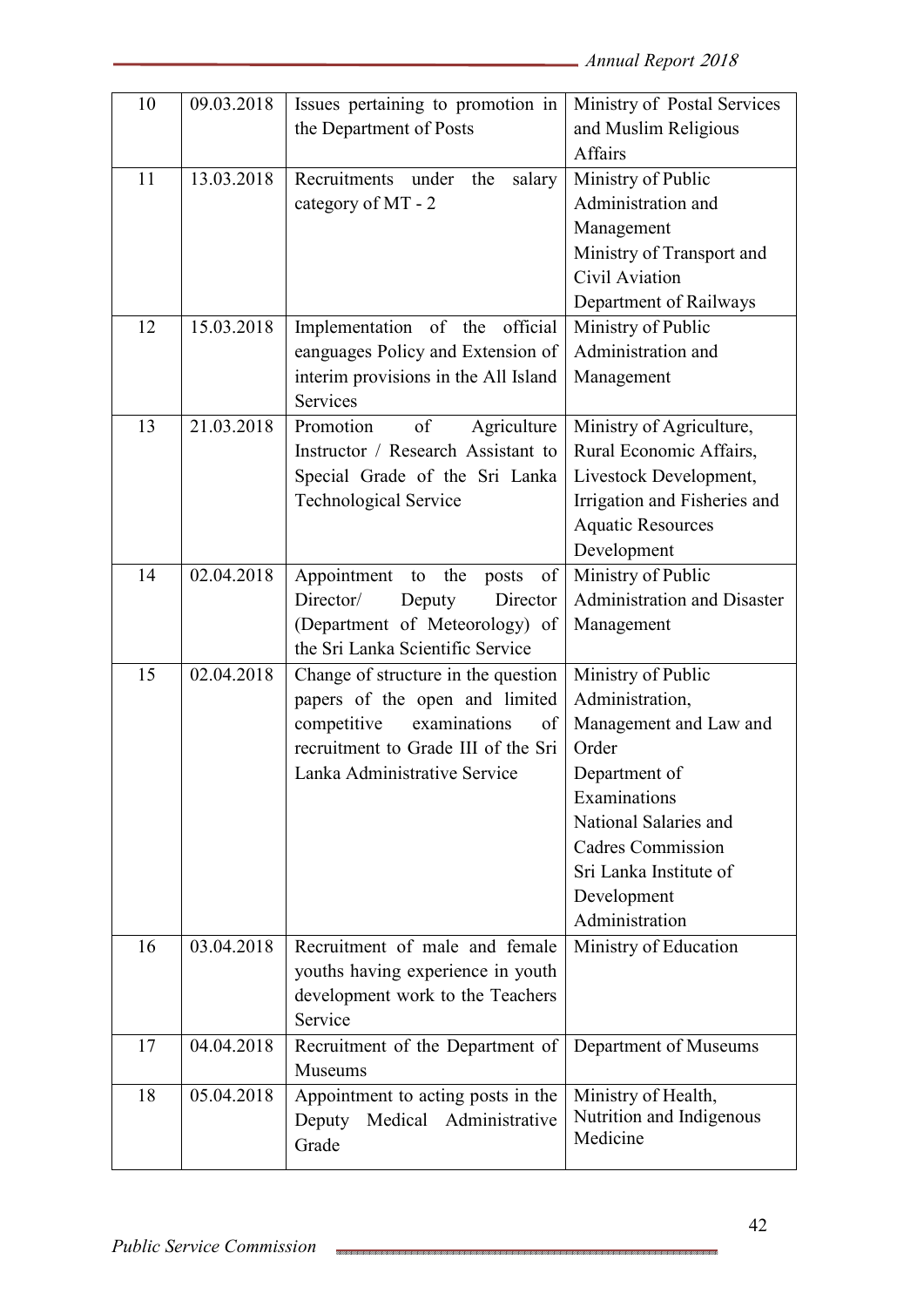| 19 | 10.04.2018 | SC (FR) 412/2017 Appointment of   Ministry of Primary |                              |
|----|------------|-------------------------------------------------------|------------------------------|
|    |            | Mr. W. W. Rajapaksa to the post                       | <b>Industries and Social</b> |
|    |            | Superintendent of<br>Social<br>of                     | Empowerment                  |
|    |            | Welfare                                               |                              |
| 20 | 20.04.2018 | Appointment to the post of                            | Ministry of Finance          |
|    |            | Commissioner in Grade I of the                        |                              |
|    |            | Sri Lanka Inland Revenue Service                      |                              |
| 21 | 23.04.2018 | Promotions of the Sri Lanka                           | Headquarters of Sri Lanka    |
|    |            | <b>Technological Service</b>                          | Navy                         |
| 22 | 24.04.2018 | Promotion to Special Grade of the                     | Ministry of External Affairs |
|    |            | Sri Lanka Foreign Service                             |                              |
| 23 | 02.05.2018 | Appointment to<br>the post                            | Ministry of Postal Services  |
|    |            | Superintendent of Post<br>in                          | and Muslim Religious         |
|    |            | Executive Service Category III -                      | Affairs                      |
|    |            | 2016                                                  |                              |
| 24 | 08.05.2018 | Recruitment to Grade III of the Sri                   | Ministry of Education        |
|    |            | Lanka Inland Revenue Service -                        |                              |
|    |            | 2016/2017 (Open)                                      |                              |
| 25 | 08.05.2018 | Promotion of<br>III<br>the Grade                      | Ministry of Home Affairs     |
|    |            | Development Coordinators<br>to                        |                              |
|    |            | Grade II                                              |                              |
| 26 | 15.05.2018 | Filling of vacancies in Special                       | Ministry of Public           |
|    |            | Grade of the Sri Lanka Scientific                     | Administration and Disaster  |
|    |            | Service of the Department of                          | Management                   |
|    |            | <b>Export Agriculture</b>                             |                              |
| 27 | 21.05.2018 | Recruitment of internal employees                     | <b>Land Commissioner</b>     |
|    |            | (Filed Instructors) to the post of                    | General's Department         |
|    |            | Colony Officer of the Sri Lanka                       |                              |
|    |            | <b>Technological Service</b>                          |                              |
| 28 | 22.05.2018 | Issues pertaining to recruitment to                   | Ministry of Transport and    |
|    |            | Supervisory<br>Management<br>the                      | Civil Aviation               |
|    |            | <b>Assistant Service</b>                              | Department of Railways       |
| 29 | 25.05.2018 | Issues pertaining to promotion to                     | Ministry of Transport and    |
|    |            | Supra Class of Railway Clerk                          | Civil Aviation               |
| 30 | 31.05.2018 | Recruitments and transfers in the                     | Ministry of Health,          |
|    |            | Deputy Medical Administrative                         | Nutrition and Indigenous     |
|    |            | Grade                                                 | Medicine                     |
| 31 | 08.06.2018 | Promotion of Class I officers of                      | Department of Agrarian       |
|    |            | Sri<br>Lanka<br>Technological<br>the                  | Development                  |
|    |            | Service to Special Grade                              |                              |
| 32 | 2018.06.11 | Absorption into Class II of the Sri                   | Ministry of Public           |
|    |            | Lanka<br>Information<br>and                           | Administration,              |
|    |            | Communication                                         |                              |
|    |            | Technology                                            | Management and Law and       |
|    |            | Service                                               | Order                        |

----------------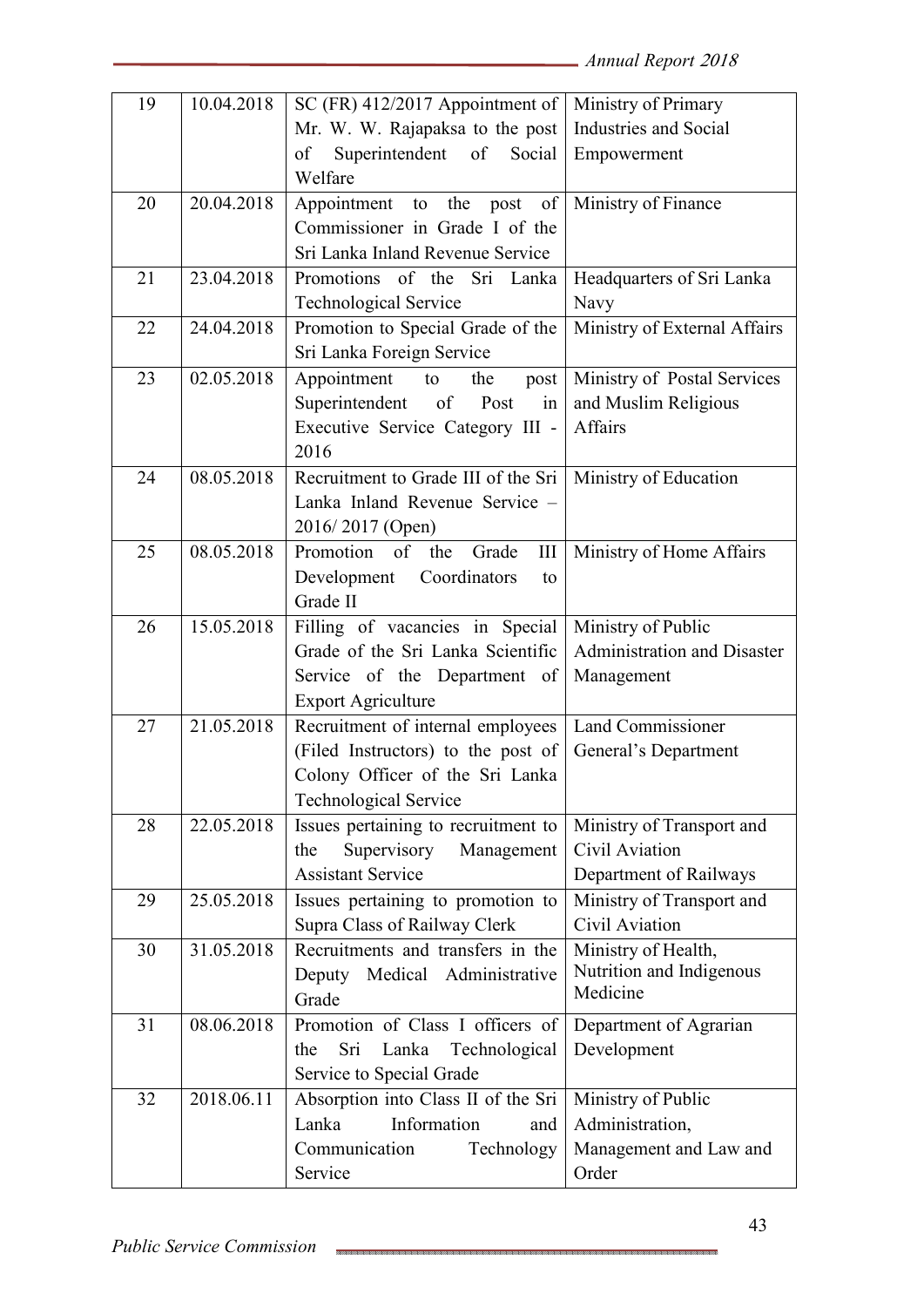*Annual Report* <sup>2018</sup>

| 33 | 11.06.2018 | Schemes<br>Amendments<br>of<br>to<br>Recruitment<br>relating<br>to<br>and Paramedical<br>Supplementary<br>Services<br>Confirmation<br>and<br>1n<br>service of officers who have not<br>met with qualifications | Ministry of Health,<br>Nutrition and Indigenous<br>Medicine                                                                                                                                                                                                                                                                                                                                                |
|----|------------|----------------------------------------------------------------------------------------------------------------------------------------------------------------------------------------------------------------|------------------------------------------------------------------------------------------------------------------------------------------------------------------------------------------------------------------------------------------------------------------------------------------------------------------------------------------------------------------------------------------------------------|
| 34 | 12.06.2018 | Political victimization                                                                                                                                                                                        | Ministry of Education                                                                                                                                                                                                                                                                                                                                                                                      |
| 35 | 13.06.2018 | Promotion to Special Grade of the<br>Sri Lanka Foreign Service                                                                                                                                                 | Ministry of External Affairs                                                                                                                                                                                                                                                                                                                                                                               |
| 36 | 18.06.2018 | Service Minute of the Sri Lanka<br><b>Administrative Service</b>                                                                                                                                               | Ministry of Public<br>Administration,<br>Management and Law and<br>Order<br>Department of Management<br>Services                                                                                                                                                                                                                                                                                           |
| 37 | 25.06.2018 | Filling of vacancies in the posts of<br>Director (Land Use) of the Grade I<br>of the Sri Lanka Scientific Service<br>- Department of Irrigation                                                                | Ministry of Public<br><b>Administration and Disaster</b><br>Management                                                                                                                                                                                                                                                                                                                                     |
| 38 | 25.06.2018 | Promotion of officers of the Sri<br>Lanka Technological Service -<br>Department<br>of<br>Measurement<br>Units, Standards and Services                                                                          | Ministry of Industry and<br>Commerce, Resettlement of<br>Protracted Displaced<br>Persons and Cooperative<br>Development                                                                                                                                                                                                                                                                                    |
| 39 | 26.06.2018 | Formulation<br>method<br>of<br>a<br>to<br>resolve issues pertaining to All<br><b>Island Services</b>                                                                                                           | Ministry of Public<br>Administration,<br>Management and Law and<br>Order<br>Ministry of Lands and<br><b>Parliamentary Reforms</b><br>Ministry of Education<br>Ministry of Agriculture<br>Ministry of Fisheries and<br>Aquatic Resources and<br>Rural Economy<br>National Salaries and<br>Cadres Commission<br>Department of Management<br><b>Services</b><br>Department of Animal<br>Production and Health |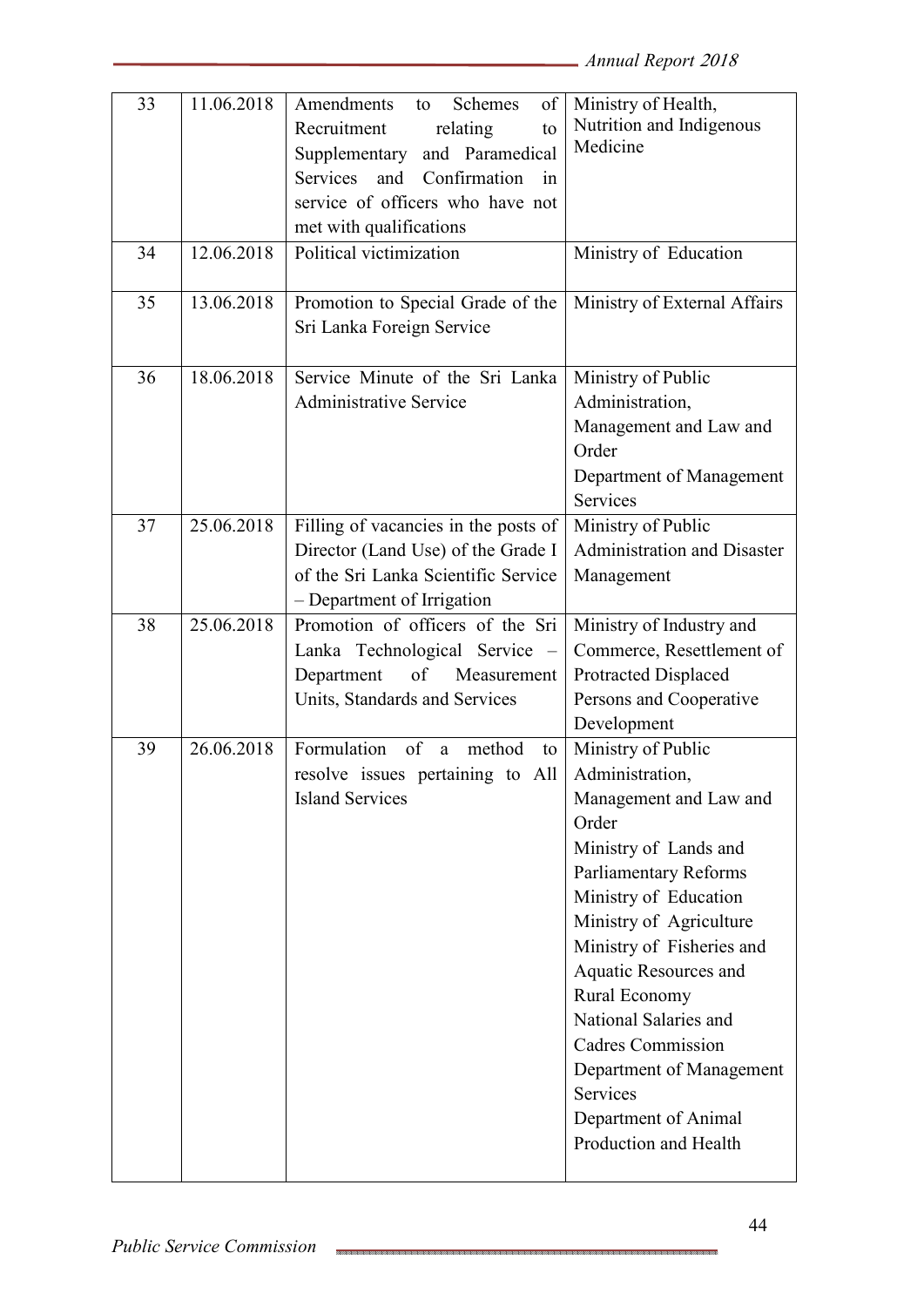*Annual Report* <sup>2018</sup>

| 40 | 04.07.2018 | Annual Transfers of Specialist                                                                                         | Ministry of Health,                                |
|----|------------|------------------------------------------------------------------------------------------------------------------------|----------------------------------------------------|
|    |            | <b>Medical Officers</b>                                                                                                | Nutrition and Indigenous                           |
| 41 | 09.07.2018 | Promotion of Class I Motor                                                                                             | Medicine                                           |
|    |            |                                                                                                                        | Ministry of Transport and<br><b>Civil Aviation</b> |
|    |            | Vehicle Inspectors<br>of the Sri                                                                                       |                                                    |
|    |            | Lanka Technological Service of                                                                                         |                                                    |
|    |            | the Department of Motor Traffic                                                                                        |                                                    |
| 42 | 26.07.2018 | Recruitment on Limited basis for                                                                                       | Ministry of Internal and                           |
|    |            | the post of Administrative Grama                                                                                       | Home Affairs and                                   |
|    |            | Niladhari belonging to Supra Class                                                                                     | Provincial Councils and                            |
|    |            | Management Assistant<br>the<br>of                                                                                      | <b>Local Government</b>                            |
|    |            | Service                                                                                                                |                                                    |
| 43 | 03.08.2018 | of<br>vacancies<br>Filling<br>and                                                                                      | Ministry of Internal Affairs                       |
|    |            | recruitments of the Department of                                                                                      | and Wayamba Development                            |
|    |            | <b>Government Printing</b>                                                                                             | Department of Government                           |
|    |            |                                                                                                                        | Printing                                           |
| 44 | 03.08.2018 | Filling of vacancies in the post of                                                                                    | Department of Government                           |
|    |            | <b>Assistant Printer (Production)</b>                                                                                  | Printing                                           |
| 45 | 04.08.2018 | Creation<br>of<br>post<br>a<br>on                                                                                      | Ministry of External                               |
|    |            | supernumerary basis to the<br>Sri                                                                                      | Affairs                                            |
|    |            | Foreign<br>Lanka<br>Service<br>with                                                                                    |                                                    |
|    |            | retrospective effect                                                                                                   | Department of Management                           |
|    |            |                                                                                                                        | Services                                           |
| 46 | 06.08.2018 | Issues<br>pertaining<br>Railway<br>to                                                                                  | Ministry of Transport and                          |
|    |            | <b>Security Service</b>                                                                                                | Civil Aviation                                     |
|    |            |                                                                                                                        |                                                    |
|    |            |                                                                                                                        | Department of Railways                             |
| 47 | 07.08.2018 | Formulation<br>$% \left( \left( \mathcal{A},\mathcal{A}\right) \right) =\left( \mathcal{A},\mathcal{A}\right)$ of<br>a | method   Ministry of Public                        |
|    |            | pertaining to open recruitment of                                                                                      | Administration,                                    |
|    |            | the All Island Services                                                                                                | Management and Law and                             |
|    |            |                                                                                                                        | Order                                              |
|    |            |                                                                                                                        |                                                    |
|    |            |                                                                                                                        | Department of                                      |
|    |            |                                                                                                                        | Examinations                                       |
| 48 | 09.08.2018 | Annual transfers of Ayurvedic                                                                                          | Department of Ayurveda                             |
|    |            | <b>Medical Officers</b>                                                                                                | Ministry of Health,                                |
|    |            |                                                                                                                        | Nutrition and Indigenous                           |
|    |            |                                                                                                                        | Medicine                                           |
| 49 | 13.08.2018 | Amendment to the Service Minute                                                                                        | Ministry of Health,                                |
|    |            | of the<br>Sri Lanka<br>Ayurvedic                                                                                       | Nutrition and Indigenous                           |
|    |            | <b>Medical Service</b>                                                                                                 | Medicine                                           |
|    |            |                                                                                                                        |                                                    |
|    |            |                                                                                                                        | Department of Ayurveda                             |
|    |            |                                                                                                                        |                                                    |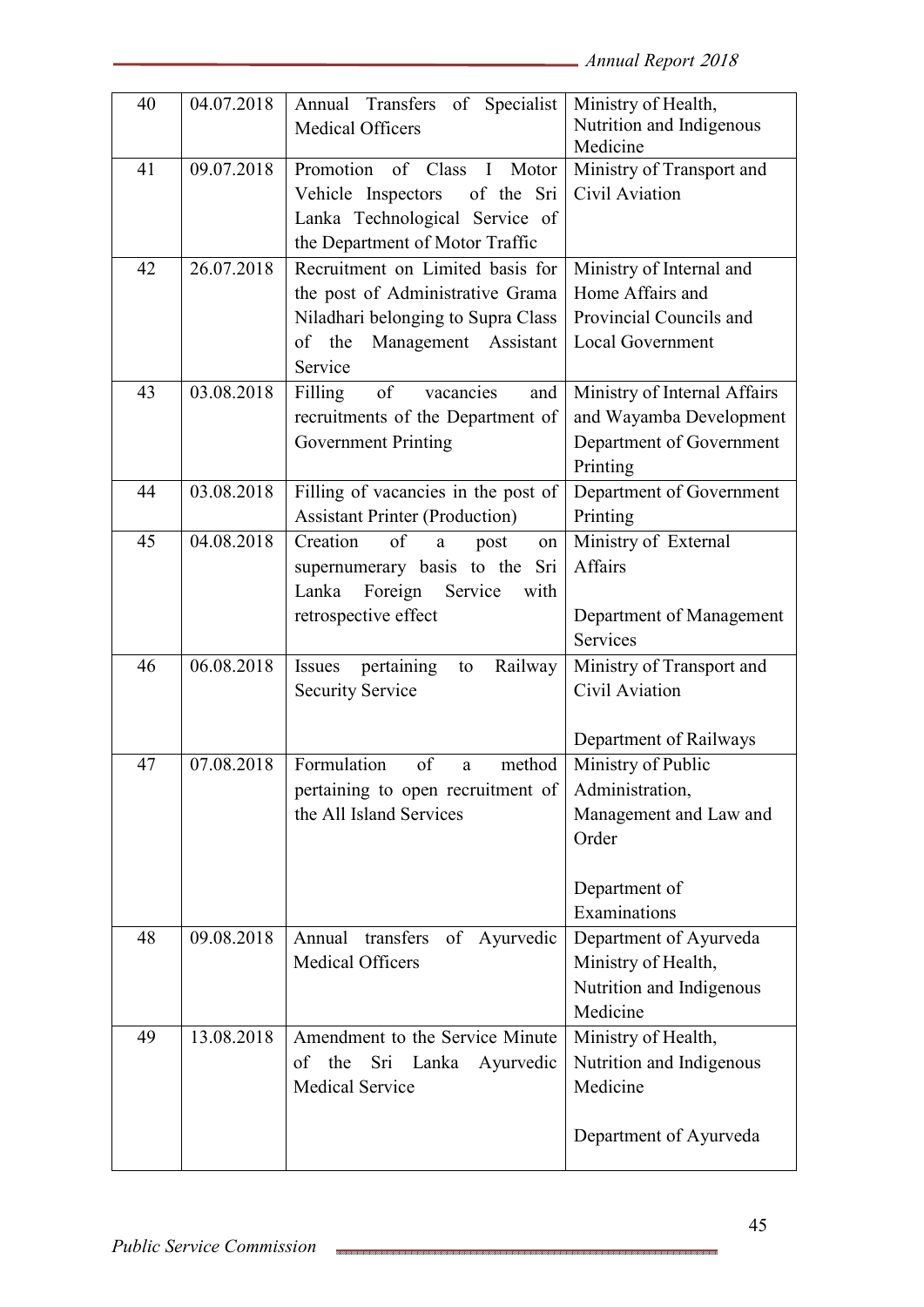| 50 | 14.08.2018 | Exemption from Efficiency Bar -          | Ministry of Transport and    |
|----|------------|------------------------------------------|------------------------------|
|    |            | Mr. K. K. Mohomad - Station              | Civil Aviation               |
|    |            | Master (Covering up)                     |                              |
|    |            |                                          | Department of Railways       |
| 51 | 16.08.2018 | Annual transfers of Ayurvedic            | Department of Ayurveda       |
|    |            | <b>Medical Officers</b>                  | Ministry of Health,          |
|    |            |                                          | Nutrition and Indigenous     |
|    |            |                                          | Medicine                     |
| 52 | 17.08.2018 | Issues pertaining to Efficiency Bar      | Ministry of Post, Postal     |
|    |            | examinations of officers of Postal       | Services and Muslim          |
|    |            | Service belonging to the salary          | Religious Affairs            |
|    |            | category of MN - 03                      |                              |
|    |            |                                          | Department of Posts          |
| 53 | 17.08.2018 | Recruitment<br>of the<br>of<br>post      | Ministry of National         |
|    |            | Statistician<br>III<br>of<br>Grade<br>1n | Policies and Economic        |
|    |            | executive service category               | Affairs                      |
| 54 | 20.08.2018 | Efficiency Bars of the Public            | Ministry of Public           |
|    |            | Management Assistant Service             | Administration,              |
|    |            |                                          | Management and Law and       |
|    |            |                                          | Order                        |
|    |            |                                          |                              |
| 55 | 21.08.2018 | Holding<br>of<br>Efficiency<br>Bar       | Ministry of Justice and      |
|    |            | examinations for Dispensers              | Prison Reforms               |
|    |            |                                          | Prison Headquarters          |
| 56 | 29.08.2018 | Promotion of Class I officers of the     | Ministry of Agriculture,     |
|    |            | Sri Lanka Technological Service          | Rural Economic Affairs,      |
|    |            | of the Department of Agrarian            | Livestock Development,       |
|    |            | Development to Special Grade             | Irrigation and Fisheries and |
|    |            |                                          | <b>Aquatic Resources</b>     |
|    |            |                                          | Development                  |
| 57 | 04.09.2018 | Recruitment to Grade III of the Sri      | Ministry of Public           |
|    |            | Lanka Engineering Service (Open)         | Administration,              |
|    |            |                                          | Management and Law and       |
|    |            |                                          | Order                        |
| 58 | 20.09.2018 | Placement of Specialist Medical          | Ministry of Health,          |
|    |            | Officers                                 | Nutrition and Indigenous     |
|    |            |                                          | Medicine                     |
| 59 | 28.09.2018 | Granting appointments<br>for the         | Ministry of Education        |
|    |            | posts of Principal to officers           |                              |
|    |            | recruited under Special Cadre of         | Department of Management     |
|    |            | Lanka<br>Education<br>Sri<br>the         | Services                     |
|    |            | <b>Administrative Service</b>            |                              |
|    |            |                                          |                              |

.<br>The state was not the state was the state of the state was not the state was not the state was the state of th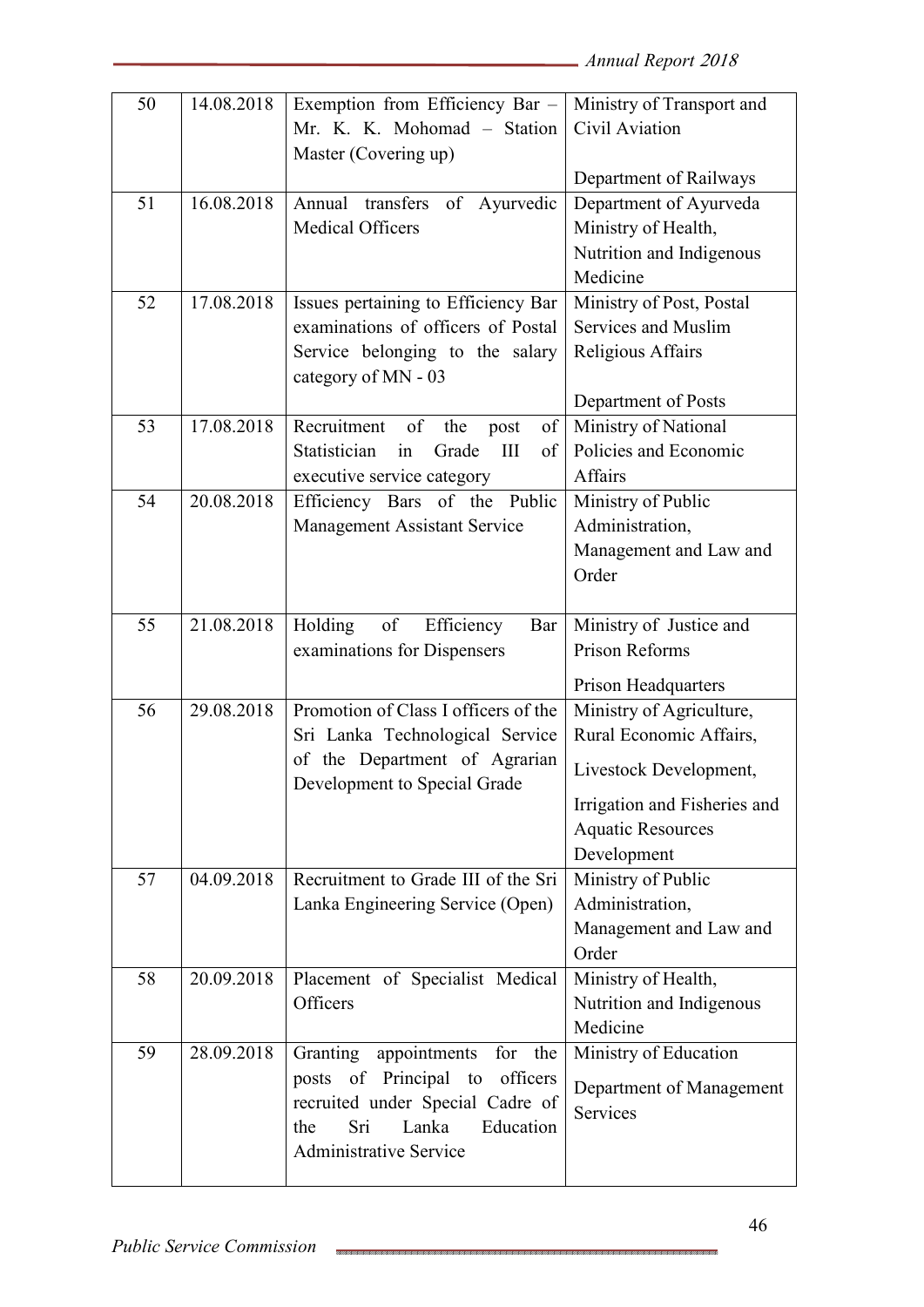| 60 | 01.10.2018 | Providing relief on Efficiency Bars      | Ministry of Post, Postal     |
|----|------------|------------------------------------------|------------------------------|
|    |            |                                          | Services and Muslim          |
|    |            |                                          | Religious Affairs            |
| 61 | 02.10.2018 | Appointment of temporarily acting        | Ministry of Justice and      |
|    |            | State Counsels to<br>Senior<br>the       | Prison Reforms               |
|    |            | permanent cadre                          |                              |
| 62 | 04.10.2018 | Service Minute of the Sri Lanka          | Ministry of Lands and        |
|    |            | <b>Surveyors Service</b>                 | <b>Parliamentary Reforms</b> |
|    |            |                                          | Department of Survey         |
| 63 | 12.10.2018 | Issues pertaining to the Sri Lanka       | Ministry of Education        |
|    |            | Teacher<br>Educators<br>Service          | Department of Management     |
|    |            | (2008/2009)                              | Services                     |
| 64 | 15.10.2018 | Administrative issues                    | Ministry of Post, Postal     |
|    |            |                                          | Services and Muslim          |
|    |            |                                          | Religious Affairs            |
|    |            |                                          | Department of Posts          |
| 65 | 19.10.2018 | Formulation of a method relating         | Ministry of Public           |
|    |            | recruitment<br>of<br>All<br>Island<br>to | Administration,              |
|    |            | Services                                 | Management and Law and       |
|    |            |                                          | Order                        |
|    |            |                                          | Department of                |
|    |            |                                          | Examinations                 |
| 66 | 26.10.2018 | <b>Schemes of Recruitment</b>            | Department of Customs        |
|    |            |                                          |                              |
| 67 | 29.10.2018 | Service Minute of the Sri Lanka          | Ministry of Finance          |
|    |            | <b>Valuers Service</b>                   | Department of Valuation      |
| 68 | 31.10.2018 | Administrative<br>Technical<br>and       | Ministry of Lands and        |
|    |            | Officer in Grade III of Executive        | <b>Parliamentary Reforms</b> |
|    |            | Service<br>Category<br>of<br>the         |                              |
|    |            | Department of Survey                     |                              |
| 69 | 02.11.2018 | Formulation of a method relating         | Ministry of Public           |
|    |            | recruitment of All<br>Island<br>to       | Administration,              |
|    |            | Service                                  | Management and Law and       |
|    |            |                                          | Order                        |
|    |            |                                          | Department of                |
|    |            |                                          | Examinations                 |
| 70 | 09.11.2018 | Providing Efficiency Bar relief to       | Ministry of Labour and       |
|    |            | Mrs. T. Ananth, Human Resources          | <b>Trade Union Relations</b> |
|    |            | Development Assistant                    |                              |
| 71 | 26.11.2018 | Appointment to posts in<br>the           | Ministry of Finance          |
|    |            | Department of Customs                    |                              |
| 72 | 27.11.2018 | Granting Promotions of Supra             | Ministry of Transport and    |
|    |            | Class<br>of the<br>Department of         | Civil Aviation               |
|    |            | Railways                                 |                              |
|    |            |                                          |                              |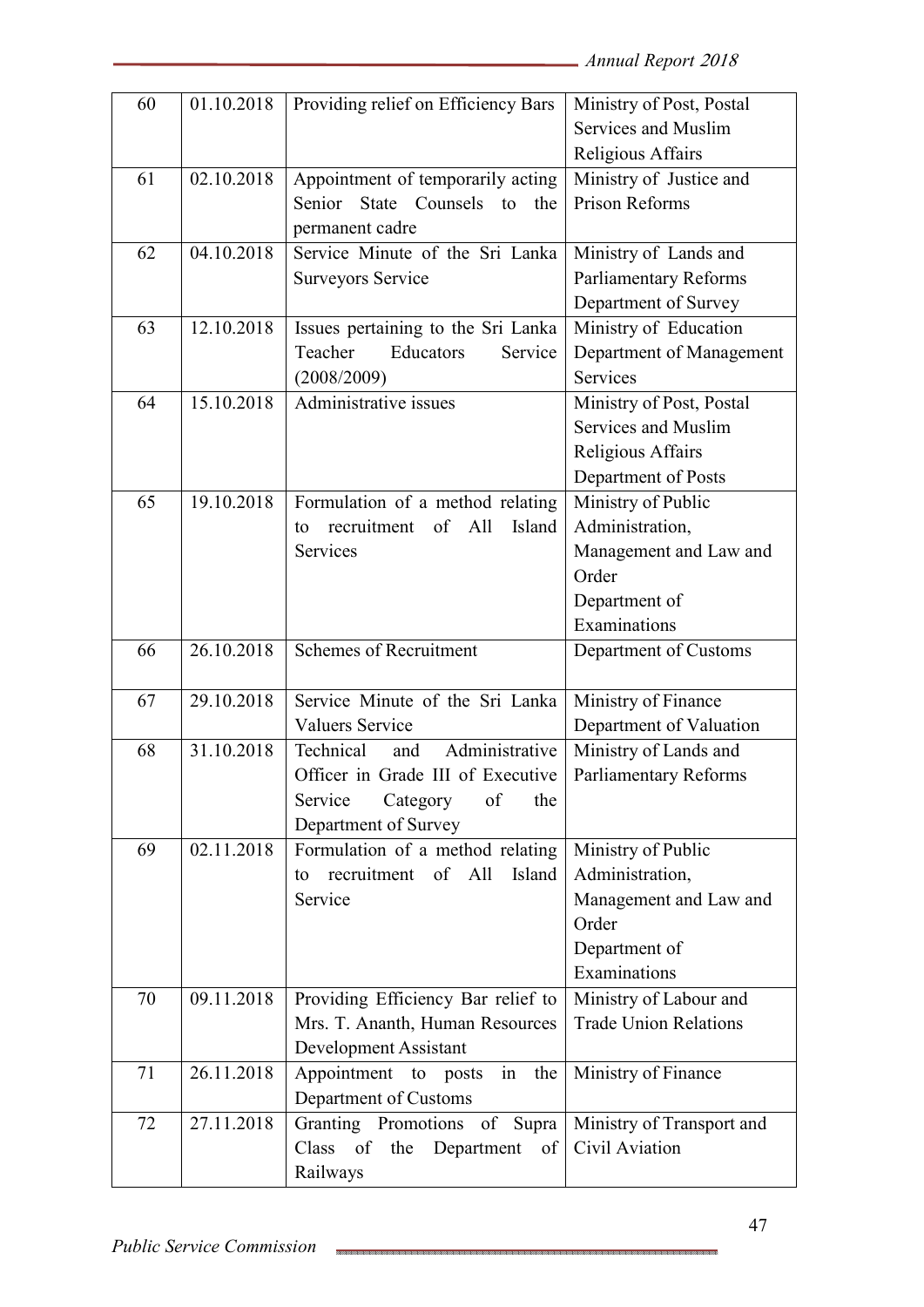| 73 | 28.11.2018 | Service Minute of the Sri Lanka           | Ministry of External Affairs       |
|----|------------|-------------------------------------------|------------------------------------|
|    |            | Foreign Service                           |                                    |
| 74 | 29.11.2018 | Service Minute of the Sri Lanka           | Ministry of Education              |
|    |            | <b>Teachers Service</b>                   |                                    |
| 75 | 29.11.2018 | Amendment to Service Minute of            | Ministry of Public                 |
|    |            | the Sri Lanka Architects Service          | Administration, Home               |
|    |            |                                           | Affairs and Justice                |
| 76 | 29.11.2018 | Special Grade of the Accountants          | Ministry of Public                 |
|    |            | Service                                   | <b>Administration and Disaster</b> |
|    |            |                                           | Management                         |
| 77 | 03.12.2018 | Absorption of officers of the             | Ministry of Housing,               |
|    |            | Department<br>of<br>Samurdhi              | <b>Construction and Cultural</b>   |
|    |            | Development                               | Affairs                            |
| 78 | 04.12.2018 | Judgment No. HRC/4038/07                  | Ministry of Finance and            |
|    |            |                                           | <b>Economic Affairs</b>            |
|    |            |                                           | Department of Customs              |
| 79 | 14.12.2018 | <b>Schemes</b><br>$\sigma$<br>Recruitment | Ministry of Defence                |
|    |            | pertaining<br>to<br>the<br>posts<br>of    |                                    |
|    |            | Controller of Explosives                  |                                    |
| 80 | 19.12.2018 | Post of Director General of the           | Ministry of Defence                |
|    |            | Research and Development Center           |                                    |
| 81 | 27.12.2018 | pertaining<br>Issues<br>the<br>to         | Ministry of Transport and          |
|    |            | Department of Railways                    | Civil Aviation                     |
|    |            |                                           | National Salaries and              |
|    |            |                                           | <b>Cadres Commission</b>           |
|    |            |                                           | Ministry of Public                 |
|    |            |                                           | <b>Administration and Disaster</b> |
|    |            |                                           | Management                         |
|    |            |                                           | Department of Railways             |
| 82 | 27.12.2018 | Granting<br>Class<br>of<br>Supra          | Ministry of Transport and          |
|    |            | promotions of the Department of           | Civil Aviation                     |
|    |            | Railways                                  |                                    |

**Table No. 27**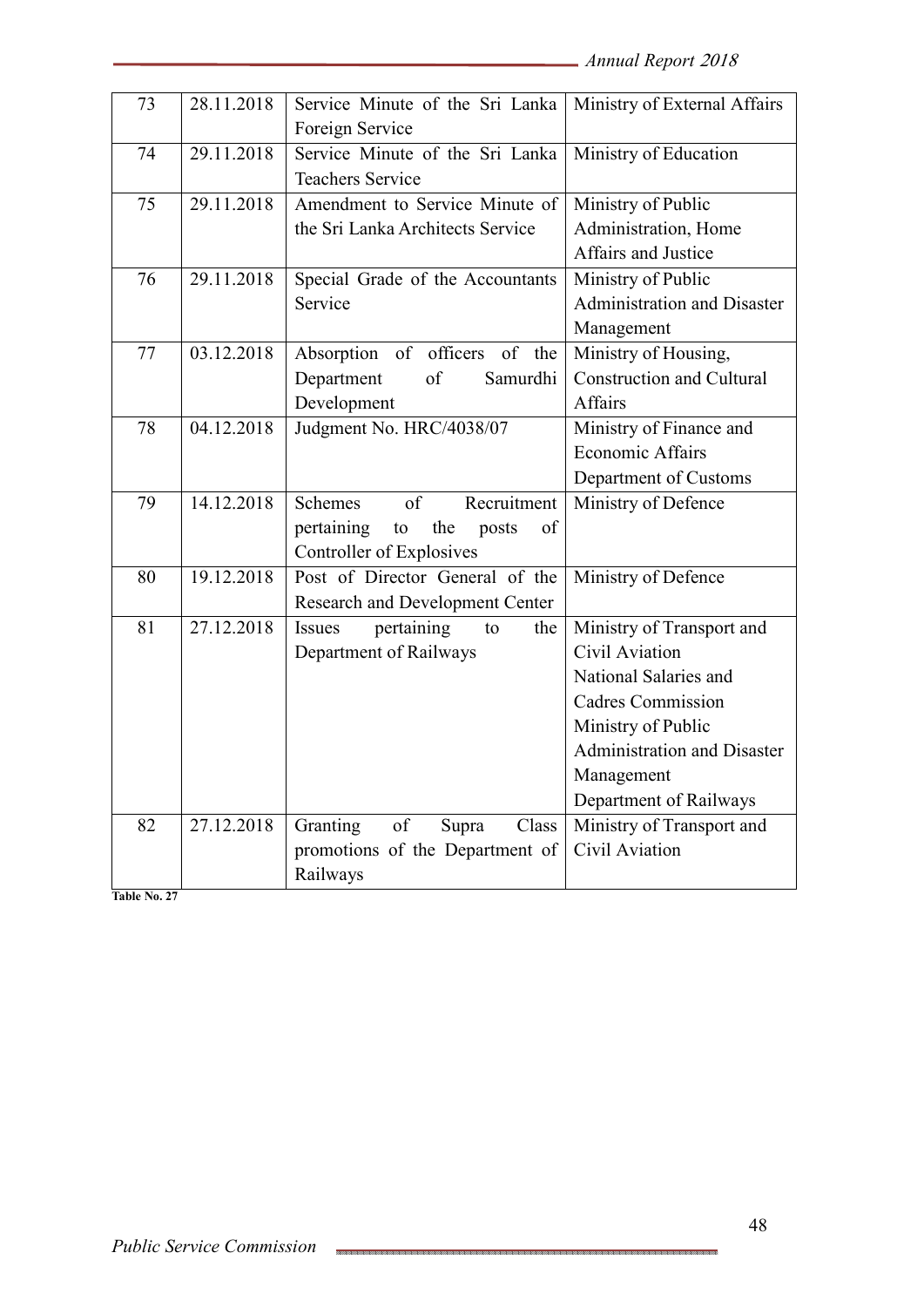## **13. Acknowledgement**

The Public Service Commission acknowledges with profound gratitude the cooperation and contribution extended by all Secretaries of Ministries and Heads of Departments, particularly,

- Presidential Secretariat
- Prime Minister's Office
- Office of the Cabinet of Ministers
- Ministry of Public Administration and Management
- Ministry of Finance and Planning
- National Salaries and Cadres Commission
- Information and Communication Technology Agency
- Attorney General's Department
- Entire Staff of the Public Service Commission

| Mr. D. Dissanayake        | Chairman |     |
|---------------------------|----------|-----|
| Mrs. D.S. Wijayatilake    | Member   |     |
| Dr. P. Ramanujam          | Member   |     |
| Mrs. V. Jegarasasingam    | Member   |     |
| Mr. S.N. Seneviratne      | Member   |     |
| Mr. S. Ranugge            | Member   |     |
| Mr. D.L. Mendis           | Member   | 自己市 |
| Mr. S.A.C.S.W. Jayatilake | Member   |     |
| Prof. Hussain Ismail      | Member   |     |
|                           |          |     |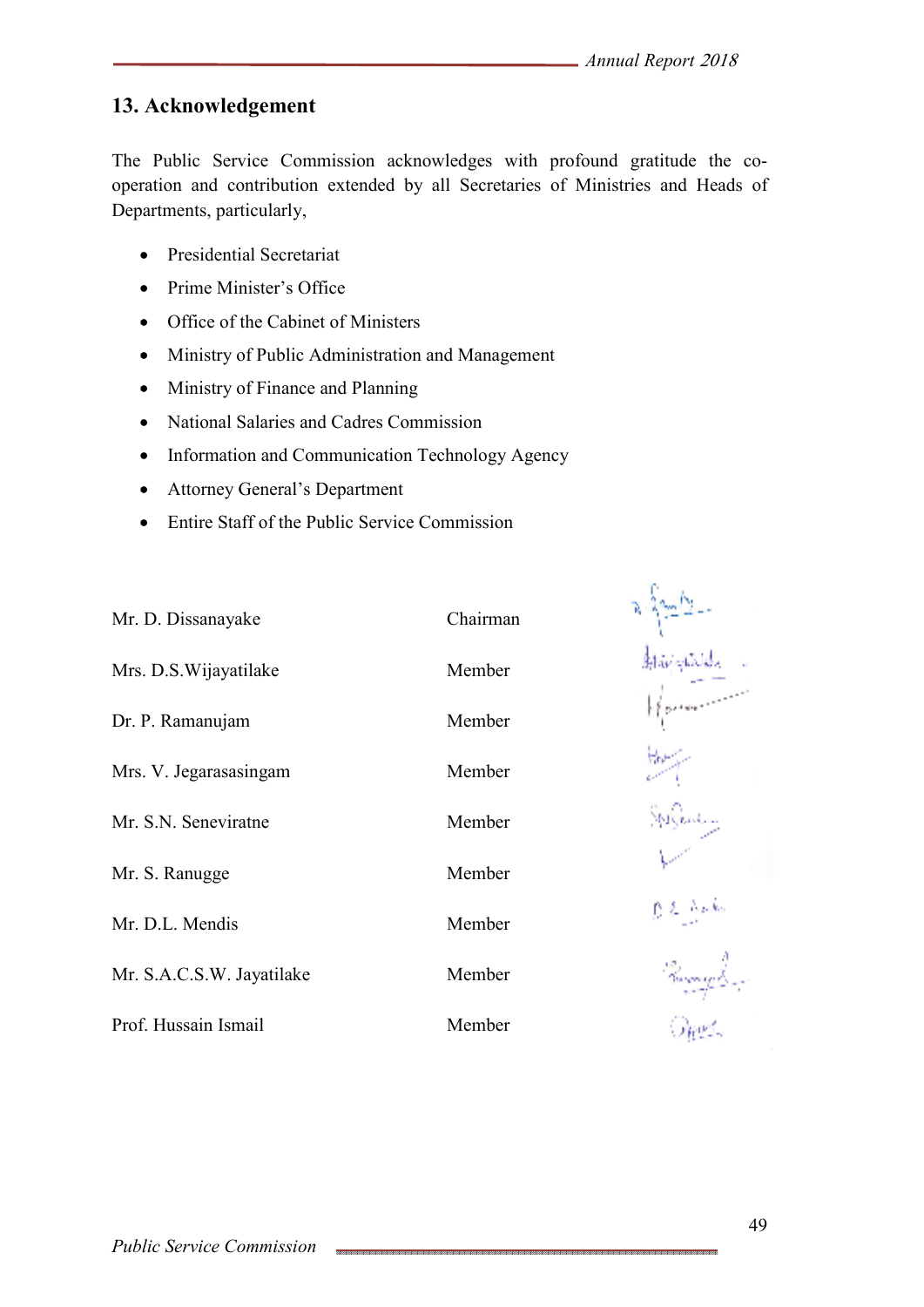#### **Annex 01**

**Appeals made against PSC decisions by Staff Officers during the year under review.** 

#### **Complaints laid before AAT**

| <b>Number</b> | Number   | Total       | Number of PSC    | Number of  | Number        |
|---------------|----------|-------------|------------------|------------|---------------|
| pending as    | received | Number      | decisions upheld | <b>PSC</b> | pending as at |
| at            | during   | received as |                  | decisions  | 31.12.2018    |
| 01.01.2018    | 2018     | at          |                  | revoked    |               |
|               |          | 31.12.2018  |                  |            |               |
| 322           | 55       | 377         | 74               | 46         | 257           |

#### **Cases filed in the Supreme Court**

| Number                         | Number                     | Total                                     | Number                                        | Number of                      | Number                      |
|--------------------------------|----------------------------|-------------------------------------------|-----------------------------------------------|--------------------------------|-----------------------------|
| pending as<br>at<br>01.01.2018 | received<br>during<br>2018 | Number<br>received as<br>at<br>31.12.2018 | dismissed and<br>agreed with<br>PSC decisions | PSC decisions<br>revoked by SC | pending as at<br>31.12.2018 |
| <b>161</b>                     | 39                         | 200                                       | 18                                            | 03                             | 179                         |

#### **Cases filed in the Court of Appeal**

| Number     | <b>Number</b> | Total       | Number of PSC    | Number of      | Number        |
|------------|---------------|-------------|------------------|----------------|---------------|
| pending as | received      | Number      | decisions upheld | <b>PSC</b>     | pending as at |
| at         | during        | received as | by CA            | decisions      | 31.12.2018    |
| 01.01.2018 | 2018          | at          |                  | revoked and    |               |
|            |               | 31.12.2018  |                  | relief granted |               |
|            |               |             |                  | by CA          |               |
| 39         | 06            | 45          | 06               | 01             | 38            |
|            |               |             |                  |                |               |
|            |               |             |                  |                |               |

- Besides these appeals, 02 complaints were made to the Parliamentary Commissioner for Administration (Ombudsman) during the period from 01.01.2018 to 31.12.2018.
- Number of complaints made to the Human Rights Commission (HRC) during the period from 01.01.2018 to 31.12.2018 was 03 and reports have been sent to HRC on such complaints.
- 04 complaints made to the Public Petitions Committee during the period from 01.01.2018 to 31.12.2018 have been dealt with.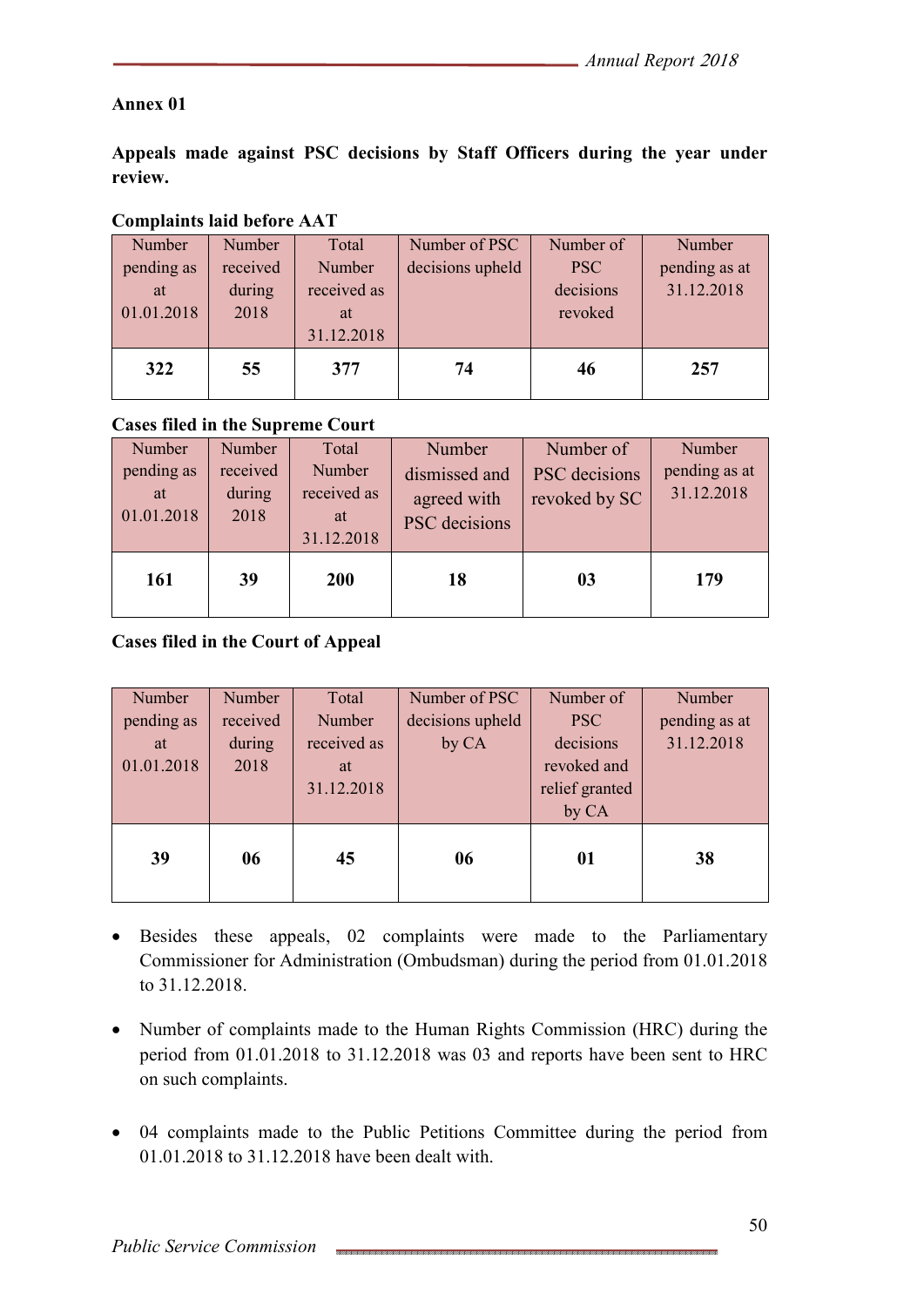#### **Annex 02**

**Appeals made against Public Service Commission decisions by non staff officers during the year under review.** 

| Number<br>pending as<br>at<br>01.01.2018 | Number<br>received<br>during $2018$ | Total<br>Number<br>received as<br>at<br>31.12.2018 | Number of<br><b>PSC</b><br>decisions<br>upheld | Number of PSC<br>decisions revoked | Number<br>pending as<br>at<br>31.12.2018 |
|------------------------------------------|-------------------------------------|----------------------------------------------------|------------------------------------------------|------------------------------------|------------------------------------------|
| 214                                      | 71                                  | 285                                                | 106                                            | 27                                 | 152                                      |

#### **Complaints laid before AAT**

#### **Cases filed in the Supreme Court**

| Number<br>pending as<br>at<br>01.01.2018 | Number<br>received<br>during $2018$ | Total<br>Number<br>received as<br>at<br>31.12.2018 | Number of cases<br>dismissed and<br>agreed with PSC<br>decisions by SC | Number of<br>PSC decisions<br>revoked by SC | Number<br>pending as<br>at<br>31.12.2018 |
|------------------------------------------|-------------------------------------|----------------------------------------------------|------------------------------------------------------------------------|---------------------------------------------|------------------------------------------|
| 37                                       | 10                                  | 47                                                 | 08                                                                     |                                             | 39                                       |

#### **Cases filed in the Court of Appeal**

| Number     | Number      | Total     | Number of  | Number of PSC      | Number     |
|------------|-------------|-----------|------------|--------------------|------------|
| pending as | received    | Number    | <b>PSC</b> | decisions revoked  | pending as |
| at         | during 2018 | received  | decisions  | and relief granted | at         |
| 01.01.201  |             | as at     | upheld by  | by CA              | 31.12.2018 |
| 8          |             | 31.12.201 | CA         |                    |            |
|            |             | 8         |            |                    |            |
|            |             |           |            |                    |            |
| 04         | 02          | 06        | 01         |                    | 05         |
|            |             |           |            |                    |            |

- 16 complaints were made to the Parliamentary Commissioner for Administration (Ombudsman) during the period from 01.01.2018 to 31.12.2018.
- 04 complaints have been made to the Human Rights Commission (HRC) during the period under review.
- Number of complaints made to the Public Petitions Committee (PPC) during the period from 01.01. 2018 to 31.12.2018 was 02.